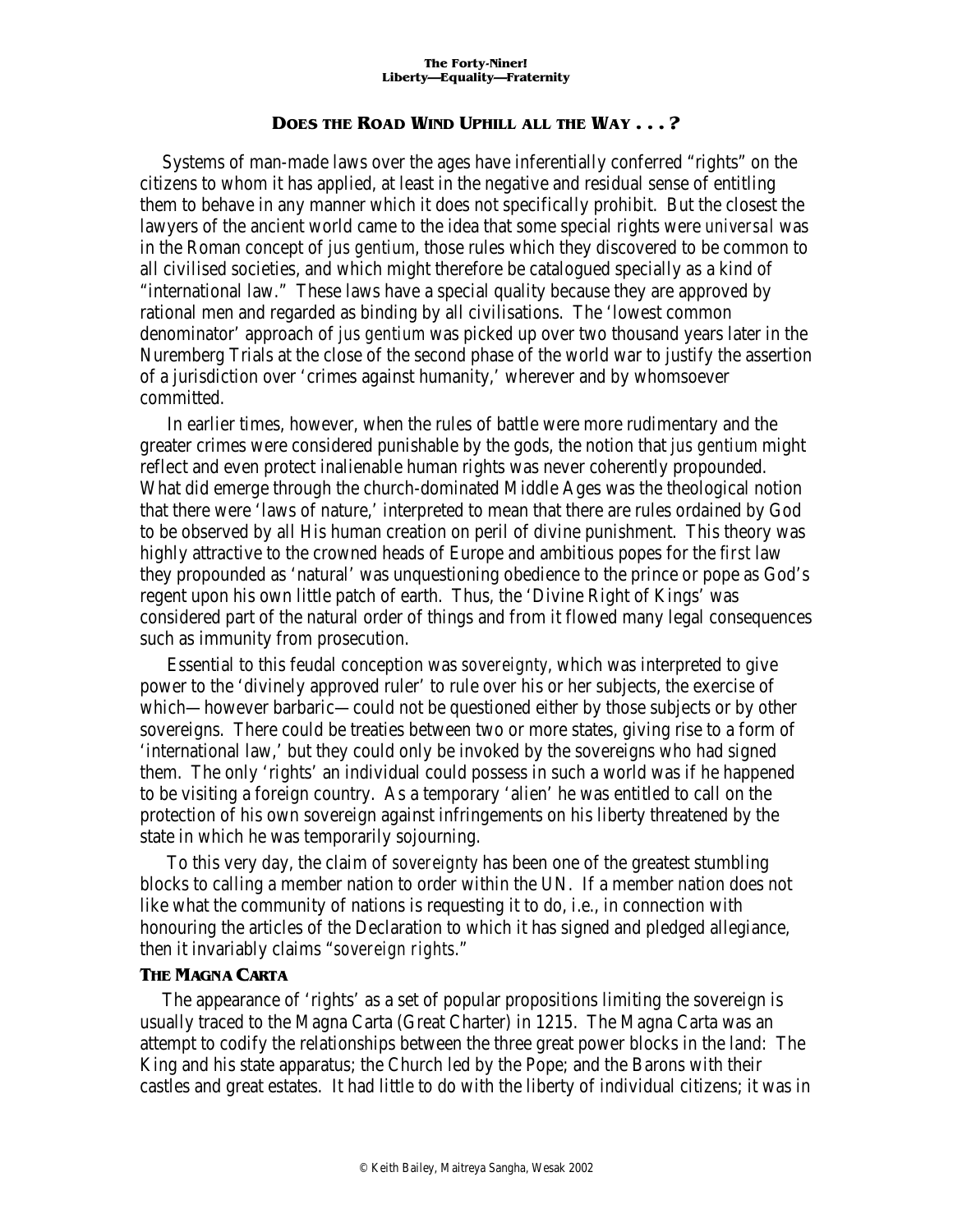the manner of a 'peace treaty' signed by a feudal king who was feuding with thuggish barons, who, after a period of civil war, was forced to accede to their demands.

It is interesting to note that such 'liberating treaties' or Declarations have invariably always appeared during periods of great strife, such as that of war, either during or after conflict. The extremity of the situation impresses those involved, either victor or vanquished, that *something* must be done to prevent such problems or similar conflicts arising in the future. One can note, therefore, the fourth ray (the ray of humanity) at work through the attempt to produce a future harmony out of the contemporary conflict of any period.

The Magna Carta had two important symbols of a constitutional settlement: first, it limited the power of the State (though in a very elementary way since the King *was* the State), and secondly it contained some felicitous phrases which gradually entered the common law and worked their rhetorical magic down the centuries. Historically, the constitutional significance of Magna Carta has perhaps depended much less on what the Charter *actually* said, than on what it was *considered* to have said. What it was considered to have said has been the subject of constant development and transformation over the succeeding centuries. This process led to the English Bill of Rights in 1688, the heavy reliance placed in the Magna Carta by the American colonies in their battles against the crown, and the Constitution of the United States with its eventual Bill of Rights. For instance, in James Madison's first draft of his proposed Bill of Rights presented to the US Congress one can trace the transformation of some of the articles protecting the rights of barons in the Magna Carta to that of protecting the rights of all citizens and not just the 'elect.'

Nevertheless, in the Magna Carta we find such forerunners (in what may be considered the "King John" version) as: ARTICLE 20. "A free man shall not be amerced for a trivial offence except in accordance with the degree of the offence, and for a grave offence he shall be amerced in accordance with its gravity, yet saving his way of living…" In AMENDMENT VIII of the Bill of Rights of the US Constitution we find: "Excessive bail shall not be required, nor excessive fines imposed, nor cruel and unusual punishments inflicted." Thus, if a person is convicted of a crime, the government cannot impose unreasonable fines or inflict inhumane punishments, though what is "cruel and unusual" has no clear meaning and is still the subject of controversial debate in the US. In ARTICLE 8 of the French "Declaration of the Rights of Man" we find: "The law shall provide for such punishments only as are strictly and obviously necessary, and no one shall suffer punishment except it be legally inflicted in virtue of the law passed and promulgated before the commission of the offense." In the UN Declaration of Human Rights, ARTICLE 11. (2) we find, " $\dots$  Nor shall a heavier penalty be imposed than the one that was applicable at the time of the penal offence was committed."

ARTICLE 38 of the Magna Carta states: "No bailiff shall in future put anyone to trial upon his own bare word, without reliable witnesses produced for this purpose." AMENDMENT VI to the US Bill of Rights guarantees the defendant the right to "confront" (cross-examine) witnesses who testify against him or her at trial, and the right to subpoena (compel) supporting witnesses to testify in court and to have a lawyer assist in their legal defence. ARTICLE 10 of the UN Declaration declares: "Everyone is entitled in full equality to a fair and public hearing by an independent and impartial tribunal, in the determination of his rights and obligations and of any criminal charges against him."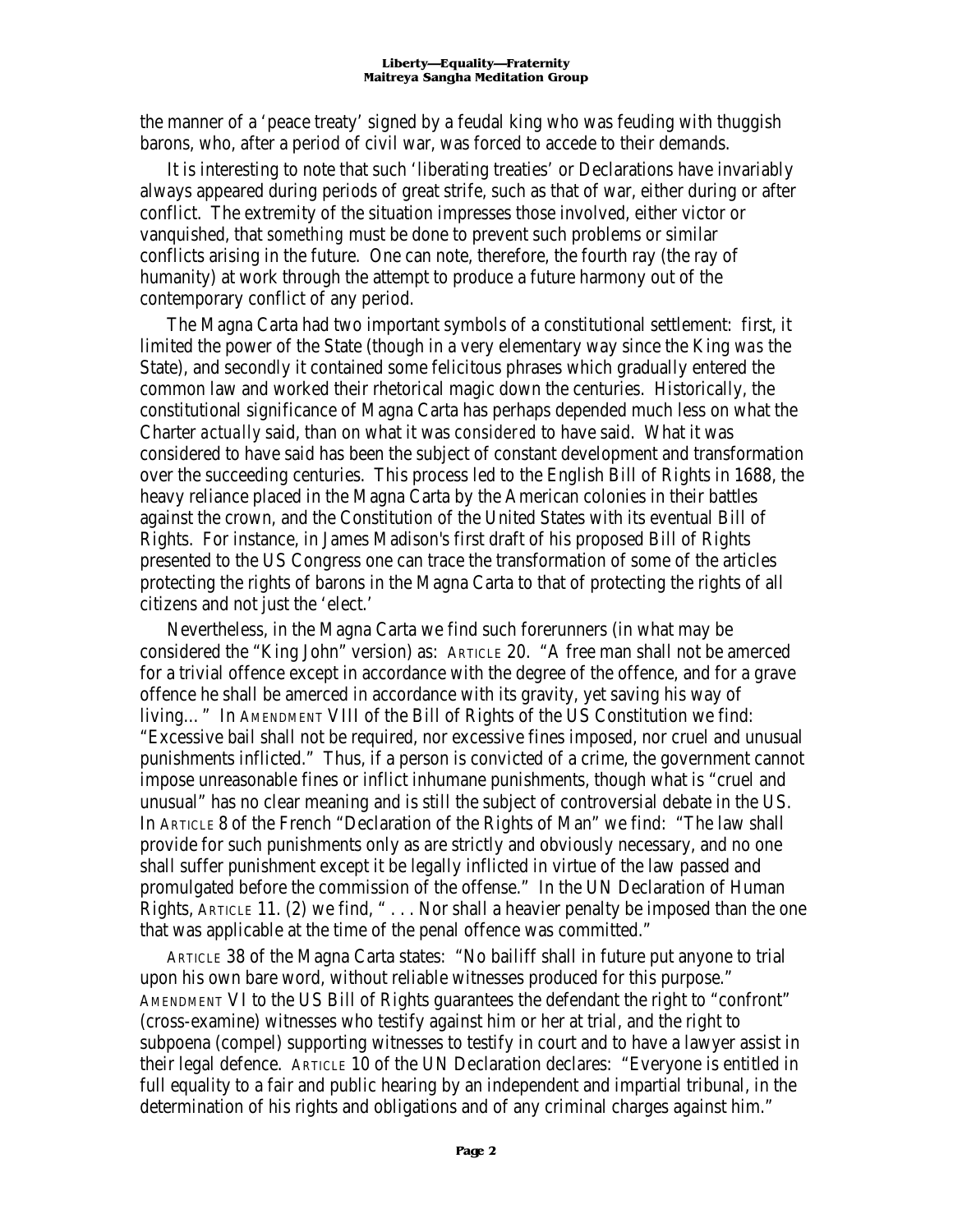ARTICLE 39 of the Magna Carta states: "No free man shall be seized or imprisoned, or stripped of his rights or possessions or outlawed or exiled or deprived of his standing in any other way, nor will we proceed with force against him, or send others to do so except by the lawful judgment of his equals or by the law of the land." Here, the *Habeas Corpus Act* of 1679 looks directly back to this ARTICLE, i.e., the right of all to have the lawfulness of detention tested promptly by the courts. ARTICLE 9 of the UN Declaration declares: "No one shall be subjected to arbitrary arrest, detention or exile."

ARTICLE 40 of the Magna Carta states: "To no man will we sell, to no man will we deny or delay justice or right." AMENDMENT VI of the US Bill of Rights guarantees that "the accused shall enjoy the right to a speedy and public trial, by an impartial jury of the state and district . . . " ARTICLES 6, 7, 8, and 10 of the UN Declaration declares similar rights. ARTICLE 6 (1) of the European Convention on Human Rights declares: "Everyone is entitled to a fair and public hearing within a reasonable time."

ARTICLE 42 of the Magna Carta states: "It shall be lawful in future for anyone, without prejudicing the allegiance due to us, to leave our kingdom and return safely and securely by land and water, . . . " ARTICLE 13 (2) of the UN Declaration declares: "Everyone has the right to leave any country, including his own, and to return to his country." . . . . and so forth.

# THE ENGLISH BILL OF RIGHTS

The first appearance of 'rights' in the modern sense, declared as such and enforceable in the courts, was in the 1688 Bill of Rights that emerged in England, again after a vicious revolution. However, this Bill marked the end of the King's claims to absolute rule by 'divine right' and imposed upon him a measure of accountability to Parliament. The 'rights' which it declared were, for the most part, more for the parliamentarians: to veto royal decisions; to enjoy freedom of debate without prosecution before the King's judges; and to declare themselves "a full and free representative of this nation, assembled for the vindicating and asserting of their ancient rights and liberties." The Chief of these rights were: the right of subjects to live under the law as approved by Parliament without arbitrary royal interference; the right to due process in the selection of jurors; the right not to lose liberty through excessively high fixing of bail; and the right not to be inflicted with "cruel and unusual punishment."

These 'rights' still have resonance today, and have been carried over to subsequent declarations proclaiming the protection of freedoms, though the interpretation of the concepts of various Bills proclaiming 'rights' evolve to a meaning which reflects modern humanitarian usage rather than the contemporary understanding of those who first drafted them.

The English Bill of Rights was perhaps the first 'modern' step towards the human rights revolution and some of its philosophical foundations were to be found in the work of Thomas Hobbes and its subsequent explication by John Locke. Hobbes, whose major work was *Leviathan*, published in 1651 was peculiarly quoted in support of state tyranny, but it was he who perhaps first broke the nexus between God and State because he identified the source of political power in the *consent of the governed*. John Locke, however, was perhaps the first political philosopher to venture the principle that government was by popular consent, that the people's consent to government was continuous but capable of being withdrawn if that government broke the purpose of the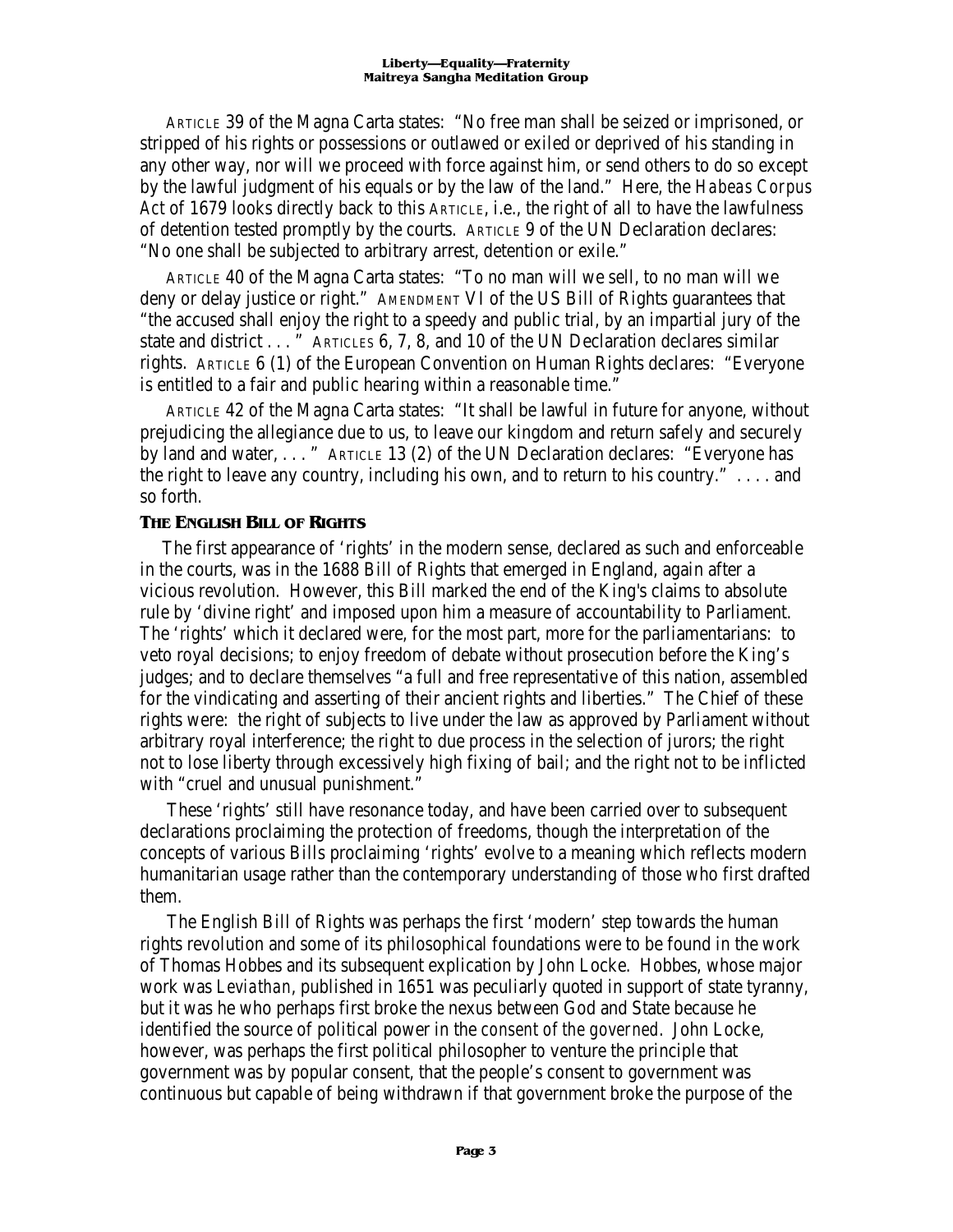compact, which was to further their majority interests, therefore being contingent upon a commitment to protect liberty. It is also interesting to note that this all occurred at the time that the seventh ray began its cycle (1675), thus attempting to bring order out of chaos. As with many other aspects pertaining to the arts and sciences prior, the theories pertaining to newer social forms or systems existed in the mental sphere, but their crystallisation into expressed forms appeared to have required the influence of the seventh ray.

John Locke wrote: "Men, by nature all free, equal and independent, no-one can be put out of this estate and subjected to the political power of another without his own consent. The only way whereby anyone divests himself of his natural liberty and puts on the bonds of civil society is by agreeing with other men to join and unite into a community for their comfortable, safe and peaceable living one among another, in a secure enjoyment of their properties . . . "

Since the object and purpose of the compact by which men gave up certain freedoms to join a body politic was the public good, the State "can never have a right to destroy, enslave or designedly to impoverish the subjects." It followed that there could be circumstances when subjects were entitled to revolt, breaking the compact and renegotiating it:

" . . . and what is best for mankind: that the people should be always exposed to the boundless will of tyranny, or that the rulers should be sometimes liable to be opposed when they grow exorbitant in the use of their power and employ it for the destruction and not for the preservation of the properties of their people?"

As the eighteenth century progressed, Locke's philosophy was embraced and developed by leading European intellectuals, who found in England a constitution which seemed to guarantee political liberty through the supremacy (although it was far from that) of Parliament. By the middle of that century they had begun to identify "universal rights": to person and property, and hence not to be held in slavery; the liberty of the press; and the right not to be subjected to torture.

# THE US CONSTITUTION AND BILL OF RIGHTS

But the philosophical views required propagandists, politicians and revolutionaries to give them any legal force. "Man is born free" observed Rousseau, "and everywhere he is in chains." The first to really break them were the American "Founding Fathers" (a peculiar appellation, being that most of them were only in their thirties and barely old enough for the minimum age they set forth eventually in the Constitution for the office of president) in 1776, making—in the potent prose of Thomas Jefferson (then thirty three years of age)—their claim to re-acquire their inalienable human rights from the government of King George III:

"We hold these truths to be self-evident, that all men are created equal; that they are endowed by their Creator with certain inalienable rights, that amongst these are life, liberty, and the pursuit of happiness. That, to secure these rights, governments are instituted among men, deriving their just powers from the consent of the governed; that, whenever any form of Government becomes destructive of these ends, it is the right of the people to alter or abolish it, and to institute a new government, laying its foundations on such principle, and organising its powers in such form, as to them shall seem most likely to effect their safety and happiness."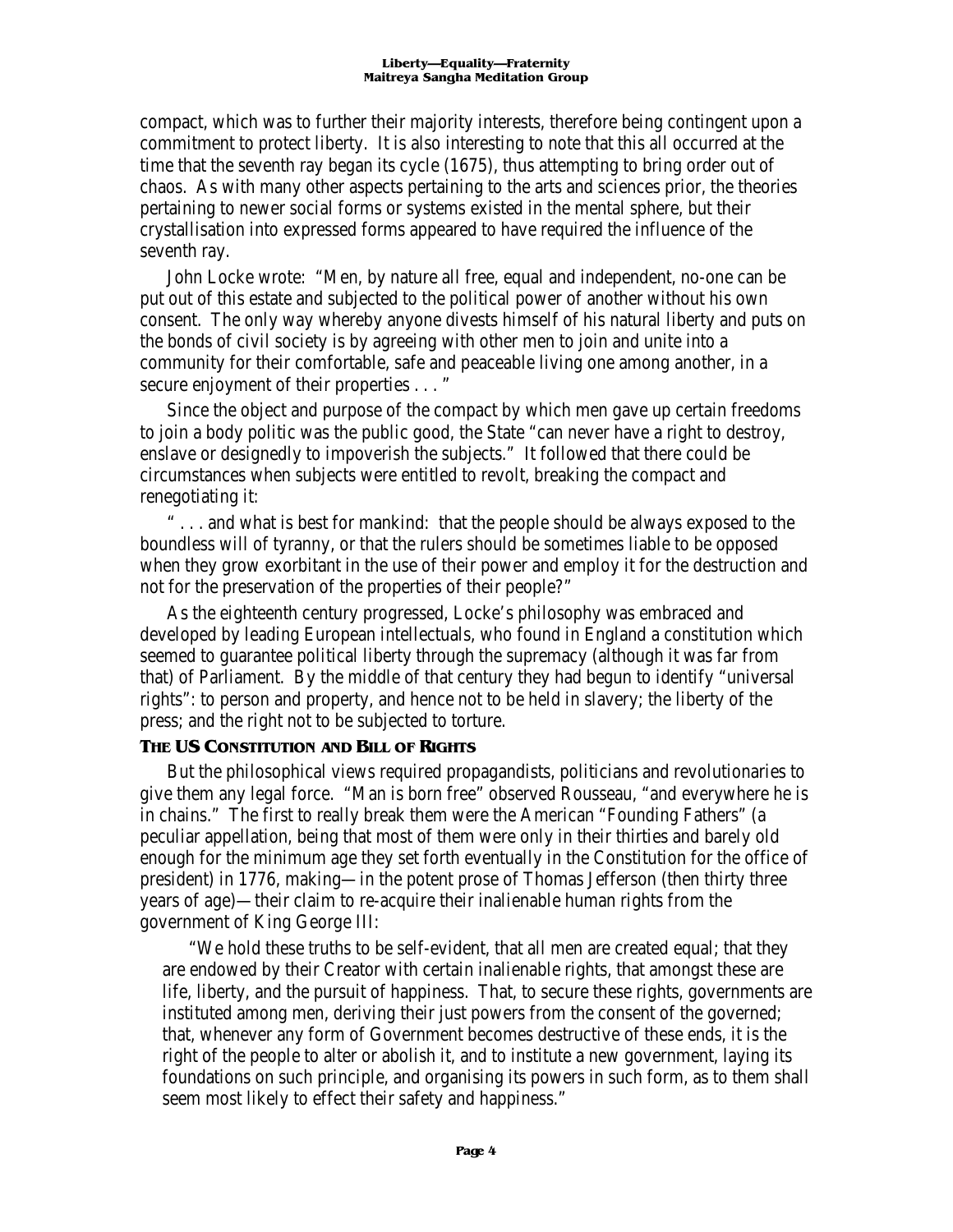This was, of course, an act of defiance and not an act of law. It was the preamble to a litany of complaints against the 'tyranny' of George III, reminiscent of those made in the 1688 Bill of Rights against the Stuart kings. The clarion cry that "all men are created equal" hardly squared with the slaves owned by many of the signatories. But it is Jefferson's preamble that has resonated through subsequent centuries, identifying the *denial* of human rights as the *justification* for the revolution, foreshadowed by John Locke. The fundamental rights to life, equality, liberty and the pursuit of happiness are not drawn from any empirical source or discovered through rational argument; they may be God-given, but the proof of their existence is that we all feel and think them; they attach "inalienability" to the human person like a shadow. They are not the end product of a philosophical inquiry, but the starting point for it, imposing a duty on government to order itself in such a manner that will maximize the opportunities for individual fulfillment.

It was the oppressive human rights record of the government, its "history of repeated injuries and usurpations," which absolved the colonials from their duty of allegiance to the British Crown. With this reasoning, the Declaration of Independence identified that moment "when in the course of human events" the boundless will of tyranny entitled the people to depose their ruler. This was straightforward Locke, dressed in gripping prose. It is this Declaration, especially its first two paragraphs, which has had profound consequences on subsequent history. It is the barest of statements, eliciting a pity for the oppressed which turns into righteous anger and becomes a clarion call to recover their dignity.

The original Constitution of 1787 did not include a bill of rights because the delegates to the Constitutional Convention did not think it necessary to set down a list of rights. Most of the framers believed that because the Constitution created a limited federal government, authorities would not try to establish a national religion, censor a newspaper, or prosecute someone at a secret trial. The Federalists argued that the people retained all powers not delegated by the proposed Constitution; the anti-Federalists did not trust this reasoning. Jefferson, then serving as a minister to France, sided with the advocates of a bill of rights. "Human rights" he argued, are something "no just government should refuse, or rest on inference." The debates over ratification extended beyond party lines. Many religious groups expressed alarm over the lack of explicit religious protections. Printers worried about possible curbs on the press. Old fears from pre-Revolutionary days regarding sweeping government searches, warrants, criminal-trial procedure, and other rights were stirred afresh during the debates. Several of the states refused to ratify the Constitution because of the lack of a bill of rights. James Madison kept the idea of a bill of rights alive in Congress, and on June 8,1789, the thirty-eight year old congressman presented his proposed amendments to the House. He argued eloquently before the Senate:

"The first of these amendments, relates to what may be called a bill of rights . . . I am aware, that a great number of the most respectable friends to the government and champions for republican liberty, have thought such a provision, not only unnecessary, but even improper, nay, I believe some have gone so far as to think it even dangerous . . . I acknowledge the ingenuity of those arguments which were drawn against the constitution, by a comparison with the policy of Great Britain, in establishing a declaration of rights; . . . [but] in the declaration of rights which that country has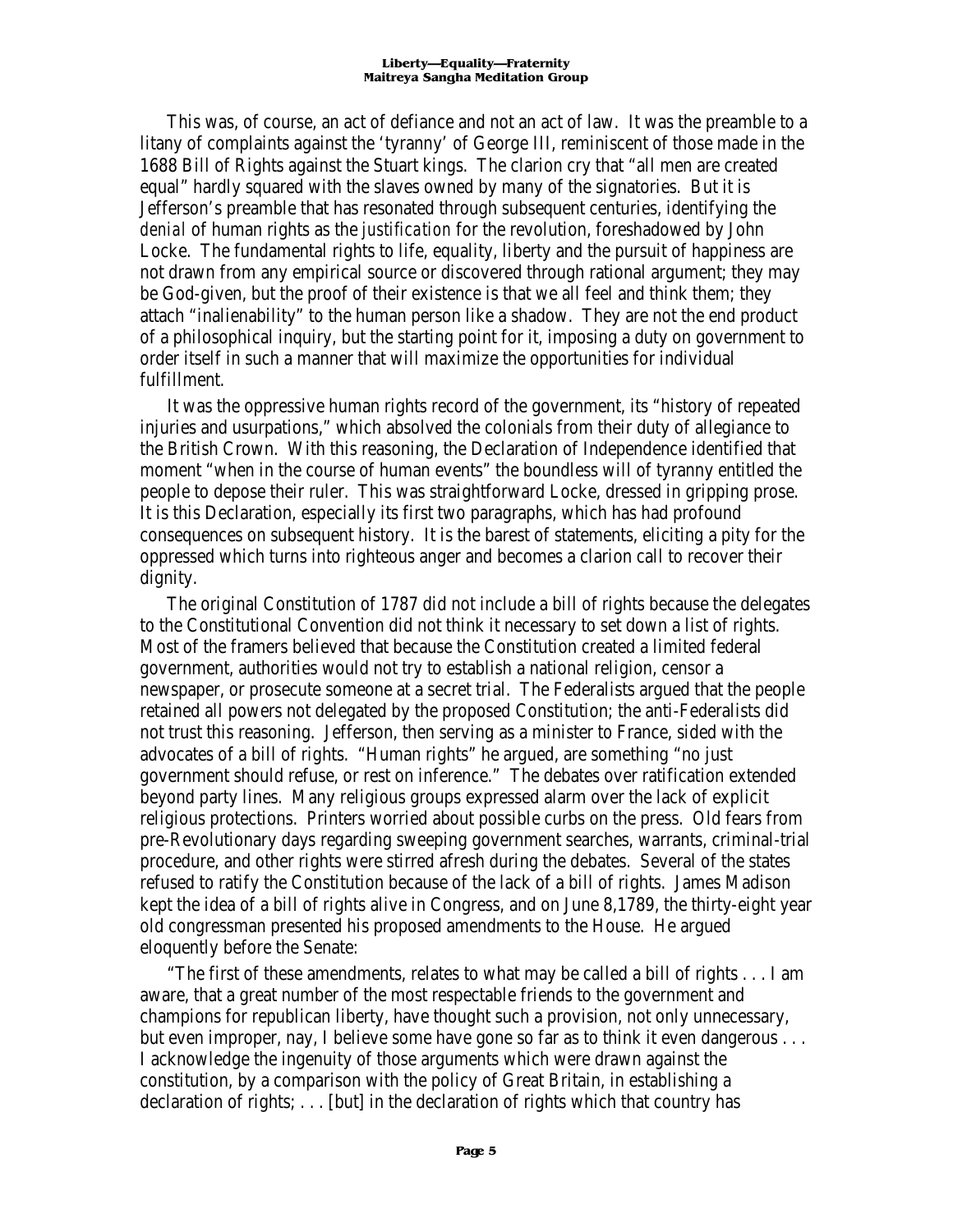established, the truth is, they have gone no farther, than to raise a barrier against the power of the crown; the power of the legislature is left altogether indefinite . . . . But although the case may be widely different, and it may not be thought necessary to provide limits for the legislative power in that country, yet a different opinion prevails in the United States. The people of many states, have thought it necessary to raise barriers against power in all forms and departments of government, and I am inclined to believe . . . the great object in view is to limit and qualify the powers of government . . . It has been said by way of objection to a bill of rights . . . that they are unnecessary articles of a republican government, upon the presumption that the people have those rights in their own hands, and that is the proper place for them to rest . . . It has been said that in the federal government they are unnecessary, because the powers are enumerated, . . . but they are not conclusive to the extent which has been supposed . . . "

And one can only marvel at Madison's earlier optimism: "In our government it is, perhaps, less necessary to guard against the abuse in the executive department than any other; because it is not the stronger branch of the system, but the weaker: It therefore must be leveled against the legislative, for it is the most powerful, and most likely to be abused, because it is under the least control . . . But I confess that I do conceive, that in a government modified like this of the United States, the great danger lies rather in the abuse of the community than in the legislative body."

After weeks of delay, the House (Senate) appointed a committee to prepare a bill of rights, and after much debate, the House passed seventeen proposed amendments. It is interesting that Madison's proposed *first* amendment was as follows:

"That all power is originally vested in, and consequently derived from the people.

"That government is instituted, and ought to be exercised for the benefit of the people; which consists in the enjoyment of life and liberty, with the right of acquiring and using property, and generally of pursuing and obtaining happiness and safety.

"That the people have an indubitable, unalienable, and indefeasible right to reform or change their government, whenever it be found adverse or inadequate to the purposes of its institution."

The Senate combined some amendments and eliminated others, reducing the number to twelve. The Senate defeated one amendment that Madison prized above all the others. It would have prohibited the states from interfering with their citizens' freedom of speech, religion, and conscience. But the Senate did not want to bind the states, and regarded the bill of rights as limiting only the federal government. The House and Senate deadlocked over the different versions of the bill of rights (sound familiar?), and a joint committee convened to work out a final set of amendments. From this joint conference, twelve amendments emerged which the Congress passed on September 25, 1789. Most states did not ratify the first two articles of the Bill of Rights. These two were largely bureaucratic. The original third article of the Bill of Rights, when eventually ratified in 1791, thus became the First Amendment. Thus, over the centuries the constant haggling between states' rights and the federal bill of rights has ensued. Protection from slavery and forced servitude was not added to the US Constitution until 1865, following a civil war fought over the asserted rights of the Southern slave-owning states to seceded from the Union. It was not until the end of the 1960's that the Supreme Court finally decided to apply nearly all of the Bill of Rights to the state level.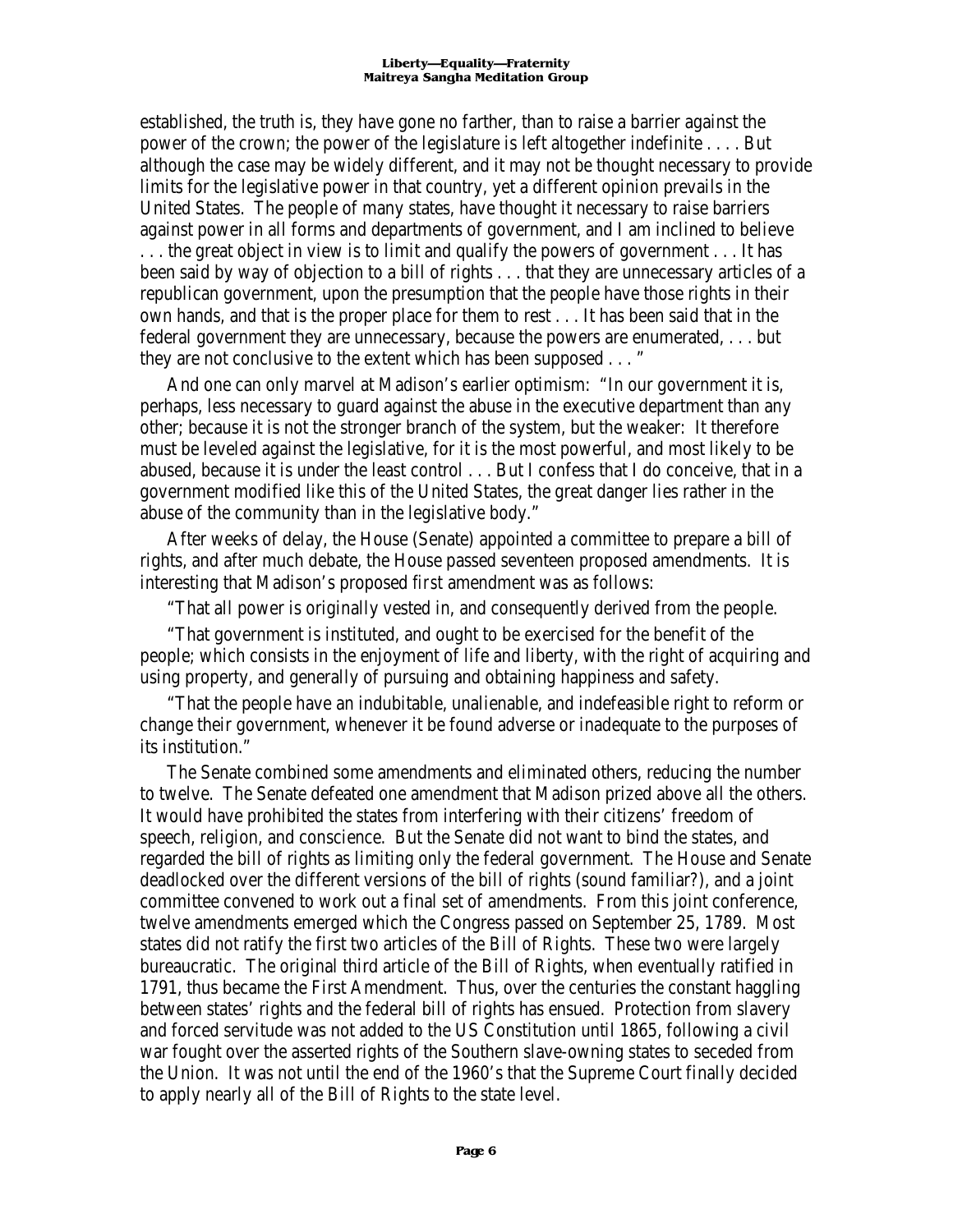Nevertheless, its "inalienable rights" were identified by the Constitution of 1789 (guarantees of *habeas corpus* and fair trial) and the amendments that followed two years later. The First Amendment provided that Congress (i.e., the State) "shall make no law" prohibiting the free exercise of religion, or abridging the freedom of speech, or freedom of the press, or the right of peaceful assembly. The Fourth Amendment secured the people in their homes and persons "against unreasonable searches and seizures" and the Fifth and Sixth enshrined "due process," i.e., rights against self-incrimination and double jeopardy and expropriation of property, and the rights to speedy and public and impartial trial, with advance disclosure of prosecution evidence, the right to cross-examine hostile witnesses and to call defense witnesses, and the right to counsel. Thus, by the end of the eighteenth century America had in place a functioning domestic court system in which basic human rights could be enforced as such, by individual citizens—barring the slaves, of course; that was the theory. Several of these rights were brought over in the minds of colonialists from England to America and came from several centuries of English legal tradition, recorded in documents such as the *Magna Carta* (1215), the *Petition of Right* (1628), and the *English Bill of Rights* (1688) from which the American Bill of Rights took its name. The assumption of basic legal rights of citizens also came out of the English *common law*, a body of English court-made law that evolved from the  $12<sup>th</sup>$ century. But the American Bill of Rights went beyond the English precedents by ordering restraints on the powers of government. It declares that people have rights with which no government may interfere; it provides the basis for actually securing these rights; and the First Amendment helps protect the idea of a democratic (people-rule) government by barring criminal prosecutions against those who criticize the government—raising big questions in the current climate of America and the Administration's response to criticism of its affairs or policies.

## THE FRENCH DECLARATION

At an intellectual level, these events in America and its achievement owed much, and itself gave impetus, to the dissatisfactions in France that were to culminate in that "hour of universal ferment." The French Revolution began on 14 July 1789. Enthusiasm for the American colonists in their war against France's historic foe gave an inspirational quality to their victory and made Lafayette, (who—when only nineteen years old—had helped to achieve it), a national hero, his popularity rivaled only by the American ambassador, the charismatic Benjamin Franklin, who was succeeded in that post by Thomas Jefferson. It was Jefferson who again, helped Lafayette (now the 'ripe old age' of thirty-two) with the draft of another historic Declaration: "The Declaration of the Rights of Man and of the Citizen." This unique Declaration was approved by the National Assembly of France, August 26, 1789, the same year that Madison was endeavouring to convince the American Congress of the need for a bill of rights as a part of their Constitution.

There are important distinctions between the American and French movements and their Declarations, Constitutions and framing of 'human rights.' Although various forms of 'Declarations of Rights' existed in the varied states, the inclusion of a bill of rights (protecting the rights of the individual) in the federal Constitution of the United States was an afterthought arising from public pressure, the Constitution itself detailing the procedures of government. In France, however, the "Declaration of the Rights of Man and of the Citizen" *preceded* that of the French Constitution of 1791, the former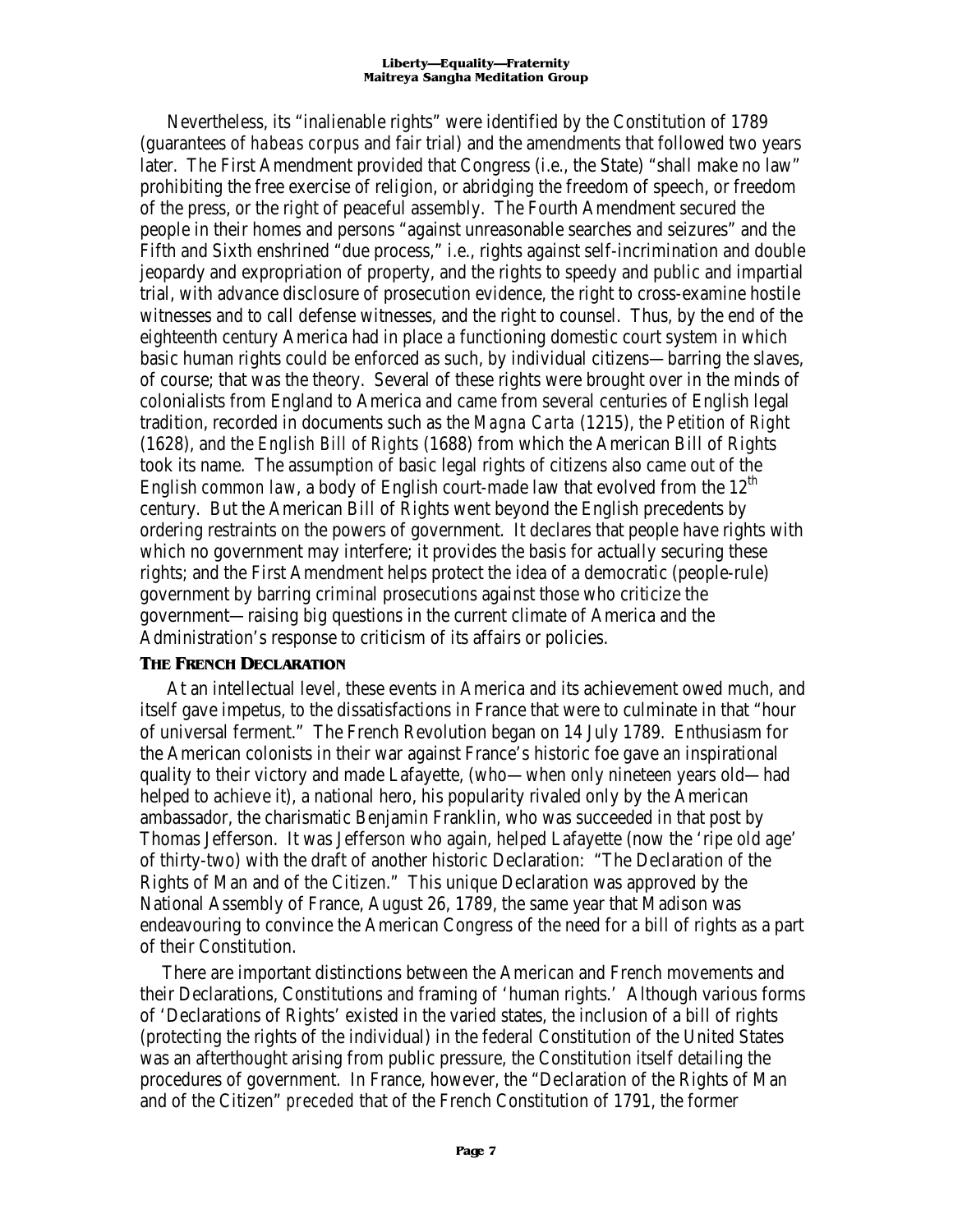providing the foundation for the latter. It set forth—as the *primary* factor, the starting point—a detailed description of "natural, inalienable and sacred rights" which any citizen could advance against an oppressive government. These were *ipso-facto* birthrights, which the State was constituted to protect up to the point at which their exercise might harm others, a point which had to be defined by law rather than through arbitrary exercises of governmental power. The preamble of the Declaration begins:

"The representatives of the French people, organised as a National Assembly, believing that the ignorance, neglect, or contempt of the rights of man are the sole cause of public calamities and of the corruption of governments, have determined to set forth in a solemn declaration the natural, inalienable, and sacred rights of man, in order that this declaration, being constantly before all the members of the Social Body, shall remind them continually of their rights and duties in order that the acts of the legislative power, as well as those of the executive power, may be compared at any moment with the objects and purposes of all political institutions and may thus be more respected, and, lastly, in order that the grievances of the citizens, based hereafter upon simple and incontestable principles, shall tend to the maintenance of the constitution and redound to the happiness of all. Therefore, the National Assembly recognises and proclaims, in the presence and under the auspices of the Supreme Being, the following rights of man and of the citizen:"

As there are certain rights set forth in this Declaration that appear historically for the first time, and as many of the Articles have served as foundational models for subsequent drafts of human rights guarantees, then perhaps it is of use to mention the seventeen Articles here. It is set forth as a set of principles to which all aspects of social order and society are subordinate, as a stated standard for systemic measurement. The Declaration of the Rights of Man is designed in a sequential manner, each article growing out of the former one and thus serving as a basis for substantiating reason and logic. Under the banner of *Liberty, Equality, Fraternity*, the first article begins (*italics* are mine, simply to emphasize certain statements.):

1. Men are born and remain free and equal in rights. Social distinctions may be founded only upon the general good.

(This first Article was again picked up much later and was similarly drafted into the UN Declaration of Human Rights as the first Article: "All human beings are born free and equal in dignity and rights. . . . ")

2. The aim of all political association is the preservation of the natural and imprescriptible rights of man. These rights are liberty, property, security, and resistance to oppression.

(This second Article was again picked up in part in the second Article of the UN Declaration: "Everyone has the right to life, liberty, and security of person.")

3. The principle of all sovereignty resides essentially in the nation. No body nor individual may exercise any authority which does not proceed directly from the nation. (Then follows two 'controversial' rights, "controversial" only in so far as they could lead to abuse if not checked:)

4. Liberty consists in the freedom to do everything which injures no one else; hence the exercise of the natural rights of each man has no limits except those which assure to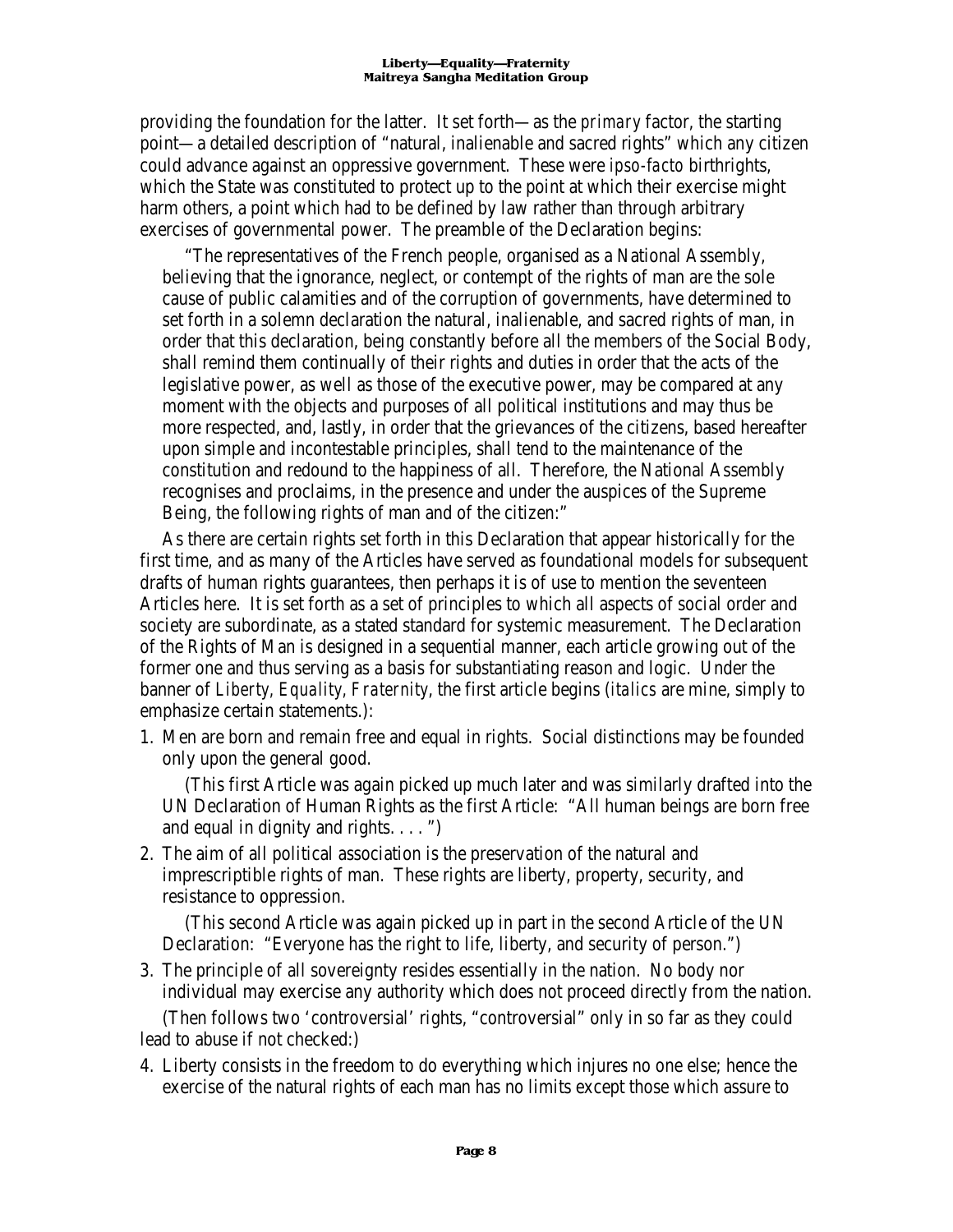the other members of the society the enjoyment of the same rights. *These limits can only be determined by law*.

- 5. Law can only prohibit such actions as are hurtful to society. Nothing may be prevented which is not forbidden by law, and no one may be forced to do anything not provided for by law.
- 6. *Law is the expression of the general will*. Every citizen has a right to participate personally, or through his representative, in its foundation. It must be the same for all, whether it protects or punishes. All citizens, being equal in the eyes of the law, are equally eligible to all dignities and to all public positions and occupations, according to their abilities, and without distinction except that of their virtues and talents.
- 7. No person shall be accused, arrested, or imprisoned except in the cases and according to the forms prescribed by law. Any one soliciting, transmitting, executing, or causing to be executed, any arbitrary order, shall be punished. But any citizen summoned or arrested in virtue of the law shall submit without delay, as resistance constitutes an offense.
- 8. The law shall provide for such punishments only as are strictly and obviously necessary, and no one shall suffer punishment except it be legally inflicted in virtue of a law passed and promulgated before the commission of the offense.
- 9. *As all persons are held innocent until they shall have been declared guilty,* if arrest shall be deemed indispensable, all harshness not essential to the securing of the prisoner's person shall be severely repressed by law.
- 10. No person shall be disquieted on account of his opinions, including his religious views, provided their manifestation does not disturb the public order established by law.
- 11. The free communication of ideas and opinions is one of the *most precious* of the rights of man. Every citizen may, accordingly, speak, write, and print with freedom, but shall be responsible for such abuses of this freedom as shall be defined by law.
- 12. The security of the rights of man and of the citizen requires public military forces. These forces are, therefore, established for the good of all and not for the personal advantage of those to whom they shall be intrusted.
- 13. A common contribution is essential for the maintenance of the public forces and for the cost of administration. This should be equitably distributed among all the citizens *in proportion to their means*.
- 14. All the citizens have a right to decide, either personally or by their representatives, as to the necessity of the public contribution; to grant this freely; *to know to what uses it is put*; and to fix the proportion, the mode of assessment and of collection and the duration of the taxes.
- 15. Society has the right to require of every public agent an account of his administration.
- 16. A society in which the observance of the law is not assured, nor the separation of powers defined, has no constitution at all.
- 17. Since property is an inviolable and sacred right, no one shall be deprived thereof except where public necessity, legally determined, shall clearly demand it, and then only on condition that the owner shall have been previously and equitably indemnified.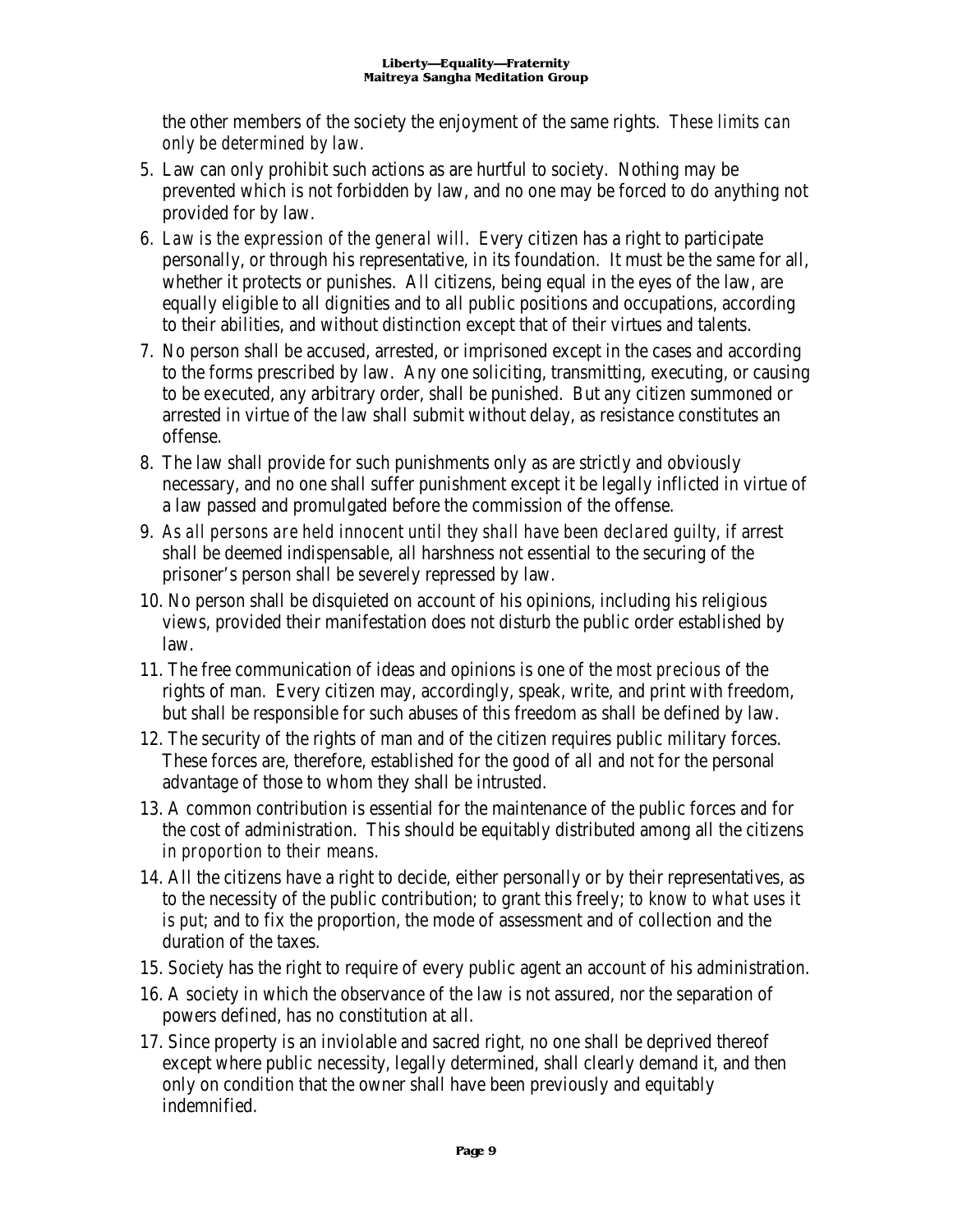This Declaration was followed in 1791 by the French Constitution, providing for poor relief and free public education—the first provisions of what today are called "economic and social rights."

The American declarations were shaped by the colonial experience of indignity at the hands of British soldiers and sedition laws. Dissident Frenchmen had suffered imprisonment and confiscation of property, without trial (or any other legal process), through the system of *letters de cachet*—warrants for arrest, search and seizure signed at the whim of the Bourbon kings. Hence the French Declaration emphasizes the presumption of innocence and the need for legal process before arrests and detention. It elevates the possession of private property to a "sacred and inviolable right" to be expropriated only upon proof of public necessity, and then with just compensation. Freedom of speech, "one of the most precious rights of man," was given special protection, "No one is to be disquieted because of his opinions"—testifying to the influence of Voltaire and reaction to the regular use of *letters de cachet* against critics of the King and his government.

Thus began the notion that individuals possess a few basic powers that no political order can remove. Emerging almost immediately with the commencement of the seventh ray—the ray that will largely be the dominant ray of the Aquarian Age—the momentous impact of these revolutions endowed these upheavals with a political and social meaning far beyond the republics that were their immediate objective: by establishing the liberty of the individual as a precondition of and restriction on the power of the State. This was not unique to America and France: in other societies limitations had been imposed by tradition or cultural convention, or (most notably in Britain) by compact and common law. But what was truly groundbreaking was the constitutional enumerations of rights which the citizen could enforce against the government by taking it to court. This is the seventh ray in action.

Unfortunately, the "Reign of Terror" that followed did little to preserve these "Rights of Man" on behalf of the many heads of the aristocrats, ordered severed by the Committee for Public Safety. There was no 'due process' in the Revolutionary Tribunals of the public prosecutor, Antonine Fouguier-Tinville. Suspects were denied advance notice of the case against them, the right to defense counsel and the right to call witnesses; the biased 'jury' normally convicted whenever Fouquier-Tinville asked whether they had heard enough evidence. Thus, the newly signed "Citizen's Rights" were denied to certain classes of citizens, and the most fundamental liberties guaranteed them by a law, which lacking at that time independent judicial enforcement, was hardly worth the parchment upon which it was written.

That was a problem for France, precisely because it left the 'rights' in the Declaration to be enforced by politicians in the National Assembly and their representatives on the Committee for Public Safety. In America, by contrast, the Constitution and its Bill of Rights were enforceable by an independent judiciary, empowered to strike down government orders and even congressional legislation which violated the rights they guaranteed. The spiritually accurate establishment of three distinct branches of government—Executive-Legislative-Judicial—(to act as checks upon each other), provided human rights in the US with a set of teeth, by endorsing courts rather than legislatures as their enforcement machinery: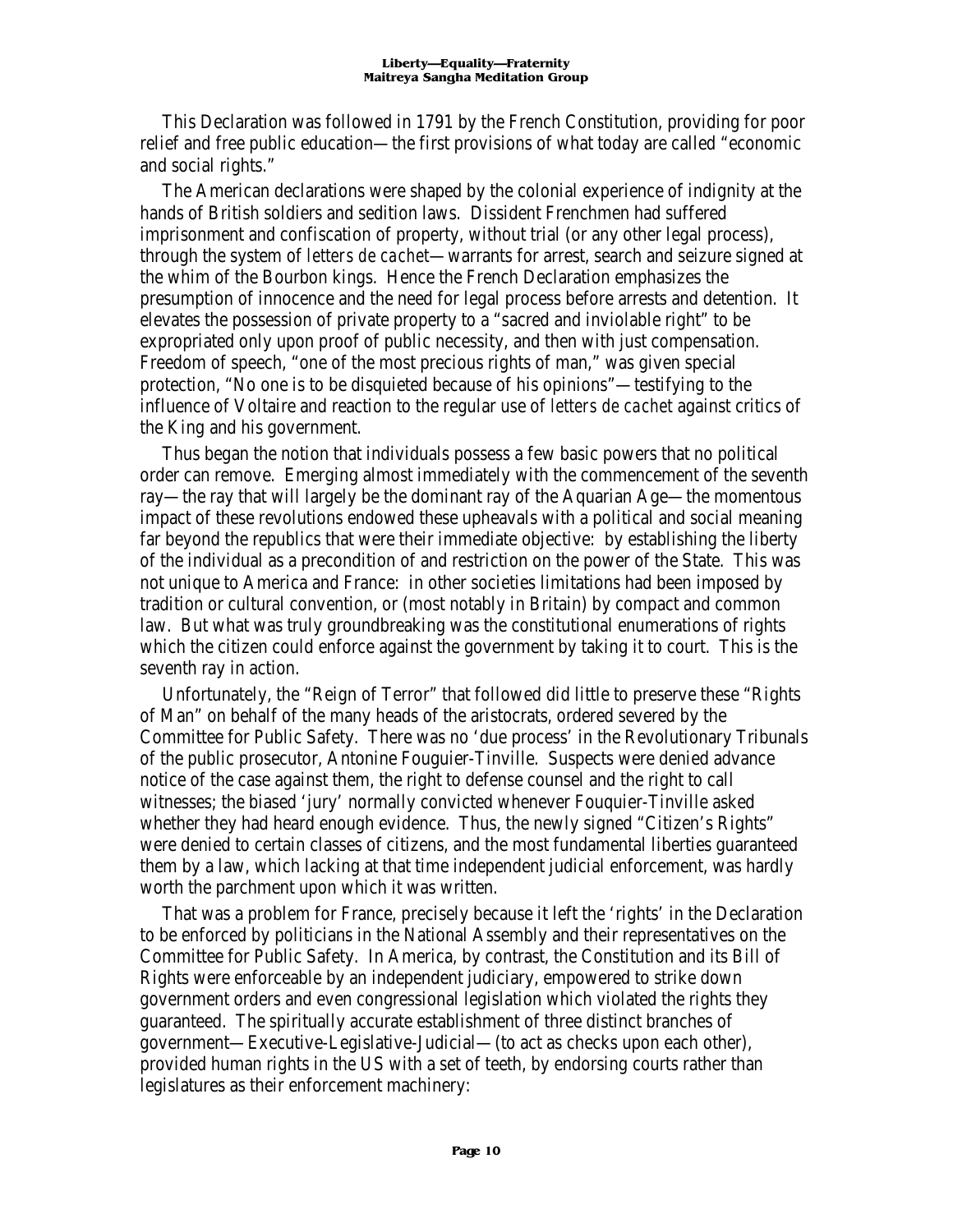"The very essence of civil liberty certainly consists in the right of every individual to claim the protection of the laws, whenever he receives an injury . . . [the] government of the United States has been emphatically termed a government of laws, and not of men. It will certainly cease to deserve this high appellation, if the laws furnish no remedy for the violation of a vested legal right."

This development in legal theory was achieved in 1803 by Chief Justice Marshall.

These French and American documents became *the* principal models for many constitutions drafted over the next two centuries containing human rights guarantees: the struggle has always been for *independent courts* to enforce them, at national, and now at international levels.

Concurrent with these events in both countries, and up to his neck in every revolutionary movement of this incandescent era was Thomas Paine, the first writer to fuse outraged polemic and constitutional philosophy to produce a distinctive literature of human rights. This former English customs official ignited the American Revolution with his incendiary pamphlet "Common Sense." Paine helped Jefferson to draft the Declaration of Independence, fought alongside Washington, and then returned to London to write (at the Angel Tavern, Islington) one of the most influential books of all time: *The Rights of Man*. This is a classic liberal text—Paine's idea was minimal government, limited to protecting individual liberty, equality and enterprise. But he was able to hold simultaneous but complementary views pertaining to being in favour of free market individualism whilst detailing plans for social security, family benefits, and public education—not out of charity, but as a right derived from membership of society.

The 'prophet was without honour in his own country' and his written works scorned the arguments that "monarchies were a legitimate inheritance from our forefathers": "The vanity and presumption of governing beyond the grave, is the most ridiculous and insolent of all tyrannies." Thus, Paine fled to France before being arrested and convicted in England (*in absentia* by a rigged jury), where he was elected to the National Assembly and to the committee which drafted the French Constitution. He subsequently wrote *The Age of Reason*—a book for which many courageous printers and booksellers would be jailed for blasphemy in *nineteenth*-century Britain. It took two centuries before the abolition of hereditary peers finally gave acknowledgement of Paine's point that, "The idea of hereditary legislators is as absurd as an hereditary mathematician or hereditary poet laureate."

## THE NINETEENTH CENTURY

The Terror that enveloped France a few years after the Declaration provided a practical refutation of its claim that 'rights' were natural, let alone inalienable and sacred. Jeremy Bentham led the attack on 'natural rights' as vague and abstract, attempting to argue logically that "all the rights, including the right to liberty were to be limited by law, thereby begging the question of what content the law should have to be compatible with liberty." Moreover, his arguments continued, 'natural rights' were of uncertain provenance: if from God, their content (apart from Biblical injunctions) was unknowable; if from 'nature' they were unpredictable. Concurrent with all of these developments in the attempt to reason and codify was the influence of the impulse set in motion by the incoming fifth ray in 1775. The force of Bentham's arguments was partly responsible for 'natural rights' falling out of fashion in the nineteenth century and the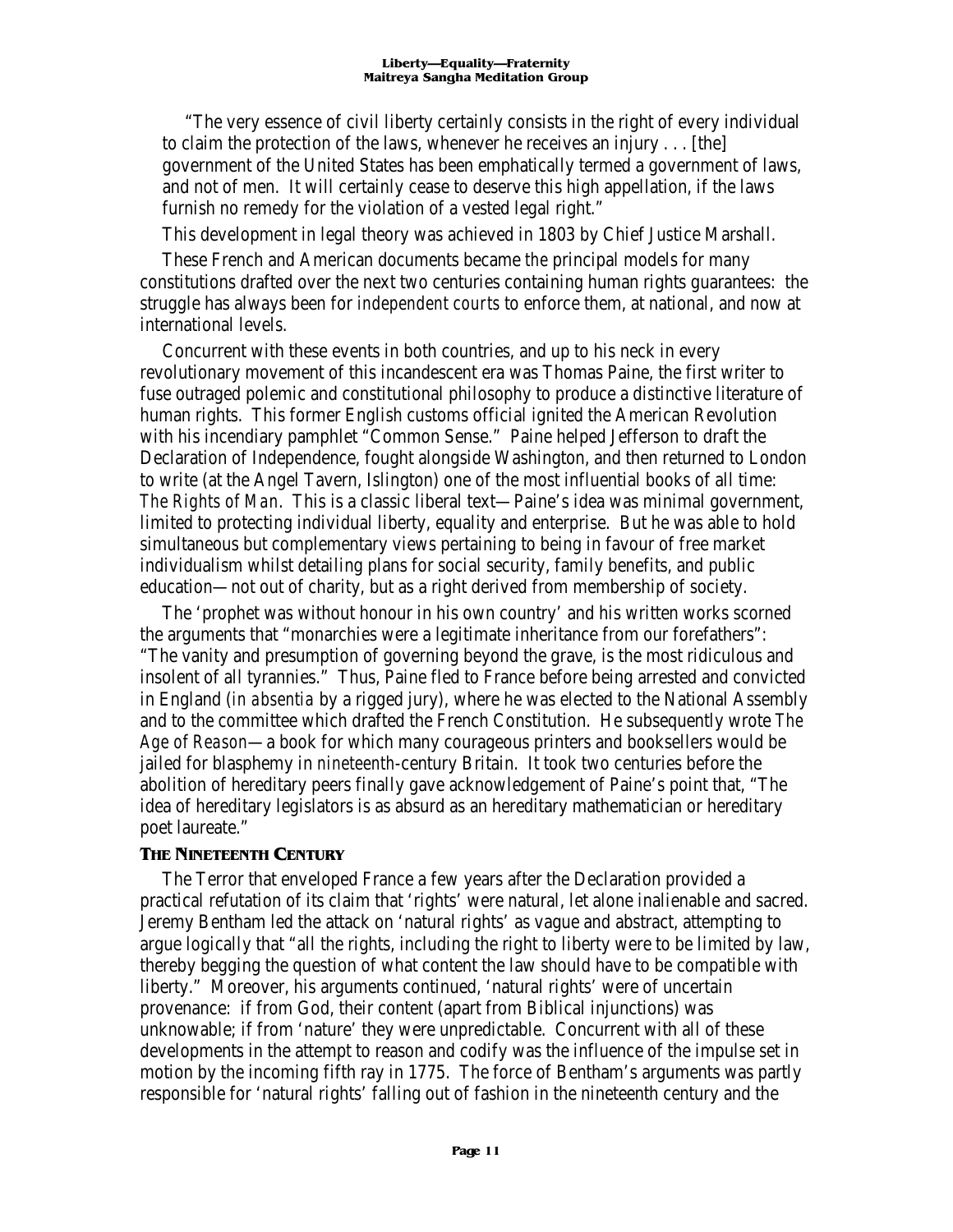first half of the twentieth century. When they returned, they would be as '*human* rights' rather than 'natural rights,' sourced in the nature of humans rather than abstractions.

The next formidable critic of the 'rights of man' was Karl Marx. In 1844 he wrote an essay, "On the Jewish Question," which questioned whether the French Declaration could provide a way forward for Jews (like himself) who were suffering from discrimination in Germany. He dismissed the "so-called 'rights of man' [as] nothing but the rights of egotistic man, of man separated from other men and from the community." He considered that the Declaration focussed, not on man as citizen, but on man as bourgeois—an individual withdrawn from the community, motivated only by whim and self-interest. He argued, for example, that the 'right to property' was "the right to enjoy possessions and dispose of the same arbitrarily, without regard to other men, independently from society, in other words: the right of selfishness." He considered that the 'political emancipation' produced by the Revolution was the *reduction* of man to an egocentric and independent individual, and that true emancipation should more definitely *enlarge* him as a citizen, 'a *moral* person'—a theme he was to take up a few years later in *The Communist Manifesto.*

The force of this early critique led Marxist thinkers in the next century to characterize 'human rights' as a device to universalize capitalistic values, notably freedom of enterprise *without* social responsibility. Thus we see the painful process of ideas descending to the level of human minds and become distorted thereby in their descent, and the efforts of foremost thinkers to achieve balance and then counterbalance to the distortions. Marx was actually supportive of the Declaration's identification of *citizen's* rights: citing Rousseau with approval, he perceived these communal rights as new resources which could assist *social transformation to a 'moral existence.'* The true significance of his ideology is misunderstood because of the initial mistakes of those who engineered the revolution in the next century. The license of unruly men in the early days gave onlooking humanity a wrong slant on what was happening. But those days are over. The distorted adoptions of his propositions in the twentieth century by ruthless totalitarian governments were to leave the idea of a 'moral existence' on paper.

The nineteenth century did see three humanitarian impulses that were, in due course, to assist the development of international law. Most notable was the legislative attack on the slave trade in England in 1807 and in America after the Civil War. It was finally acknowledged in the Berlin Treaty on Africa in 1885, that "trading in slaves is forbidden in conformity with *international* law." Unfortunately, this breakthrough only applied to inter-state trading and not to local practice. This was only finally achieved during the slavery convention in 1926, and not until 1970 did the last state—Oman—announce formal abolition. Attempts made by Jefferson and Robespierre to abolish slavery by their respective declarations had signally failed, but now there was progress, slow and painful though it always appears to be. Although international law rule did not begin to crystallize until 1885, for most of that century the British navy took upon itself a novel enforcement role, liberating victims of slavers around the African coast. Its actions at intercepting slave ships, freeing victims, and even educating them in schools on the Seychelles and other islands must rate as one of the first examples of a humanitarian enforcement mission.

Secondly, there came the notion of 'a right of humanitarian intervention' in the internal affairs of a state if its rule over some of its citizens was perceived as barbaric.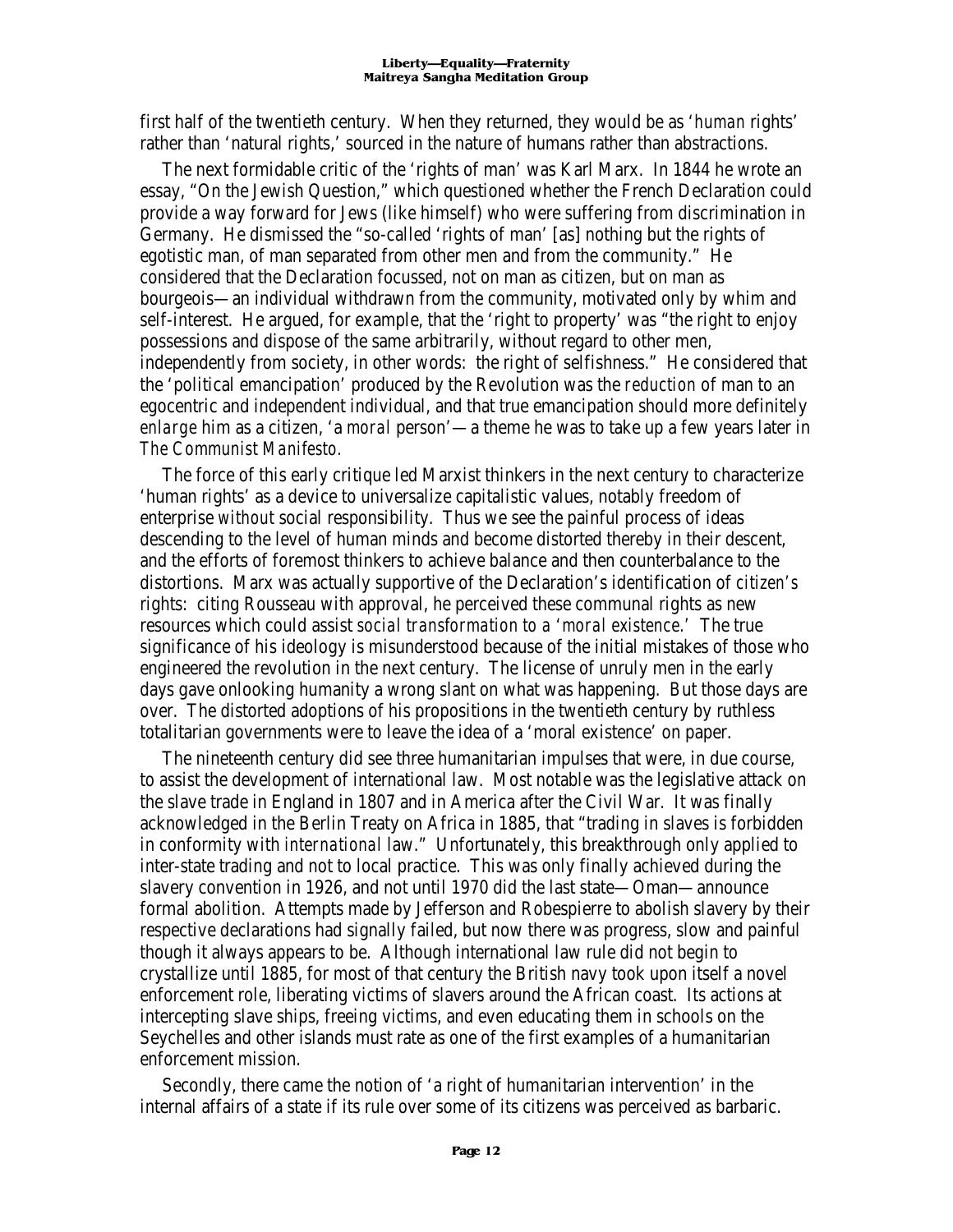Pressure was put on the Ottoman sultans in the 1880s to promulgate measures to protect Christian minorities from discrimination; when these failed, Gladstone obtained parliamentary approval to allocate ships, men and money to protect Christians from slaughter by Turks in Bulgaria. In 1898, the US declared war on Spain because its oppressive rule in Cuba "shocked the moral sense of the people of the United States." It was government behaviour "shocking to the conscience of mankind" that might justify intervention, but only as a matter of conscience and not of legal obligation. International lawyers adamantly refused to admit that the so-called 'rights of mankind' existed. As late as 1912, a leading textbook opined that "should a State venture to treat its own subjects or part thereof with such cruelty as would stagger humanity, public opinion might demand intervention, but this could only happen out of Christian charity and could not be defended on grounds of international law."

Non-the-less, in Theodore Roosevelt's 1904 State of the Union address, the right, and indeed the duty, to intervene in the affairs of sovereign states that were committing what he almost called "crimes against humanity" was persuasively articulated:

" . . . there are occasional crimes committed on so vast a scale and of such peculiar horror as to make us doubt whether it is not our manifest duty to endeavour at least to show our disapproval of the deed and our sympathy with those who have suffered by it . . . in extreme cases action may be justifiable and proper. What form the action shall take must depend upon the circumstances of the case; that is, upon the degree of the atrocity and upon our power to remedy it. The cases in which we could interfere by force of arms as we interfered to put a stop to intolerable conditions in Cuba are necessarily very few . . . "

The third nineteenth-century advance was not taken for the sake of indignant pity, but rather to reduce the cost of killing soldiers in wars. The expense of new weaponry was the reason why the major powers attended a conference in St. Petersburg in 1868 and later ones in The Hague in 1899 and 1907, agreeing to limits on the development of poison gases and explosives and 'dum-dum' bullets. That these rules of war came to be dressed up in the language of humanity was due to the influence of the *International Committee of the Red Cross*, founded in 1863 by Henri Dunant, a wealthy Swiss who had been appalled at the bloody array of bodies left on mid-European battlefields after the armies moved on. His object, and indeed the object of the 1907 Hague Convention (which forty-four nations signed) was not to restrict the right of sovereign states to go to war, but to make these wars more "humane" for injured soldiers and prisoners. The futility of this exercise was demonstrated in the trenches of the First World War, where millions of dead bodies would mock the notion that modern war could be made humane by laws with tinkered with methods of killing.

## THE TWENTIETH CENTURY

After four years of war and unprecedented ferocity and carnage in which 8.5 million lives were lost, it might have been thought that any 'new world order' would aspire to some protection of human rights. But the concept was never mentioned at the Versailles Peace Conference in 1919, nor in the Covenant of the League of Nations.

The Peace Treaty of Versailles was signed at the end of World War I between Germany and the Allies. It was negotiated during the Paris Peace Conference held in Versailles beginning January 18, 1919. Represented were the United States, Great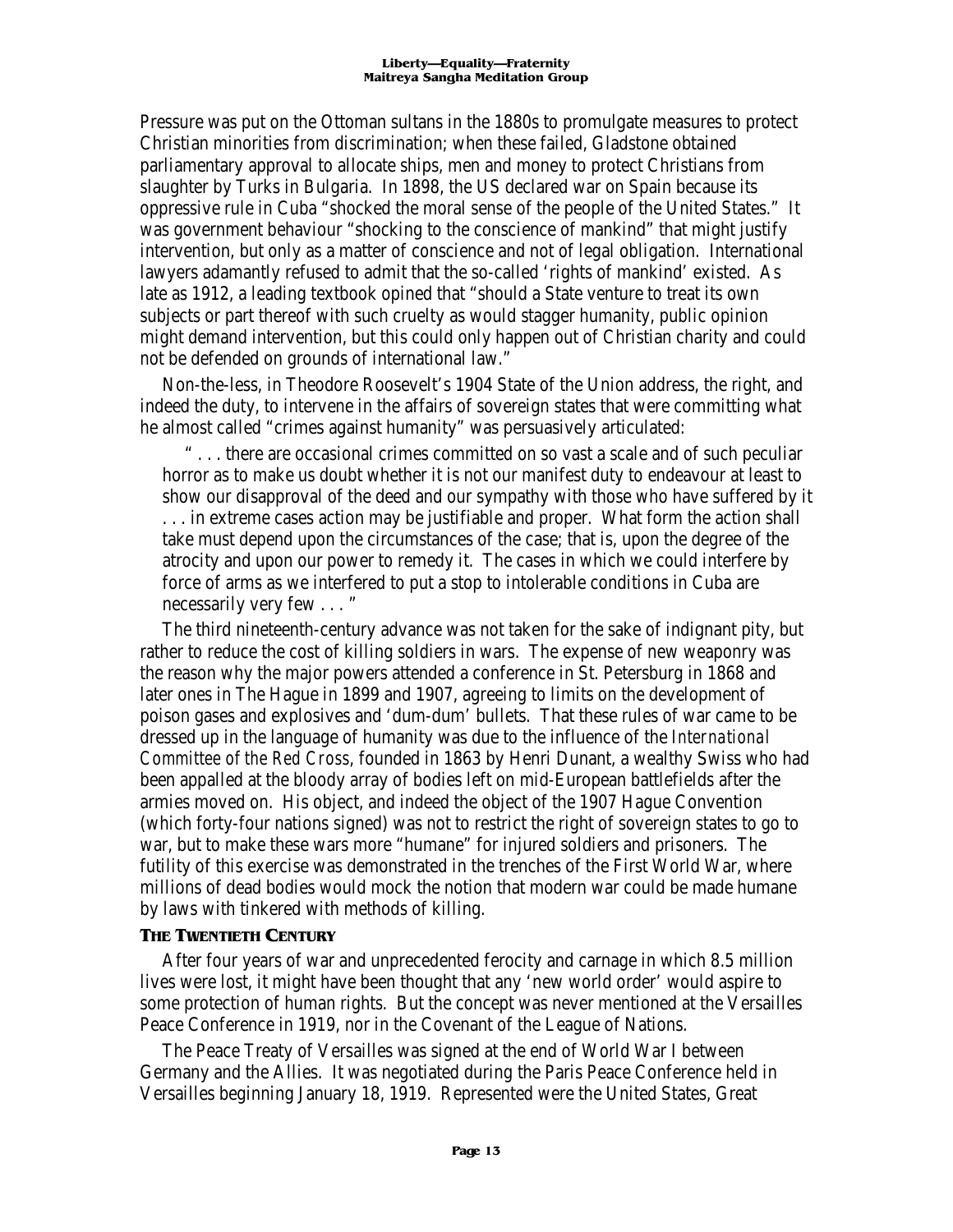Britain, France, and Italy. The German Republic, which had replaced the Imperial German government at the end of the war, was excluded from the discussions. This treaty largely consisted of massive punitive reparations to be made by Germany to the Allied powers for damage incurred during the war. It was also required to recognise the unconditional sovereignty of neighbouring states and portions of those states that it had seized, and lost slightly more than 13 percent of its European domain and its entire colonial empire. Of course, it is impossible for us now to appreciate or imagine the collective and embittered wrath of the world meeting together at that time after the slaughter, but these punitive measures upon Germany were to lead to disastrous consequences only a couple of decades later. There was some talk at Versailles of prosecuting war crimes, but this was vigorously opposed by the U.S. on the basis that 'the laws of humanity' were uncertain and violations were punishable only by God.

Included in the first section of the Treaty was the Covenant of the League of Nations—the world's first attempt at an international peacekeeping body—which was given the responsibility for executing the terms of the various treaties negotiated after WW I (which could be petitioned by individuals or associations) and were monitored through the compulsory jurisdiction of the Permanent Court of International Justice, activated by any state member. The Treaty was signed on June 28, 1919, in the Hall of Mirrors at the Palace of Versailles near Paris. The U.S. did not ratify the agreement but signed a separate Treaty of Berlin with Germany on July 2, 1921.

It is ironic that the principal architect of the plan that formed the basis for the Covenant of the League of Nations, President Woodrow Wilson, could not get the support of his Congress to ratify it. The United States never became a member of the League of Nations. The U.S. Senate haggled over Article X, which contained the requirement that all member states help to preserve the territorial independence of all other member states, even to the point of joint action against aggression. Wilson argued valiantly, endeavouring also to appeal to the isolationists attitudes in the Congress:

"There is the council, which consists of one representative from each of the principal allied and associated powers—that is to say, the United States, Great Britain, France, Italy and Japan . . . the council is the source of every active policy of the League, and no active policy of the League can be adopted without a unanimous vote of the council. . . . Does it not evidently follow that the League of Nations can adopt no policy whatsoever without the consent of the United States? The affirmative vote of the representative of the United States is necessary in every case. . . . But you will say: "What is the second sentence of Article Ten? That is what gives very disturbing thoughts" . . . The second sentence is that the council of the League shall advise what steps, if any, are necessary to carry out the guaranty of the first sentence, . . . The council advises, and it cannot advise without the vote of the United States. Why gentlemen should fear that the Congress of the United States would be advised to do something that it did not want to do I frankly cannot imagine, because they cannot even be advised to do anything unless their own representatives has participated in the advice. It may be that that will impair somewhat the vigor of the League, but, nevertheless, the fact is so, that we are not obliged to take any advice except our own, which to any man who wants to go his own course is a very satisfactory state of affairs. Every man regards his own advice as best, and I dare say every man mixes his own advice with some thought of his own interest. Whether we use it wisely or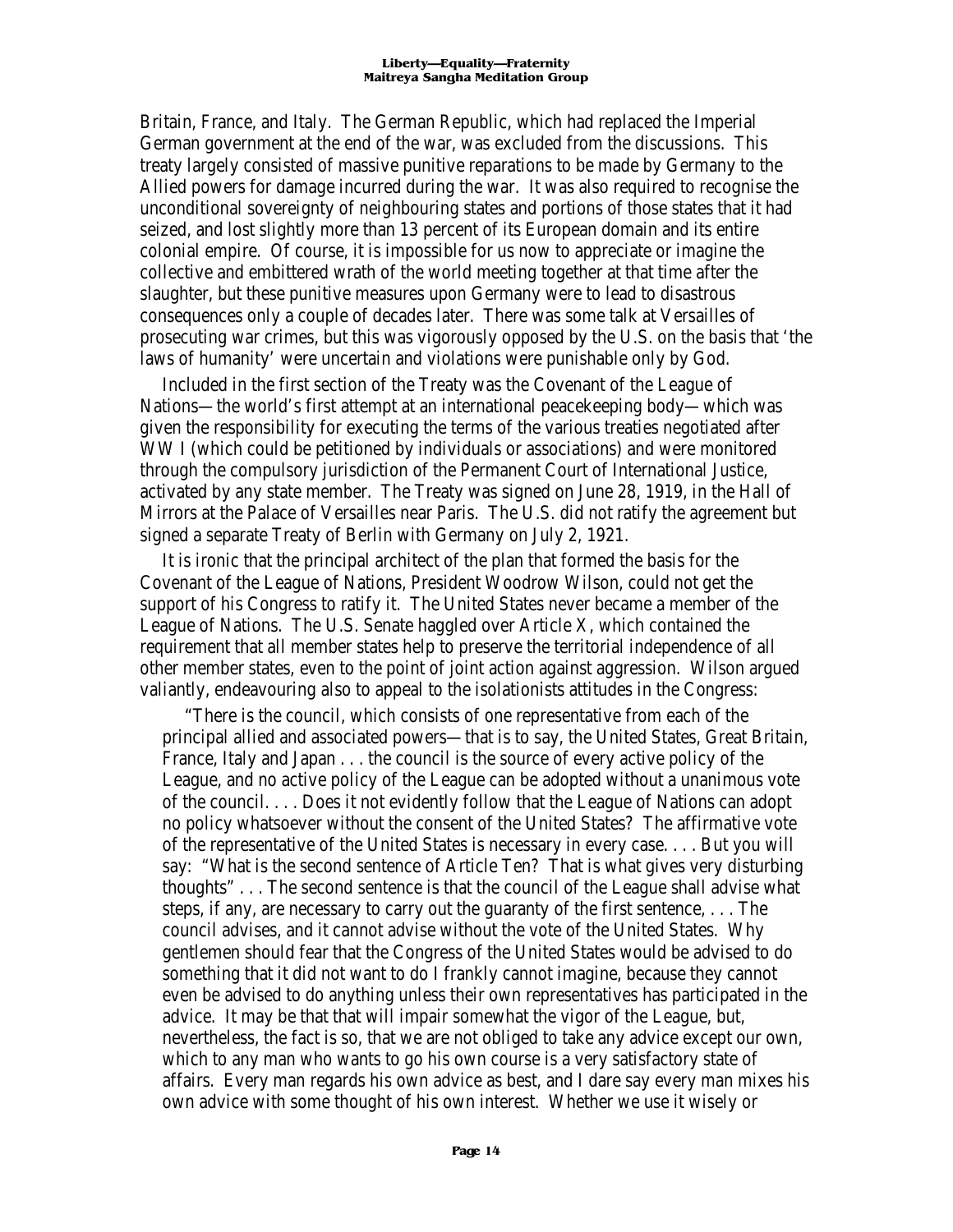unwisely, we can use the vote of the United States to make impossible drawing the United States into any enterprise that she does not care to be drawn into. . . . The Covenant in another portion guarantees to the members the independent control of their domestic questions. There is not a leg for these gentlemen to stand on when they say that the interests of the United States are not safeguarded in the very points where we are most sensitive . . . "

Thus the fears of *sovereignty* entered the early debates; the U.S. did not want to be drawn into conflicts on account of others; it also did not want any other nation prying into its own domestic affairs or giving them "advice." To this day, it is fond of handing out advice to just about every other nation in the world, often using the 'bully-pulpit' in doing so; but it still cannot accept it from any other nation graciously—if at all.

On January 8, 1918, President Wilson had given an address to a joint session in the U.S. Congress in which he outlined fourteen proposals designed to establish the basis for a just and lasting peace following the victory of the Allies in World War I. These came to be known as the "Fourteen Points." In summary they were as follows: (1) abolition of secret diplomacy by open covenants, openly arrived at; (2) freedom of the seas in peace and war, except as the seas may be closed in whole or part by international action for enforcement of international covenants; (3) removal of international trade barriers wherever possible and establishment of an equality of trade conditions among the nations consenting to the peace; (4) reduction of armaments consistent with public safety; (the  $5<sup>th</sup>$ to the  $13<sup>th</sup>$  points applied to various countries, their borders, restorations, autonomies, etc., then came the last, the fourteenth, that had within it the most potent seed of hope for the future: (14) creation of a general association of nations under specific covenants to give mutual guarantees of political independence and territorial integrity.

In other words, President Wilson advocated that international cooperation could only really come about through an association of nations—a League of Nations—who would simply sit down and talk to each other in an effort to sort out their differences instead of just going off to war. He passionately believed that if people were talking to each other then they are less likely to go to war on each other. He earnestly presented logical arguments:

"Unless you get the united, concerted purpose and power of the great Governments of the world behind this settlement, it will fall down like a house of cards. There is only one power to put behind the liberation of mankind, and that is the power of mankind. It is the power of the united moral forces of the world, and in the Covenant of the League of Nations the moral forces of the world are mobilized. . . . And what do they unite for? They enter into a solemn promise to one another that they will never use their power against one another for aggression; that they never will impair the territorial integrity of a neighbor; that they never will interfere with the political independence of a neighbor; that they will abide by the principle that great populations are entitled to determine their own destiny and that they will not interfere with that destiny; and that no matter what differences arise amongst them they will never resort to war without first having done one or other of two things: either submitted the matter of controversy to arbitration, in which case they agree to abide by the result without question, or submitted it to the consideration of the council of the League of Nations, laying before that council all the documents, all the facts, agreeing that the council can publish the documents and the facts to the whole world, agreeing that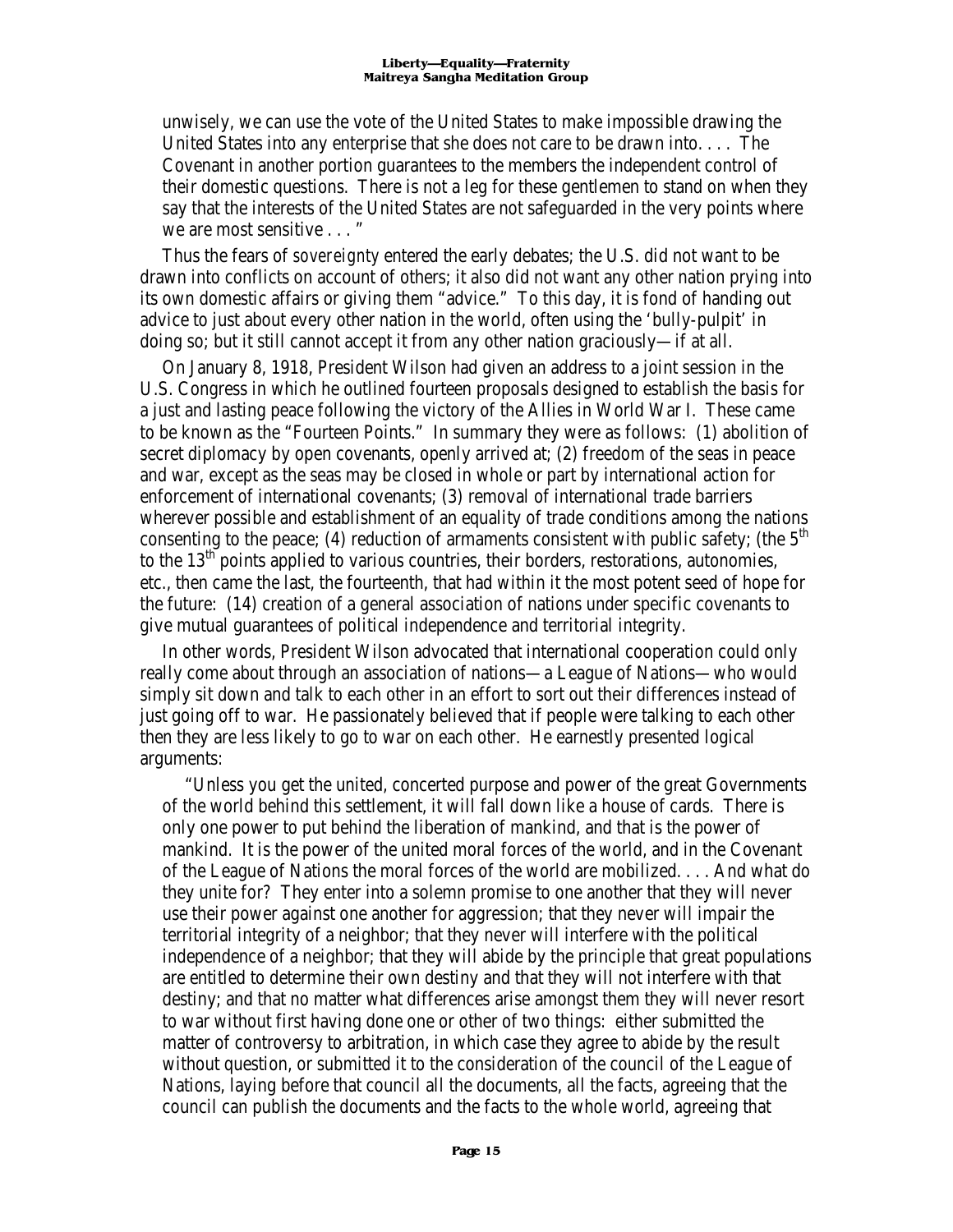there shall be six months allowed for the mature consideration of those facts by the council, and agreeing that at the expiration of the six months, even if they are not then ready to accept the advice of the council with regard to the settlement of the dispute, they will still not go to war for another three months. In other words, they consent, no matter what happens, to submit every matter of difference between them to the judgment of mankind, and just so certainly as they do that, my fellow citizens, war will be in the far background, war will be pushed out of that foreground of terror in which it has kept the world for generation after generation, and men will know that there will be a calm time of deliberate counsel. The most dangerous thing for a bad cause is to expose it to the opinion of the world. The most certain way that you can prove that a man is mistaken is by letting all his neighbors know what he thinks, by letting all his neighbors discuss what he thinks, and if he is in the wrong you will notice that he will stay at home, he will not walk on the street. He will be afraid of the eyes of his neighbors. He will be afraid of their judgment of his character. He will know that his cause is lost unless he can sustain it by the arguments of right and of justice. The same law that applies to individuals applies to nations."

The idealism of this courageous sixth ray aspirant is self-evident. The effort of the League of Nations has been described by the Master D.K. as an "abortive effort"—well intentioned but relatively useless, as later happenings proved. Thus we can observe the long travail of an overshadowing or underlying thought "pattern" of the idea or concept of world peace and security seeking expression and almost coming to birth, but being retarded through lack of human understanding and finding its barrier to birth characterised by a single word: *selfishness*—individual and national selfishness. Wilson's dream of humanizing "every process of our common life" was shattered by the arrival of the war, but the programs he so earnestly advocated inspired the next generation of political leaders and were reflected in the New Deal of President F.D. Roosevelt. Wilson's belief in international cooperation through an association of nations led ultimately to the creation of the United Nations after the close of the second phase of the war. For his efforts in this direction and in his time, he was awarded the 1919 Nobel Prize for Peace. More than any president before him, Wilson tried to increase the participation of the United States in the world affairs and world community, was indeed partially successful, but was also somewhat defeated by the isolationists in the Congress. A small mind in a great country is a matter for regret, especially in the light of the crucial role the U.S. can—and occasionally does—choose to play in keeping that peace with is a precondition for human rights enjoyment.

The League existed from 1920 to 1946. The first meeting was held in Geneva, on November 15, 1920, with 42 nations represented. The last meeting was held on April 8, 1946, at which time the League dissolved itself, and its services and real estate (notably the Palais des Nations in Geneva) were transferred to the United Nations. The League's chief success lay in providing the first pattern of permanent international organisation, a pattern on which much of the United Nations was modeled. Its failures were due as much to the indifference of the great powers—who preferred to reserve important matters for their own decision—as to weaknesses of organisation.

During the League's twenty-six years, a total of 63 nations belonged at one time or another; 28 were members for the entire period. The machinery of the League consisted of an Assembly, a Council, and a Secretariat. Before the outbreak of the second phase of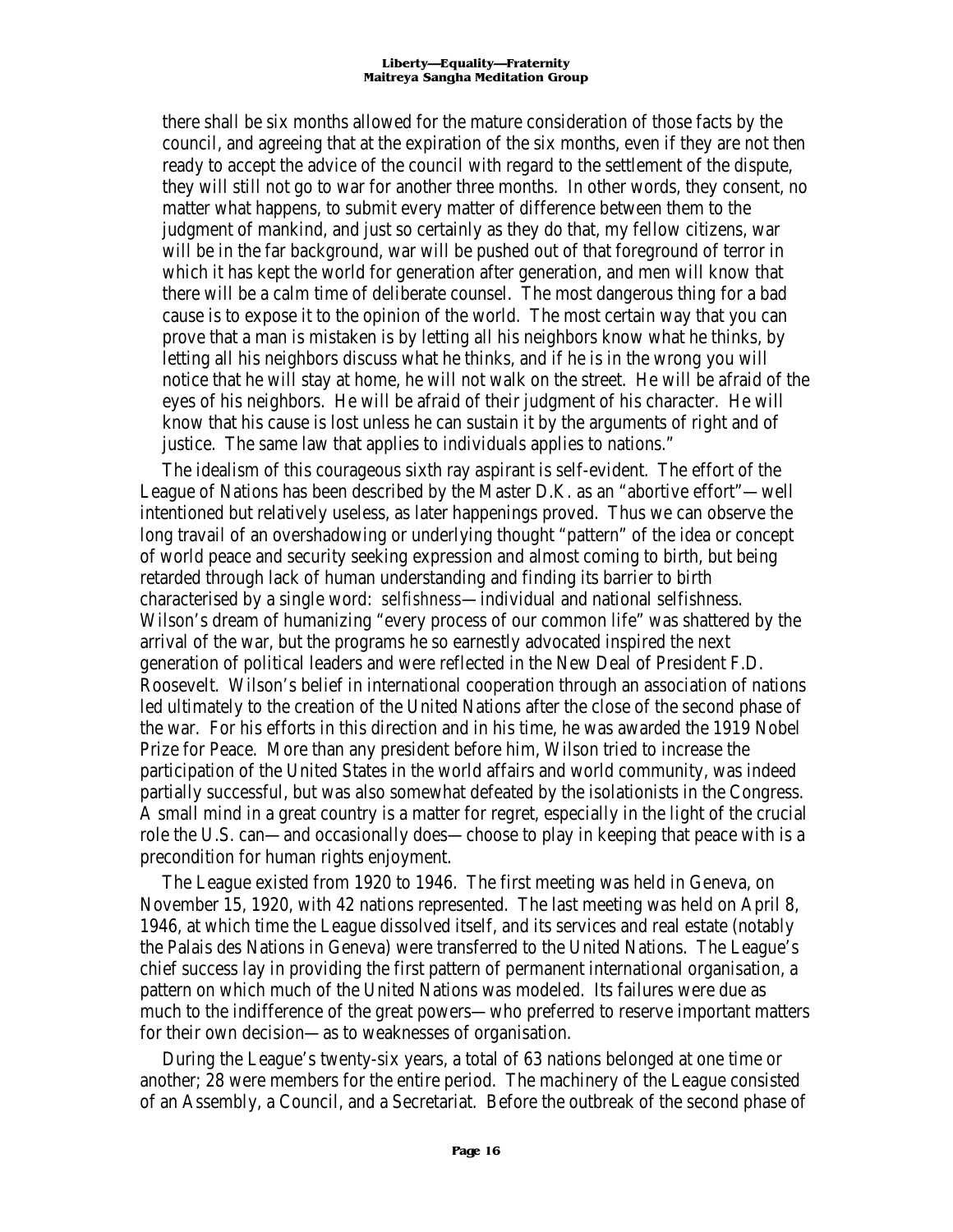the war (1939-1945), the Assembly convened regularly at Geneva in September; it was composed of three representatives for every member state, each state having one vote. The Council met at least three times each year to consider political disputes and reduction of armaments; it was composed of six permanent members and several non-permanent members elected by the assembly. The decisions of the Council had to be unanimous, thereby giving *veto* power to any *permanent* member state of the Council. Hence the deadlocking and crippling devices. Basically, the same organisational structure was transferred to the United Nations upon its establishment. The Secretariat was the administrative branch of the League and consisted of a Secretary General and a staff of 500 people. Several other bodies were allied with the League, such as the Permanent Court of International Justice, called the World Court, and the International Labour Organisation (ILO) which continued to function and eventually became affiliated with the U.N. The League was based on a new concept: collective security against individual or *roguish*-national aggression. For all of its difficulties and failures, it was a bold step and nothing quite like it had ever existed before. It was an experiment.

Although its existence did little to protect individual human rights, and although the need for this factor had not really been fully realised in the drafting of its Covenant, the Permanent Court of International Justice showed an early awareness of the need to protect minority cultures. In 1933, shortly after Hitler's accession to power, the League received an individual petition from Franz Bernheim (its first from a victim of Nazism), whose sacking on the grounds that he was Jewish contravened a minorities treaty for Upper Silesia. Bernheim and several other Jews were awarded compensation for discrimination by a League commission—prompting Germany to withdraw from the League. In 1939, the League's Minorities Section was disbanded, although at least the experiment had served to disprove the American claim at Versailles that 'laws of humanity' were too vague and subjective to be justiciable.

Nevertheless, even as Jews in Germany were forced out of jobs and professions and then into labour camps, even as kulaks, then old Bolsheviks and later *millions* of innocent citizens were exterminated in the Soviet gulag, still the notion of protecting human rights was not raised either at the League of Nations or in academic journals or the popular press. It appeared to have dawned on no political leader, even after the carnage of the first phase of the world war, that international institutions might tell states how to treat their nationals—the League of Nations and the Permanent Court of International Justice were untroubled by 'human rights' until Hitler rendered them irrelevant.

### AND NOW FOR SOMETHING COMPLETELY DIFFERENT: AN ESOTERIC INTERLUDE

The correspondence between the occurrence of these outer happenings and the appearance of slightly more esoteric influence of such a movement as Masonry is most interesting to note. Masonry itself is a repository for preserving the esoteric teaching, the Ancient Mysteries, through a system of symbols and symbolic ceremonial dramas, dramatizing the spiritual evolution of man, his relationships to Deity, to other men, and to the kingdoms of nature, and his moral and spiritual unfoldment, in which each candidate symbolically re-enacts the processes of the inner unfoldment of the psychological and spiritual being via the processes of 'initiation,' though codified in allegory and symbol. It is a system of symbolic archetypal patterns, designs and blueprints illustrated through geometry, number and form, and the modes of Deity are indicated in these archetypal patterns. So once again, we are reminded of the underlying thought patterns from which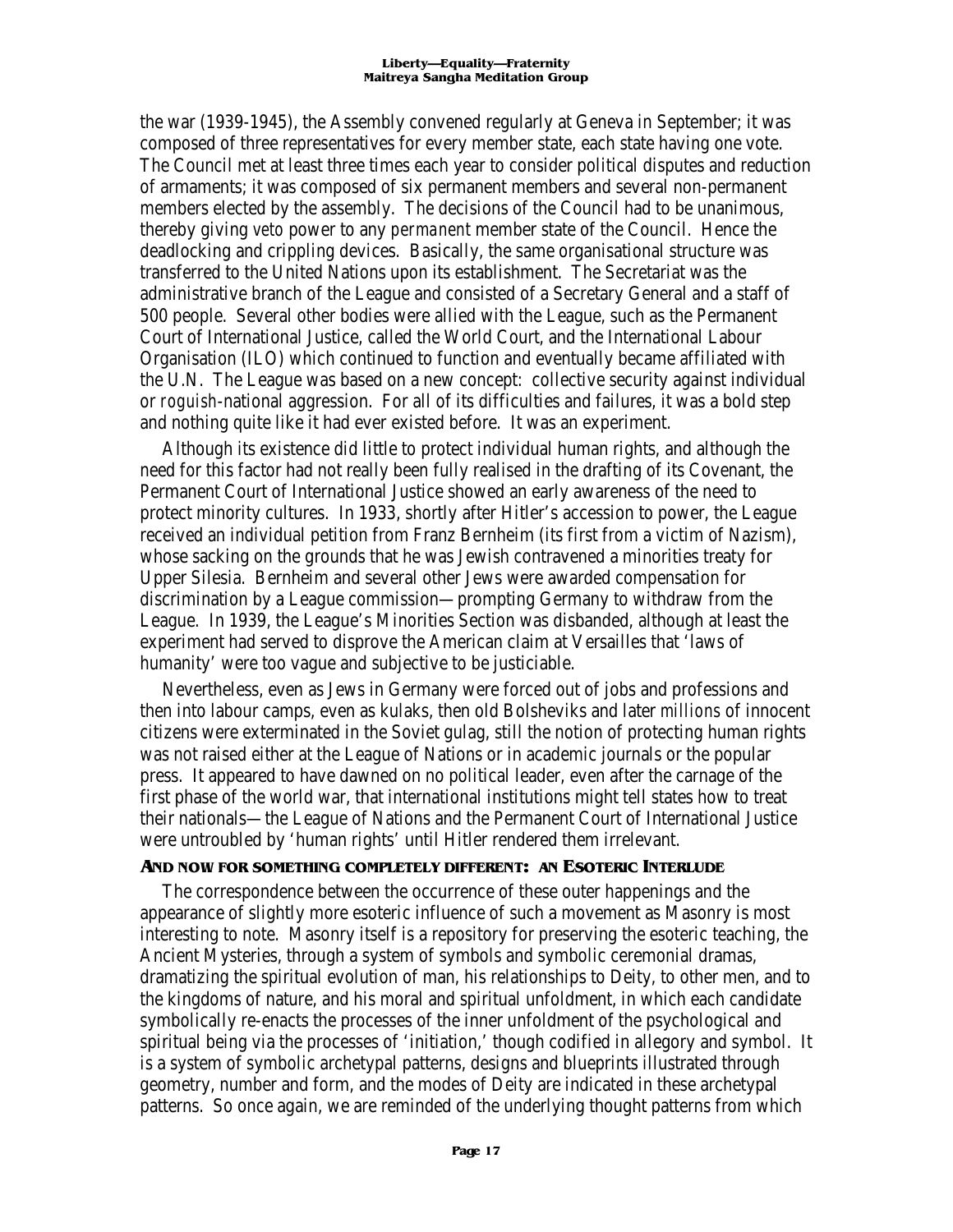the world structure (or syntax) emerges, and in Masonry the fundamental and changeless ideals appropriate to this time have been preserved within the codified form and structure of the edifice of Masonry itself—as archetypal symbols. Through the continual participation in the Masonic work and the repetition of re-enacting the ceremonial dramas, then these patterns are reactivated in the three-worlds and repeated to the minds of the participants, fertilizing their minds as powerful seed-thoughts and gradually causing them to be receptive to those ideas and truths that lay behind the outer symbols. The essential themes of relationship (to Deity and to each other—brotherhood), the search for light, and immortality, are repeated over and over again, and cannot fail to impress sensitive minds through the magical work of Masonic Ceremonial Ritual. Masonry therefore preserves the pattern of the archetypal Plan in symbolic form and within the bosom of humanity, and its adherents participate through the experience of the ritual work. It makes them sensitive to the underlying patterns behind the symbolic work and impresses their minds with certain spiritual and moral virtues to be acquired through the discipline of oneself and the relationships to be established and maintained towards one's fellow human beings. It also illustrates the archetypal patterns of the ideal of social order to be established within society itself, as well as the symbolic pattern for *just* modes of government and a well-regulated social order or society based upon the principles of *right human relations*, which is absolutely essential if we are to make any progress at all.

With the revitalization of modern Masonry just prior to the period of the eighteenthcentury then these types of thought patterns were constantly being generated in the mental atmosphere of that time; especially in the minds of the "revolutionaries" in both countries.

It is well known that most of the signatories to both the French and American Declarations in the eighteenth-century were largely Masons, were largely conceived and drawn up by Masons, and these documents testify to the influence of Masonic virtues and principles being inscribed into them and their respective constitutions. They summarised the conceptions of *free*-men, and were drawn up to protect the rights of other men and citizens, *free*-born, with inalienable basic rights and dignities entitled to them under the banner of a recognised and common heritage rooted in brotherhood. It is also probably true that the simultaneous contradictory practice of maintaining slaves by many of the signatories did not sit too well upon the conscience of the framers of the American Declaration, Constitution and Bill of Rights, in the light of both the noble principles they were inscribing into their 'hallowed' parchments, and their obligations as Masons. Well could it be said perhaps, that this glaring contradiction caused them to compromise what they would *like* to have inscribed, as for instance, when compared to the more definitely stated and bolder *rights of man* declared by the French, who abolished slavery in their constitution. Nevertheless, even whilst holding simultaneous contradictory views and practices, progress was made.

During the nineteenth-century, certain changes were instituted within the Hierarchy pertaining to gender admission to an ashram. Prior to that period the soul had to be in incarnation in a male body during the incarnation in which the entity was first admitted into an ashram. The soul could then subsequently incarnate in either gender as an ashramic member and worker. But, during that earlier period, a change was instituted that permitted entrance—in the life in which the soul in incarnation was accepted into an ashram for the first time—in either gender.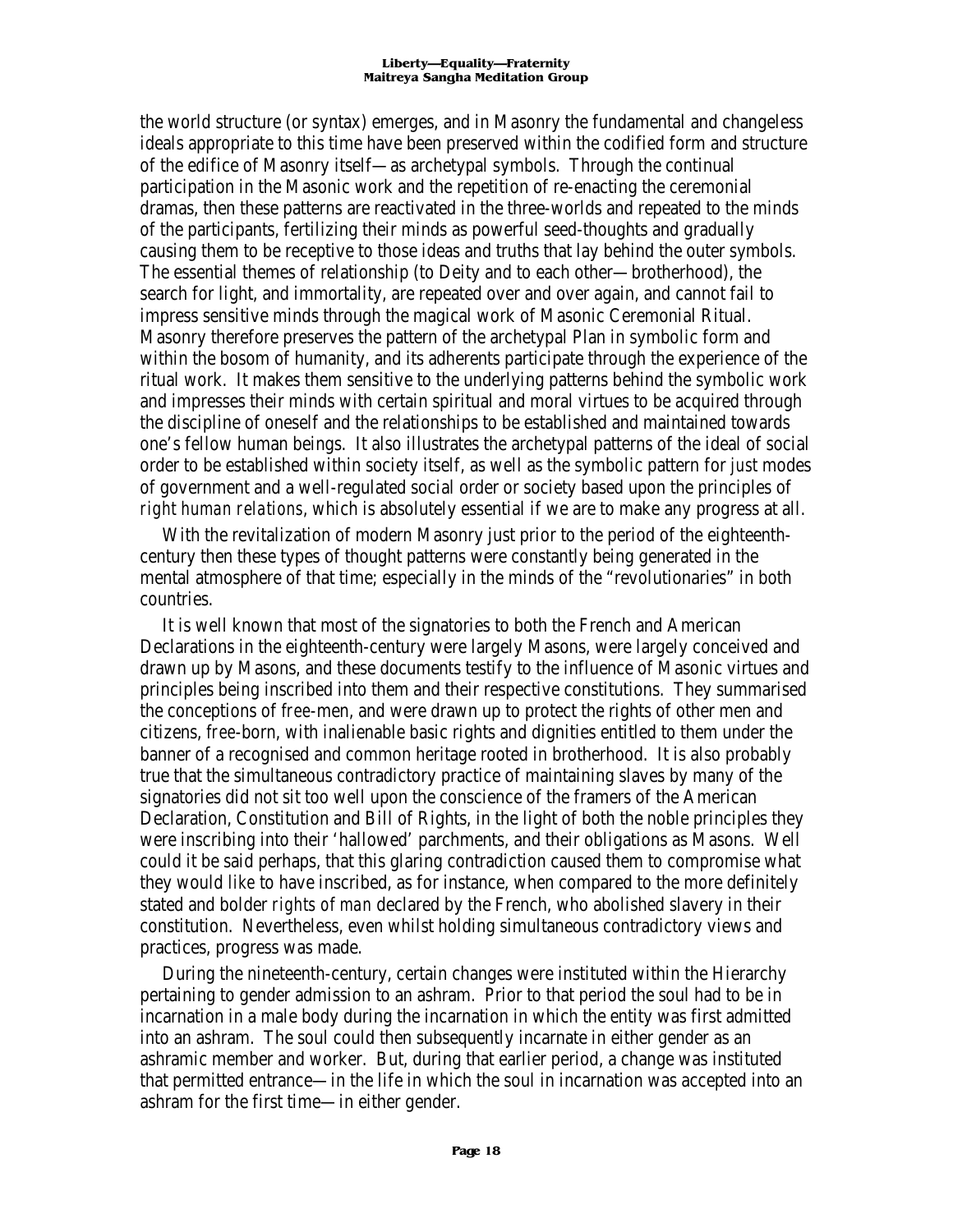This change (whether they were conscious of it or not) subsequently became impressed upon the receptive minds of certain Masons meeting in the Parisian suburb of Pecq, in their Lodge called *Loge Les Libres Penseurs* (the Lodge of Free Thinkers). They proposed the 'unthinkable,' that *women* should be admitted to Masonry. So, a century after the revolution in France and against much opposition, this bold little Lodge acted upon their proposition and admitted Mme. Maries Deraismes, a well-known authoress, a woman of great learning and culture, and a leading suffragette. Their actions lead to much strife within the French, male-dominated Masonry, and this little Lodge had its charter revoked and became dormant. Not to be defeated, ten years later, at the invitation of a French Senator who had been present at the admission of Mme. Deraismes, a group of Masons decided to form a new branch of Masonry that would admit men and women on an equal basis. In 1893 they constituted their new branch of Masonry and called it *Le Droit Humain*—literally, the 'rights [of] humans': Human Rights. With the inclusion of women, the French had succeeded in taking another step from their "rights of man" to that of *Human Rights*. A case could probably be made for the fact that this was the first organisation to appear calling itself by that name. *Le Droit Humain* (Co-Masonry) quickly spread over Europe, England, all parts of the (then) British Empire, including Australia, New Zealand, India and South Africa, and eventually to the USA in 1903. The seed pattern therefore for the idea of *human rights* was thus constantly being generated in the mental atmosphere throughout the world through the repetition of the Masonic ritual work now being enacted by both men *and* women. The distinction between this form of Masonry and that prior was also more in its mode of government. The governing body was through a Supreme Council located in Paris; the member federations were sovereign entities in their own respective countries or nations, but each had a representative of the Supreme Council as its chief officer (though a local Mason of whatever nationality in which the federation is located) and all of the member federations belonged to the same order located and centralized in Paris. Therefore, the idea of international unity was being generated and practiced through a relatively esoteric order.

The conventional male-craft form of Masonry is rather more fragmented on the outer plane; for instance, English Masonry is distinct from the French or American Masonry; they do not form an international body and are not part of the same organisation, at least on the outer plane; they are quite distinct and very *sovereign*. In America, the governing bodies are accorded to each State, i.e., the Grand Lodge of New York, or the Grand Lodge of Texas. Thus, although 'brotherhood' is expressed between them to some degree, there are still aspects that perpetuate the patterns of separation.

It is of course realised that the existence of *Le Droit Humain* did not prevent the first part of the world war (1914-1918), but it cannot have failed to fertilize the mental atmosphere none-the-less, generating the mental field with a concept of international relations and cooperation merely through the existence of such a form. Thus, esoterically speaking: an etheric network for an international body, based on brotherhood, was being established throughout the globe, and the charging and re-charging of lines of light were passing between the 'points" (the Lodges) on the physical plane; the archetypal patterns of the Plan were constantly being activated and re-activated by the repeated performance of the magical ceremonial rituals of Masonry; the occult work of preparing a new form for a new world order was in motion through the esoteric work of Masonry, whether the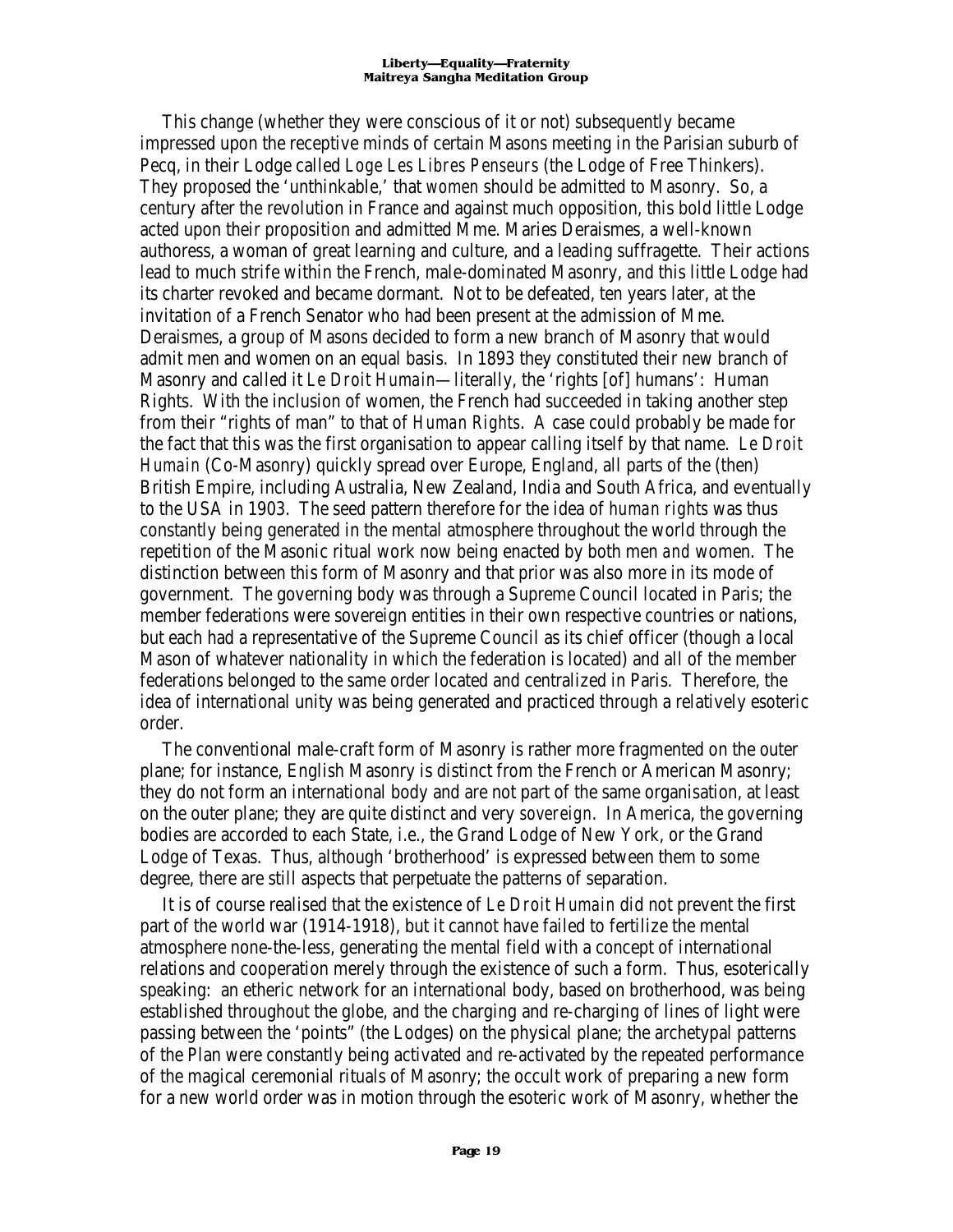participants in *Le Droit Humain* were consciously aware of it or not. Could a new exoteric form for international relations grow into the etheric form that was tenuously being constructed? The League of Nations did appear and endeavour to grow into such a form; but it was "aborted"; the soul of international relations aborted until a stronger form could be built. A direct and massive onslaught by the Dark Lodge was unleashed upon Masonry at the beginning of the twentieth-century. Much damage was done. The aim of the Dark Lodge was to cause Masonry to appear trivialized, conspiratorial and impotent; but nevertheless, the work of Masonry in both forms continued, though it was now to be an uphill battle.

The League of Nations, emphasizing international relations and cooperation, did emerge nearly thirty years after the beginning of *Le Droit Humain*, and whether or not its existence owed anything to the mental, psychic, and etheric network generated by this newer form of Masonry we are not in any position to say. But the facts bear out the chronology of the emergence of these entities in time and space, and they are not to be dismissed lightly. Masonry, in one form or another, has always had a powerful generative influence upon the evolution of culture and civilisation. It lies more in the background of things and its influence is not obvious. The pattern for the emergence of *something* was being generated, but it was not going to be easy.

Already in the early 1920's, *Le Droit Humain* was viewed by the inner Lodge to be in danger of going astray. Its intended objective was simply that it would be a *light* to the more pervasive movement of Masonry in general, in all of its branches. Many of the Theosophical Society members quickly joined *Le Droit Humain* in various parts of the globe, but unfortunately also began to appropriate it as if it were a 'wing' of their own T.S. organisation, much to the chagrin of Mrs. Besant who begged them to keep these two organisations distinct and permit their sovereignty to stand. This also annoyed the non-T.S. members of *Le Droit Humain* and friction entered in. It is true that the T.S. members could cast light upon the deeper *meanings* of Masonry in the light of their esoteric studies, but they also injected their peculiar characteristic of a Victorian Empire approach to occultism which unfortunately tended to express the tone of a 'superior' attitude into *Le Droit Humain*, and thus it was in danger of the glamour of 'supplanting' other forms of Masonry. This was more so in the English-speaking countries and not so in Europe. Some of the non-T.S. members of *Le Droit Humain* on the other hand tended to lay too much emphasis upon the fact of it being a "mixed" branch of Masonry, i.e., for both men and women. Both of these factors, of course, only served to annoy the more strictly male branch of Masonry, leading them to completely ignore and even deny the existence of *Le Droit Humain* altogether and grant it absolutely no acknowledgement of 'recognition.' There are many branches of Masonry and they all serve different needs, according to inclination. It is the worldwide Masonic movement that is of more significance and not some little branch of it. What is required is more of an understanding and an acceptance of unity in diversity.

A.A.B. was a member of *Le Droit Humain*, and had been so since 1919, coinciding with the beginning of her work as an amanuensis for Master D.K. and His request that she join Co-Masonry. By 1935, and taking advantage of the opportunities presented through a new cycle and new initiatives being undertaken in their work together during that year, the Master D.K. wanted also to attempt a fresh impulse and revitalisation of the Masonic work. Recognising the futility of attempting this through *Le Droit Humain*, due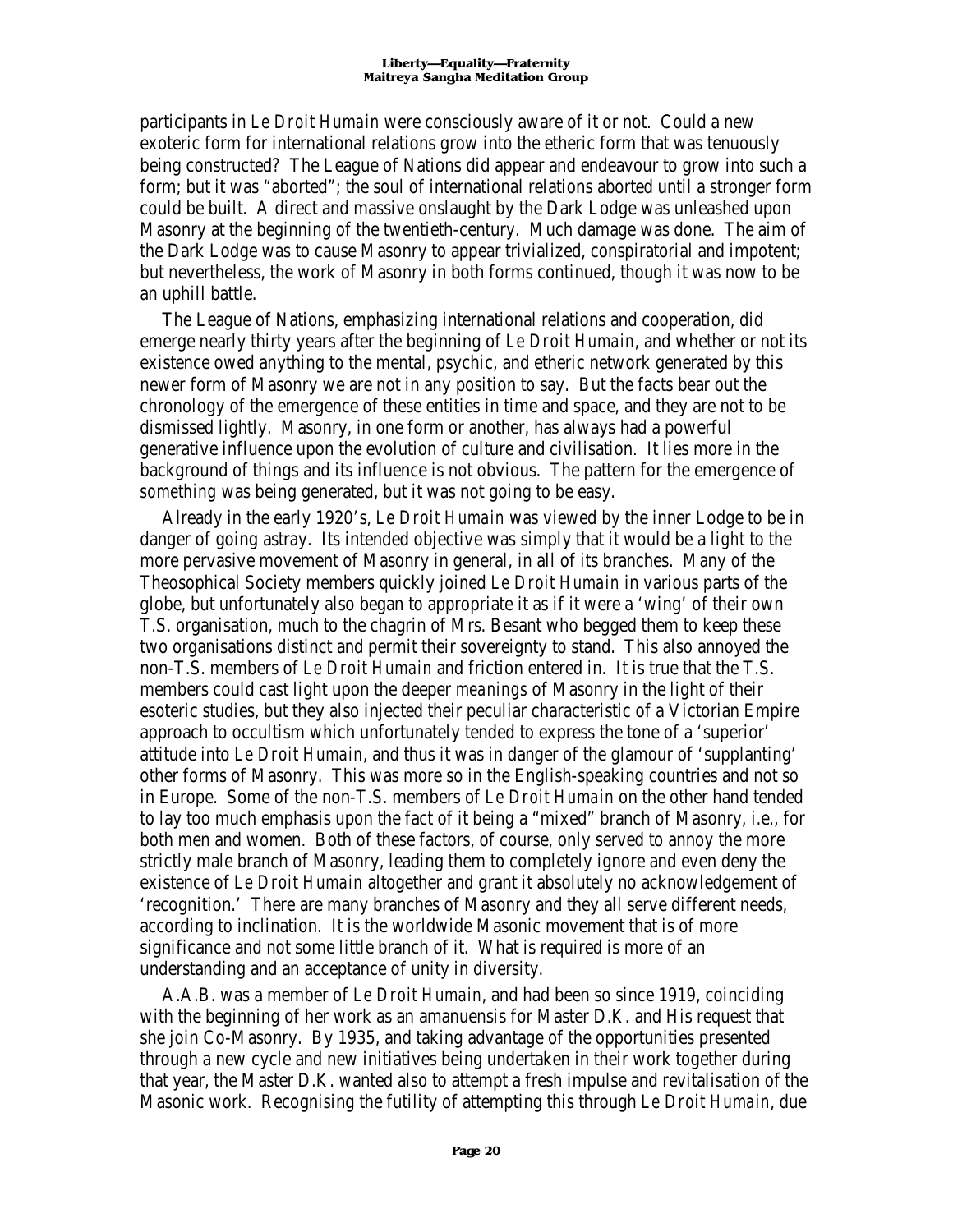to the dominance (by then) of the T.S. within it (at least in the US) and their characteristic hostility towards A.A.B., they decided to establish a new Masonic Order, calling it Grand Lodge, Ancient Universal Mysteries. It was incorporated in April 1935. A.A.B. was adamant that it be kept distinct from the Arcane School, even though many of the students from that school joined it. The objective was an attempt at a spiritual revitalization of Masonry; hence, one of the main provisions for membership was prior training in esoteric study and meditation. Absolutely no emphasis was laid upon the fact of it also being a "mixed" branch of Masonry (men and women), treating this matter purely as natural and normal. D.K. began to dictate Masonic Instructions to this new branch of Masonry in October of the same year. His objective was to see what kind of response there would be from members of the Craft to His Instructions, and thus gauge just how much could be presented and developed at that stage. At the time, these Instructions were made available to Master Masons only. Some of these Instructions were eventually edited and published in the book, *The Spirit of Masonry* under Foster Bailey's name. After seven year's existence and growth, and in 1942—coinciding with America's entry into the war—A.A.B. and D.K. temporarily suspended this project; safeguarding all of their papers and instructions to be passed on to a younger group later in the century who were destined to pick it up and continue. This was accomplished, and a more definite progress than was possible before is now being made.

The only reason for mentioning the above is to help inculcate a sense of the continuity of labours. The world structure emerges from and is built upon certain inner thought patterns; things do not come out of a vacuum but what we observe is the repeated efforts of *something* trying to emerge and passed on from group to group—always appropriated by the conceptual limitations of the time—but behind the outer emergences are to be found the patterned ideas upon which to build.

We are not suggesting for one moment that the appearance of AUM in 1935 had anything to do with the eventually emergence of the U.N., drawing up a *Universal* Declaration, for its early existence was too short lived. We are far more inclined to recognise the subjective framework of thought being provided worldwide through the existence of D.K.'s writings and the marvellous work performed by the students of the Arcane School, the leading esoteric school in the world at that time. Together with the agony and devastation wreaked upon the world through the war, the pressure everywhere and the obvious recognition through every department of life and every mode of expression that something had now to be set in place to act as a safeguard against such further devastations—if humanity was to survive at all—the collective wisdom of the world, in response to the esoteric Decision of the Christ to reappear, established the United Nations, erected upon—not this time just to limiting acts of aggression by one nation against another—a fundamental *Universal* Declaration of Human Rights to which all other considerations would be subordinate.

Let us continue with a review of the exoteric developments.

## CONTINUATION OF THE EXOTERIC DRAMA

The exoteric revival of the human rights *idea* appeared to have begun at the instigation and inspiration of the British author H.G. Wells, in the months immediately following the declaration of the second phase of the world war. It can be traced to the letters he wrote to *The Times* in October 1939, advocating the adoption by 'parliamentary peoples' of a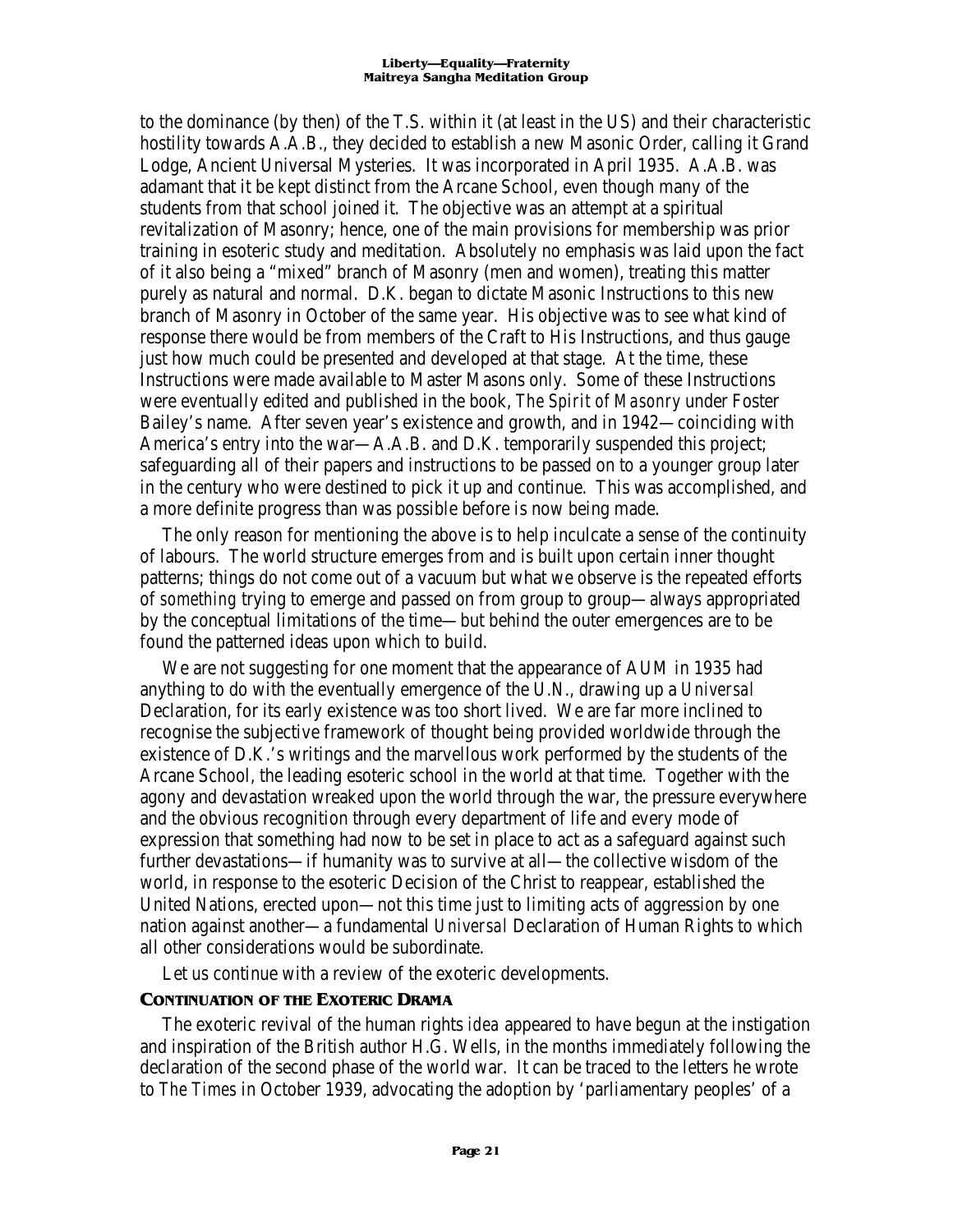"Declaration of Rights." The League of Nations had been too conservative, half-hearted and diplomatic throughout the 'tortuous Twenties and frightened Thirties': now, the only sane alternative was to declare "the fundamental law for mankind throughout the world." It is a remarkable tribute to Wells and a few of his friends (including Barbara Wootton, J.B. Priestly and A.A. Milne, creator of Winnie the Pooh) that they were able to distil into nine short and readable principles a declaration that came to attract support throughout the world. In their modest and quaint English way, they eschewed the messianic preambles of the French and American declarations in favour of the simple observation that "since man comes into this world . . . he is in justice entitled":

(1) Without distinction of race or colour to nourishment, housing, covering, medical care and attention sufficient to realise his full possibilities of physical and mental development and to keep him in a state of health from his birth to his death.

(2) Sufficient education to make him a useful and interested citizen, easy access to information upon all matters of common knowledge through his life, in the course of which he would enjoy the utmost freedom of discussion.

(3) That he and his personal property lawfully acquired are entitled to police and legal protection from private violence, deprivation, compulsion and intimidation . . .

And so it went on in its quaint manner, promising *inter alia*: "There shall be no secret dossiers in any administrative department; a man's private house or apartment or reasonable limited garden enclosure is his castle; no man shall be subjected to torture, beating or any other bodily punishment, or to imprisonment with such an excess of silence, noise, light or darkness as to cause mental suffering or in an infected, verminous or otherwise unsanitary quarters."

Here, for the first time since the eighteenth-century revolutions, was an attempt—by well-meaning middle-class socialists—to restate human rights in a homely way, as a talisman against the coming cataclysm. In its first months it attracted extraordinary support in England: the *Manchester Guardian* and the *Daily Herald* took up the issue, and tens of thousands flocked to hear H.G. Wells speak under the banner: "The New World Order—the Fundamental Principles." What gave his campaign further momentum was the swift publication of a Penguin Special, *H.G. Wells on the Rights of Man*, which sold many thousands of copies in the UK and was translated into thirty languages and syndicated in newspapers throughout the world. For the first few months of 1940, this was the idea whose time had come—in an act of utter optimism the War Ministry even had copies of Wells's booklet translated into German and dropped on SS divisions, although they continued to overrun France. However, it had more impact on President Franklin D. Roosevelt, a friend of Wells, who was much taken by his new book. On January 1, 1942, a few weeks after American entry into the war, H.G. Wells secured his objective: the Allied powers declared that "complete victory over their enemies is essential . . . *to preserve human rights* and justice in their own lands *as well as in other lands*." Human rights was henceforth a war aim, emphasized in the rhetoric of politicians while lawyers in the back rooms of the State Department and the common rooms of Oxbridge tried their hands at drafting something that was now definitely on the post-war agenda: an international bill of rights.

They did so, inevitably in a language that lacked the passion and simplicity of H.G. Wells. His achievement was to make human rights relevant to a world from which they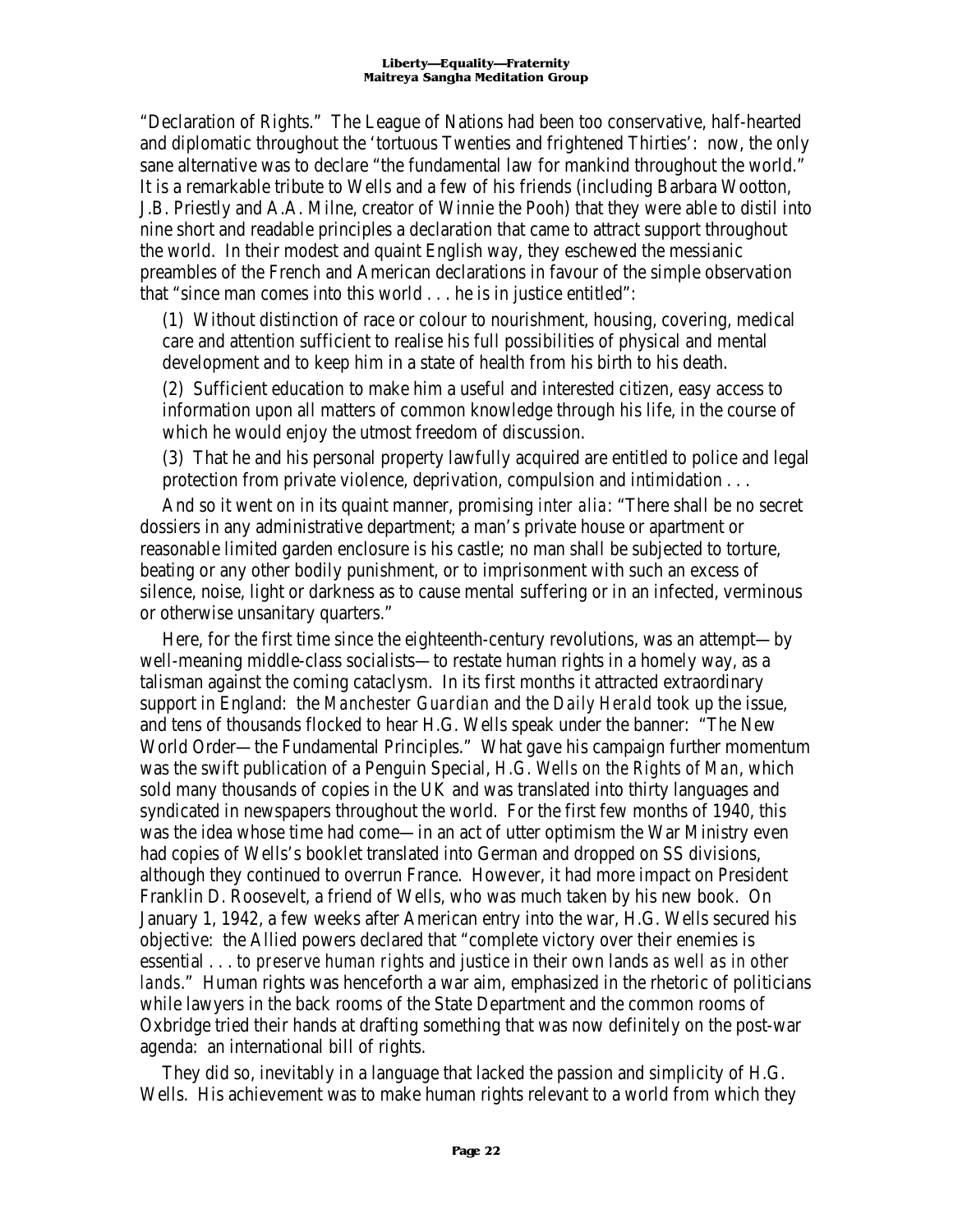had vanished with the secret policeman's knock on the door, and to include in his list the social and economic rights which Western governments had refused to acknowledge during the Great Depression. His Penguin Special was a far-sighted demand for what he was the first to call a "New World Order," in which fundamental human rights, enforced by law, would protect individuals against governments of whatever political complexion. Wells was the first to argue from "those outrages upon human dignity" in the concentration camps—outrages that others only felt after seeing the pictures of the corpse-strewn Belsen, six years later.

But these examples were used to illustrate a broader thesis, namely that Western tradition required—as a response to totalitarianism—a reassertion of individual liberty, and for that liberty to be protected by an international order that relied on *law* rather than diplomacy. Well's grasp of international law was negligible, and he offered no answer to the problem of how his declaration, which was to be incorporated in the domestic law of every state, might be enforced in states without independent legal systems. He was, however, positive that it would take more than diplomacy to bring them into line, and that pleas of *sovereignty* must *not* be allowed to prevail: "There was an extraordinary mass of foolish talk after 1918 about not interfering in the internal affairs of this, that or the other member of the League of Nations. It is time we recognised fully that the making of any lethal weapon larger than what may be required for the control of big animals, is a matter of universal concern . . . "

# THE UNITED NATIONS CHARTER

Universal concern would call forth a universal legal order, but when war aims began to crystallize as defeat loomed for the Axis powers, this was too radical for the Allied governments to contemplate. It was to a strengthened League of Nations model that they turned, first at the four-power conference at Dumbarton Oaks in late 1944, which subsequently led to the United Nations Conference on International Organization, convened from 25 April to 26 June 1945 in San Francisco. The Wesak Full Moon that year was 27 April. Of this point, the Master D.K. notes [. . . from the success of the conference in Mexico City] "It was realised that there was an ascertainable measure of hemispheric unity upon which statesmen could count and thus a foundation could be created for the far more difficult international conference to be held in San Francisco. Not for nothing, brother of mine, is this conference being held during the five days of the Wesak Full Moon. It will be a time of supreme difficulty in which the Forces of Light will face what I call 'the forces of selfishness and separativeness'.... Subjectively speaking, the conference will be under the direct influence of the Hierarchy. The consequent stimulation of both the selfish and the unselfish aspects will evoke a tremendous emotional and mental potency. It is, therefore, essential that all aspirants and disciples throw the weight of their spiritual development and the light of their souls on the side of the forces which are attempting to plan for the good of humanity, and who regard the welfare of the whole as of far greater importance than any national situation or demand . . . A supreme effort will be made by [the Buddha and the Christ] this year during the five days of the Full Moon (April 25-30) and a major test of the effectiveness of Their activity will be given at the San Francisco Conference."

The Charter of the United Nations was signed by forty-four nations in San Francisco on 26 June 1945. The Gemini Full Moon that year was on  $27<sup>th</sup>$  of May; the Cancer Full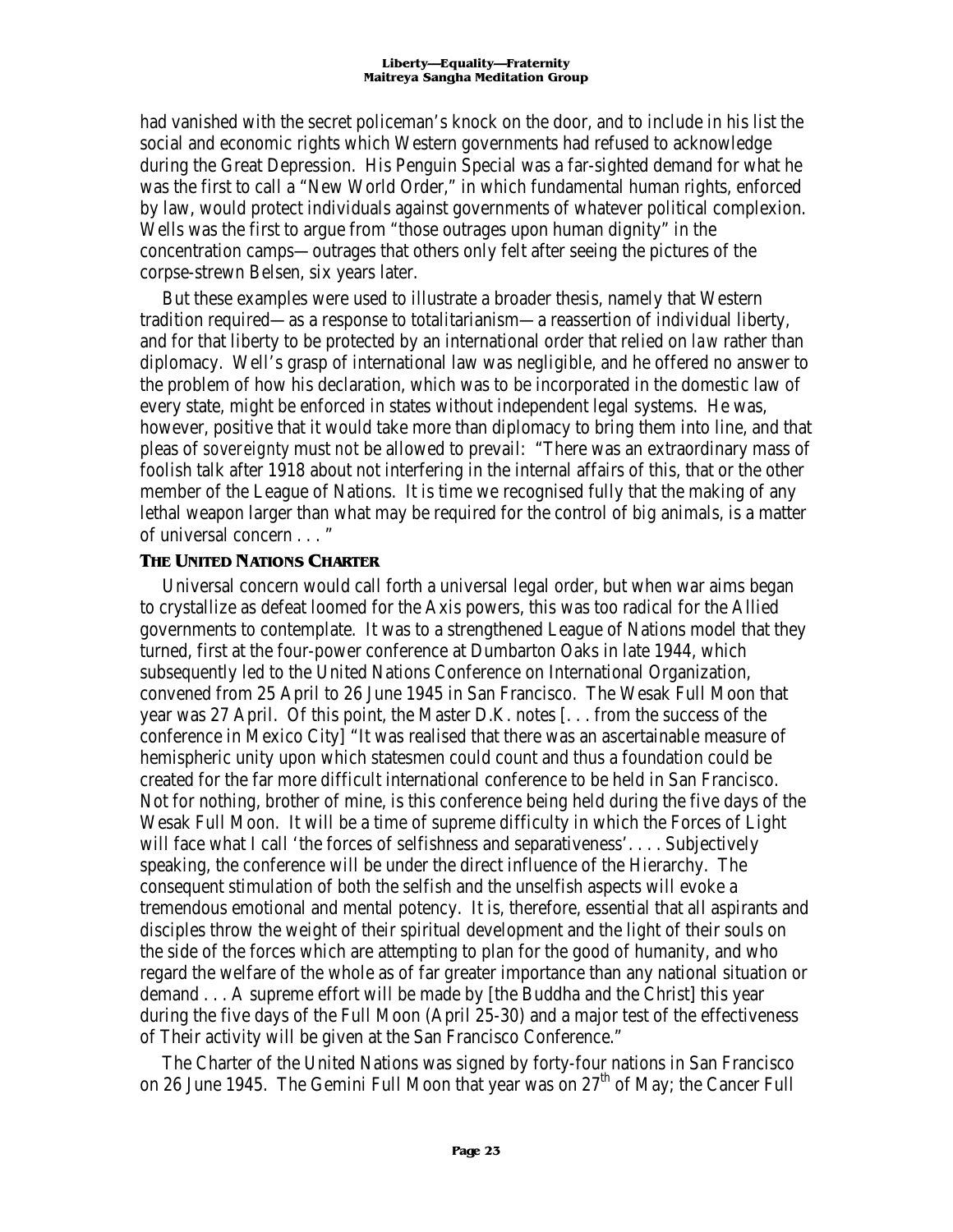Moon was on  $25<sup>th</sup>$  June. Humanity was indeed collectively intending to build a new "lighted house."

Prior to the Conference, the Master D.K. warned of "Those *partisan and nationally minded persons* who will attempt to exploit the world situation for their own immediate ends and for the benefiting of their particular nation or group . . . they do not care for humanity as a whole and have no liking or interest in anything or anyone but their political party and the reactionary interests of some national group . . . they frequently have a wide grasp of affairs and are keen politicians, but all they know is to be used and so implemented that it attains their narrow ends, no matter at what cost to the rest of the world . . . These are the people who are the most to be feared at the coming conference at San Francisco. The isolationists in all nations, particularly in the United States and the French national idealism . . . will need watching as these attitudes can be exploited by the evil and selfish interests which (behind the scenes) are seeking to prevent the world again attaining that equilibrium which will permit tranquility." (Sounds very similar to the current period . . . )

What happened?

The original 'Great Power' plan was to leave the promotion of 'respect for human rights and fundamental freedoms' as merely an incidental aspiration of the new organisation: that this was subsequently elevated into one of the Charter's primary *purposes* was due to last-minute pressure exerted on the U.S. delegation by a group of American N.G.O.'s, notably the N.A.A.C.P. and the American Jewish Congress. It was the U.S. which then took the lead in giving human rights its prominent position in the U.N. Charter, both in its preamble and in its Articles. The Preamble of the Charter of the United Nations declares (*italics* are mine):

"We the peoples of the United Nations determined

- to save succeeding generations from the scourge of war, which twice in our lifetime has brought untold sorrow to mankind, and
- to reaffirm faith in fundamental *human rights*, in the dignity and worth of the human person, in the equal rights of men and women and of nations large and small, and
- to establish conditions under which justice and respect for the obligations arising from treaties and other sources of international law can be maintained, and
- to promote social progress and better standards of life in larger freedom . . . "

In *Chapter I*, under ARTICLE I, the chief "Purposes and Principles" of the U.N. are stated:

"The Purposes of the United Nations are:

- 1. To maintain international peace and security, and to that end: to take effective collective measures for the prevention and removal of threats to the peace, and for the suppression of acts of aggression or other breaches of the peace, and to bring about by peaceful means, and in conformity with the principles of justice and international law, adjustment or settlement of international disputes or situations which might lead to a breach of peace;
- 2. To develop friendly relations among nations based on respect for the principles of equal rights and self-determination of peoples, and to take other appropriate measures to strengthen universal peace;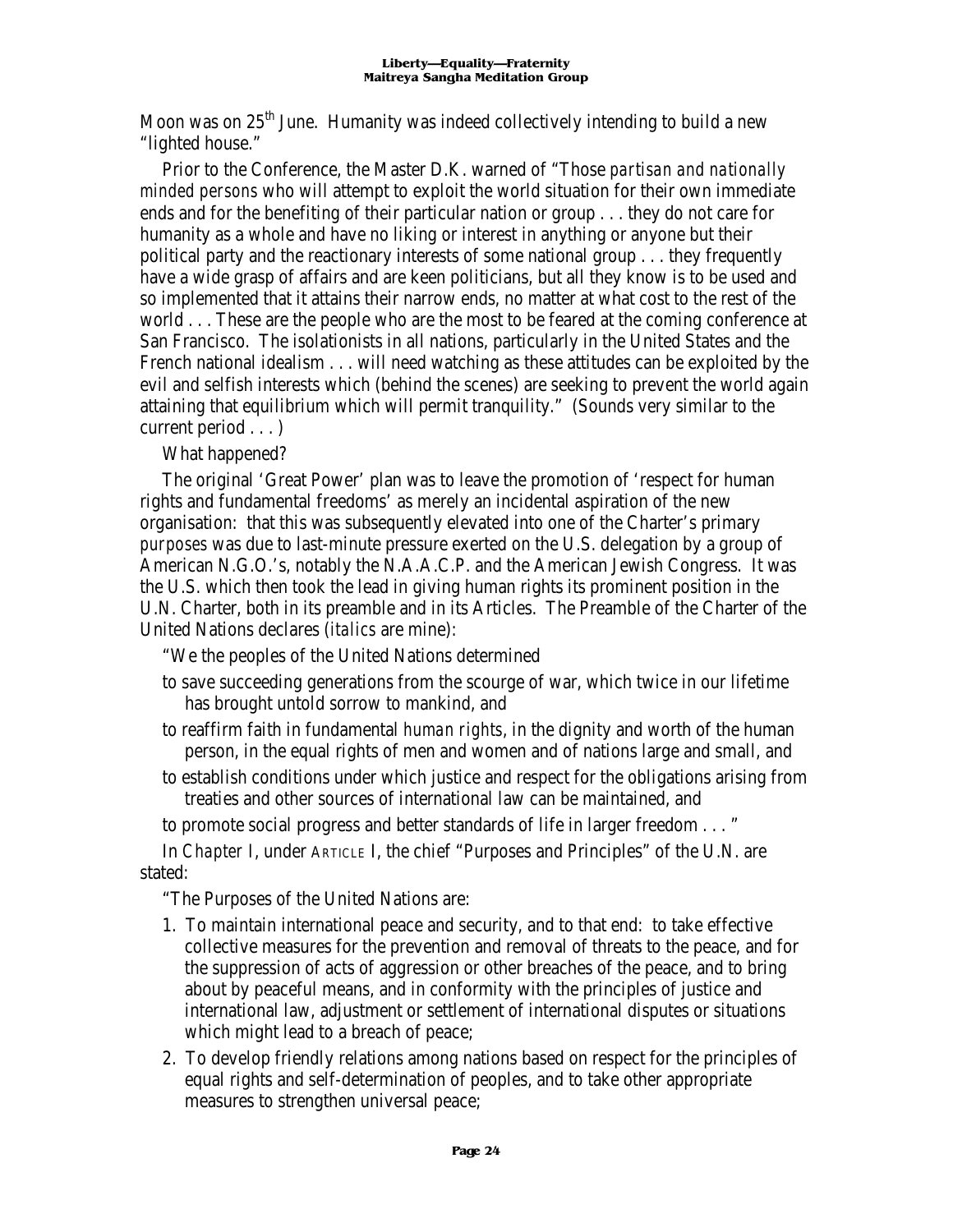- 3. To achieve international cooperation in solving international problems of an economic, social, cultural, or humanitarian character, and in promoting and encouraging respect for human rights and for fundamental freedoms for all without distinction to race, sex, language, or religion; and
- 4. To be a center for harmonizing the actions of nations in the attainment of these common ends."

Under *Chapter III*, ARTICLE 7 (1), the Charter established an Economic and Social Council with the power to set up a Human Rights Commission under ARTICLE 7 (2). Under *Chapter IX*, "International Economic and Social Cooperation," ARTICLE 55 states:

"With a view to the creation of conditions of stability and well-being which are necessary for peaceful and friendly relations among nations based on respect for the principle of equal rights and self-determination of peoples, the United Nations shall promote:

(c) universal respect for, and observance of, human rights and fundamental freedoms for all without distinction as to race, sex, language or religion."

To achieve this, members pledge themselves in ARTICLE 56 to "take joint and separate action in cooperation with the Organization for the achievement of the purposes set forth in ARTICLE 55."

But members must never forget ARTICLE 2 under Chapter I:

"The Organisation and its Members, in pursuit of the Purposes stated in ARTICLE I, shall act in accordance with the following Principles:

- 1. The Organisation is based on the principle of the sovereign equality of all its Members.
- 2. All Members, in order to ensure to all of them the rights and benefits resulting from membership, shall fulfill in good faith the obligations assumed by them in accordance with the present Charter.
- 3. All Members shall settle their international disputes by peaceful means in such a manner that international peace and security, and justice, are not endangered.
- 4. All Members shall refrain in their international relations from the threat or use of force against the territorial integrity or political independence of any state, or in any other manner inconsistent with the Purposes of the United Nations."

and then in ARTICLE 2 (7) which sets up the rule which H.G. Wells identified as the road block for human rights, and at whose barrier their progress was halted for much of the remaining century:

7. Nothing contained in the present Charter shall authorize the United Nations to intervene in matters which are essentially within the domestic jurisdiction of any state or shall require the Members to submit such matters to settlement under the present Charter; but this principle shall not prejudice the application of enforcement measures under Chapter VII.

By reference to this crippling rule, the U.N. and its instrumentalities declined to act against any state which objected to having its internal repression investigated or condemned. It was a restriction over which diplomats could wring their hands, whilst having no desire at all to intervene to stop barbarities perpetuated by their allies in the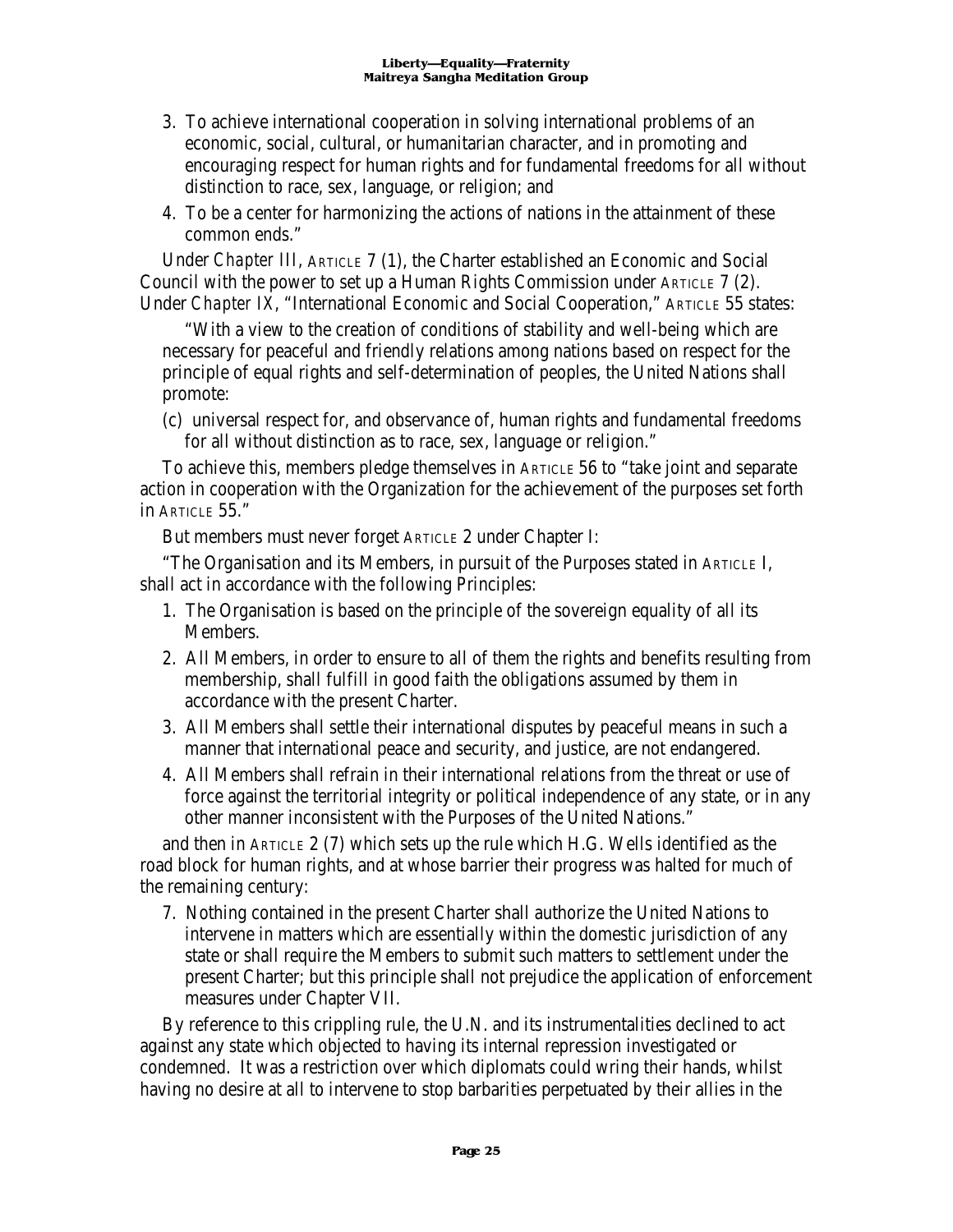U.N. or to create precedents which might later justify intervention in the affairs of their own governments.

The evolutionary process for international human rights law, commenced so confidently, was frozen almost to a standstill by the Cold War. The power blocs did not deny the idea of universal human rights—with shameless hypocrisy, they contentedly signed convention after convention on the subject—just so long as no meaningful enforcement action could ever be taken. 'Human rights' became a phrase incorporated into insults traded between the Great Powers, as they secretly vied for the support of dictatorships that comprehensively violated them. The four decades between 1948 and the collapse of the ruthless totalitarian Eastern bloc tyrants may be characterised—and stigmatized—as the lip-service era for human rights, when diplomats strove to ensure that they could never be meaningfully asserted against a nation state.

All that happened to human rights *law* over those four decades was a series of academic exercises, honing and refining and putting in place international conventions most notably the twin Covenants on *Civil and Political Rights* and on *Economic and Social Rights*—which were really marvels of modern diplomacy: none of the states which signed them intended for them to work.

It was not until 1993, after the Cold War was over and as the spectre of 'ethnic cleansing' returned to Europe, that there was sufficient superpower resolve to apply the *proviso* to UN ARTICLE 2 (7), namely that it could be overridden by *Chapter VII*. This is the chapter of the Charter that permits the Security Council to order armed intervention against any state once it has determined that such a response is necessary to restore international peace and security. Since ARTICLE 55 expressly makes the observance of human rights a condition necessary for peaceful relations, the appalling crimes against humanity that have occurred since 1945 could have been forcibly combated by the U.N. under its *Chapter VII* power. But of course, the complex nervous tension of the Cold War kept everyone at arm's length.

Nevertheless, the U.N. Charter was the first treaty to make human rights a matter for global concern. By identifying violations as a danger to world peace and security it provided a mechanism for international intervention, as a last resort, in the affairs of nation states. What it did not do was to impose any *legal* duty on member states to comply with human rights standards. This could have been accomplished, as several small countries urged, by incorporating a *bill of rights* into the Charter: the move was opposed by all the major powers, conscious of the motes in their own eyes. France and the UK had no desire at that time to grant any form of democracy to their colonies; all the Southern states in the US had 'Jim Crow' laws discriminating against blacks; there were millions still consigned without trial to Soviet gulags. For this reason the Charter pledges on human rights were circumscribed: the duty was to *promote* human rights, not to guarantee them as a matter of law for all citizens. This vagueness was quite deliberate: no great Power was prepared in 1945 to be bound by international law in respect of the treatment of its own subjects. The only positive rule of law to which they committed themselves was to refrain from threatening or using force against the territory or independence of any other state (ARTICLE 2 (4)), subject to their "inherent right of individual or collective self-defense if an armed attack occurs against a member" (ARTICLE 51).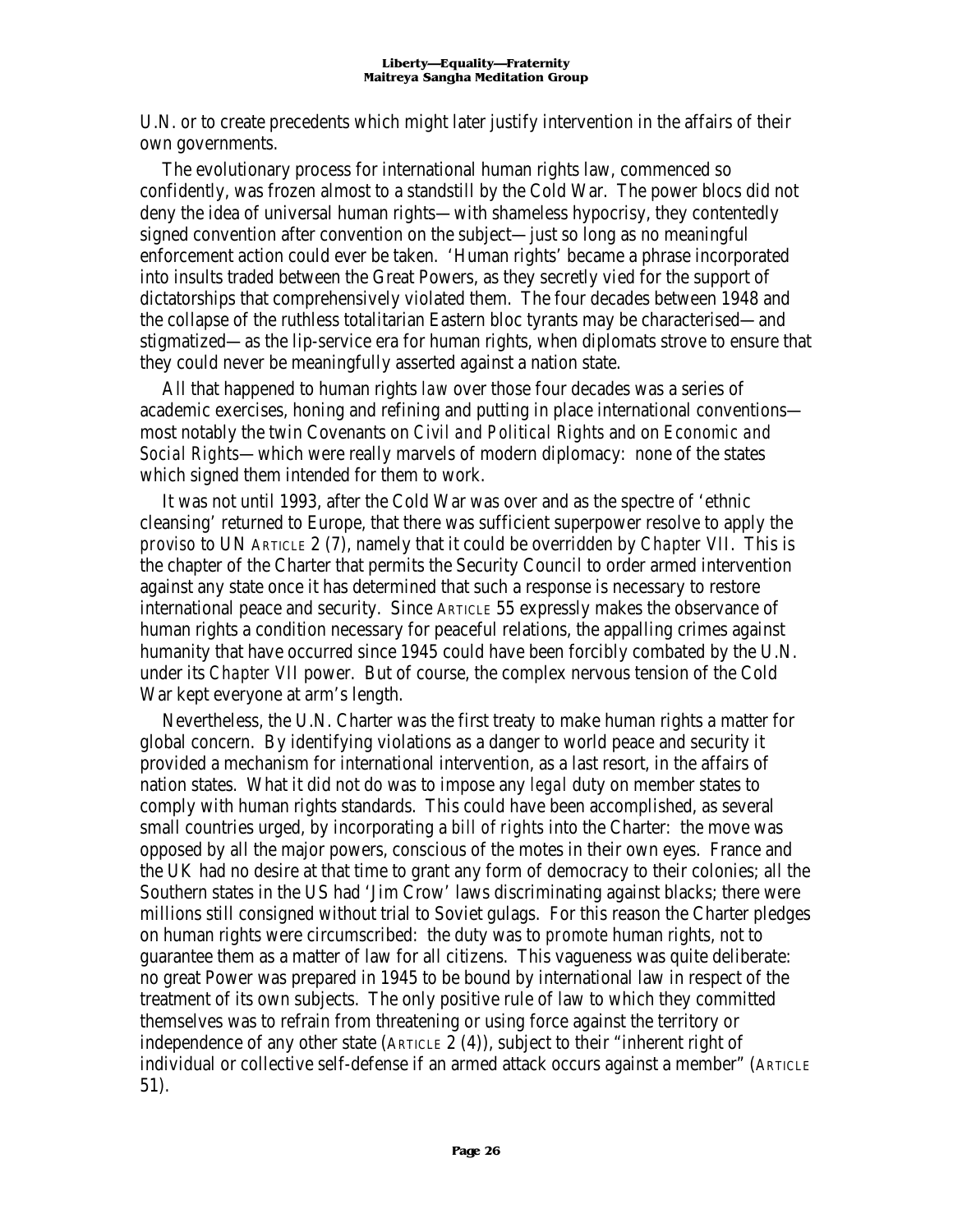# THE UNIVERSAL DECLARATION OF HUMAN RIGHTS

In closing the San Francisco conference, President Truman had promised that under the newly minted U.N. Charter "we have good reason to expect the framing of an international bill of rights which will be as much a part of international life as our own Bill of Rights is a part of our own Constitution."

The momentous task of drafting this constitution for mankind was allotted to the newly formed Commission on Human Rights, set up by the Economic and Social Council pursuant to ARTICLE 68 of the Charter. It was chaired by Mrs. Eleanor Roosevelt and served by a secretariat headed by a Canadian law professor, John Humphrey, who over the next two years was instrumental in putting before the delegates drafts he culled from many sources—notably the American Law Institute, the constitutions of Latin American countries (which contained social and economic rights); drafts by Sir Hersch Lauterpacht, H.G. Wells and the Sankey Committee, and the eighteenth-century declarations. The Commission's most severe division turned on whether the bill should be legally enforceable (either as an annex to the U.N. Charter or as a multilateral human rights convention) or merely take the form of a *declaration*—of principles without powers of implementation, other than by the slow process of acceptance as customary international law.

The Soviet Union and its puppets were implacable foes of enforceability, while Britain and Australia led the demand for a binding document. Australia's delegates were the first to propose an international court of human rights, pointing out the obvious: "a mere declaration of principles would not offer assurance against the revival of oppression." The Americans blew characteristically hot and cold. Mrs. Roosevelt initially inclined to the American Bar Association call for "a new Bill of Rights that will be a part of law enforceable against governments which deny human rights," but she shifted towards the Soviet's position as U.S. relations with them deteriorated. Neither of those sparring superpowers wanted rules, or even a referee, when the gloves had to come off. The idealistic nations gave in, and this had, with hindsight, two negative advantages: (1) the declaration was agreed, with superpower involvement by the end of 1948; (2) and it came with no enforcement machinery to be discredited, as discredited it would undoubtedly have been during the years of the Cold War.

We are given to understand from D.K. that the "initial error" of the United Nations was the admission of a totalitarian Power, the Soviet Union. "For seven long and terrible years the Forces of Light had been fighting totalitarianism. In the early days of the post war period, nations compromised with the principle and admitted Russia to the United Nations. Had they proceeded to unite all the other nations of the world on the sure ground of economic reform, of needed national reorganisation and of regional groups, Russia would have been forced to conform, for her very existence would have been at stake. An initial error can lead to much trouble, and it is this type of trouble the United Nations today faces."

This totalitarian power inflicted upon its citizens a violation of just about every human rights article set forth in the Declaration to which it pledged to observe by setting its hand and seal. Documented, therefore, right at the beginning of the "New World Order," declared in this Universal Declaration and for which the world desired to emerge, a major wedge to progress was hammered in.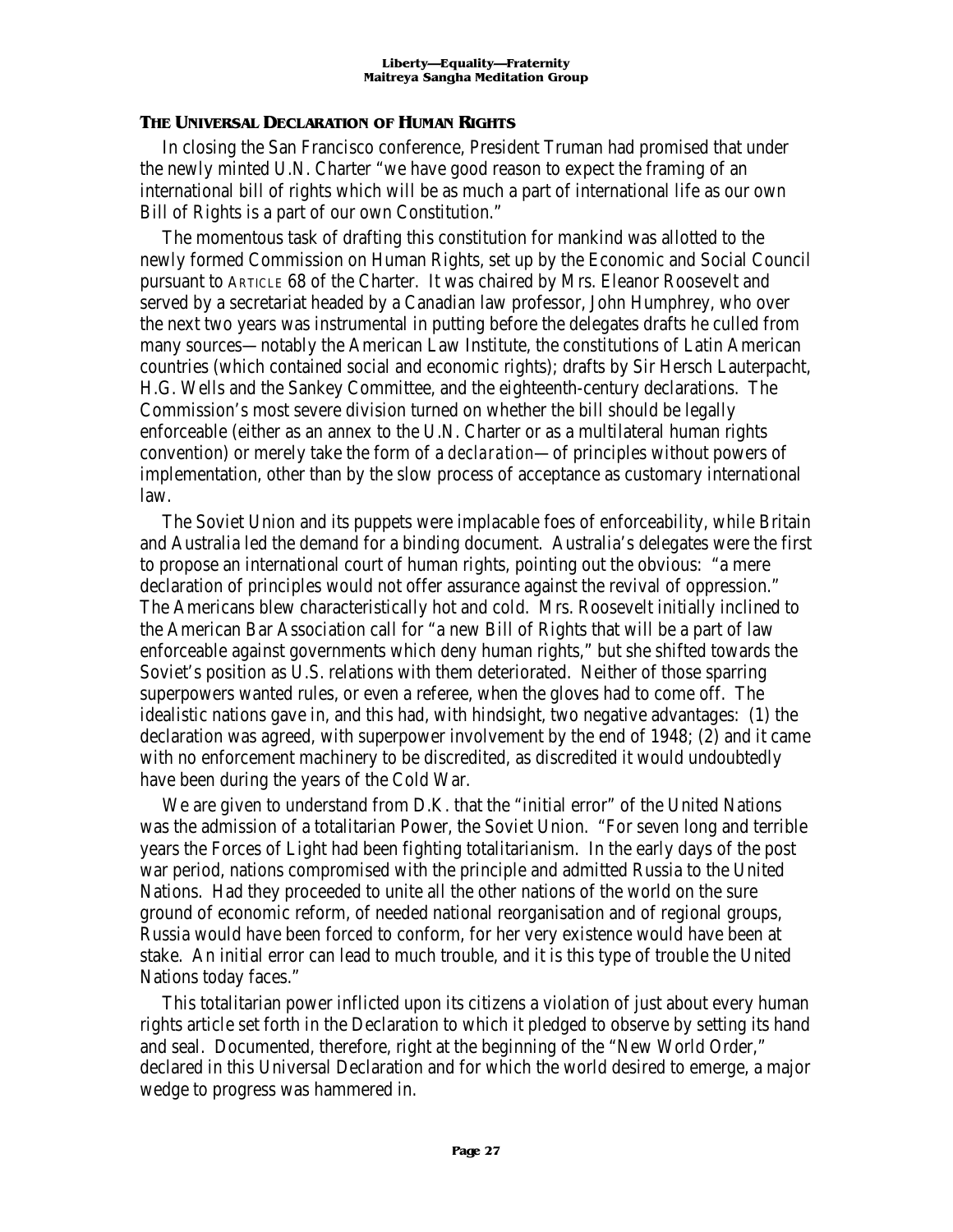What did emerge was not a legal guarantee but a 'declaration' made by the General Assembly, putting beyond doubt the nature and meaning of the pledge to respect human rights contained in ARTICLE 55 of the Charter. The *Universal Declaration of Human Rights* was adopted by forty-eight members of the General Assembly on 10 December 1948—in Sagittarius, aiming the arrow of the mind towards the goal.

After the briefest of 'natural law' nods towards 'inherent dignity' and 'inalienable rights,' and a substitution of 'human family' for 'man,' it recites as its rationale that contempt for human rights results in "barbarous acts which have outraged the conscience of mankind" and so human rights "should be protected by the rule of law" in order to avoid the need to revolt against tyranny. For members of the drafting committee, and speakers in the General Assembly debate, the abominable atrocities committed in the second phase of the world war had supplied human rights with the most utilitarian of justifications: the alternative to them is war.

What still amazes today is the contemporaneity of the document, over half a century later. Mrs. Roosevelt and her drafting committee produced an imperishable statement that has inspired more than 200 international treaties, conventions and declarations, and the bills of rights found in almost every national constitution adopted since the war. The Universal Declaration has stood the test of time. Many of the Articles begin with the words, "Everyone has the right . . . ", thereby declaring *as a starting point* the basic rights to which all human beings are entitled and to which all aspects of society should be subordinated in order to produce, in the vibrant statement of ARTICLE 28: "a social and international order in which the rights and freedoms set forth in this declaration can be fully realised."

This was a right without precedent in the eighteenth-century declarations. It called for some international enforcement system, harking back to the provisions of the Charter which permitted Security Council intervention under Chapter VII in the event of human rights violations on a scale which threatened world peace. The French delegate, René Cassin (who played an important part in drafting the Declaration), was aware that the Charter made it possible to penetrate the sovereignty of the State: "This was specifically put into the Charter in the hope of avoiding a repetition of what happened in 1933, when Germany began to massacre her own nationals and when other nations refused to consider this a matter of international concern."

The Declaration was proclaimed by the General Assembly as "a common standard of achievement for all peoples and all nations," to be promoted by education and, more optimistically, by "progressive measures, national and international, to secure their universal and effective recognition and observance." A noble ideal, placed as a goal for human aspiration, only this phraseology conceals the awkward fact that this declaration lacks legal force, whilst articulating the hope that it might some day come to possess such force through "progressive measures" by states and through its adoption by international law.

In distinction from its eighteenth-century counterparts, the preamble begins with the moral argument that recognises "the inherent dignity of all members of the human family" and goes on by rational argument, to affirm faith in "the dignity and worth of the human person" which needs protection (a) because securing the Four Freedoms is the highest international aspiration, and (b) because the empirical evidence that violating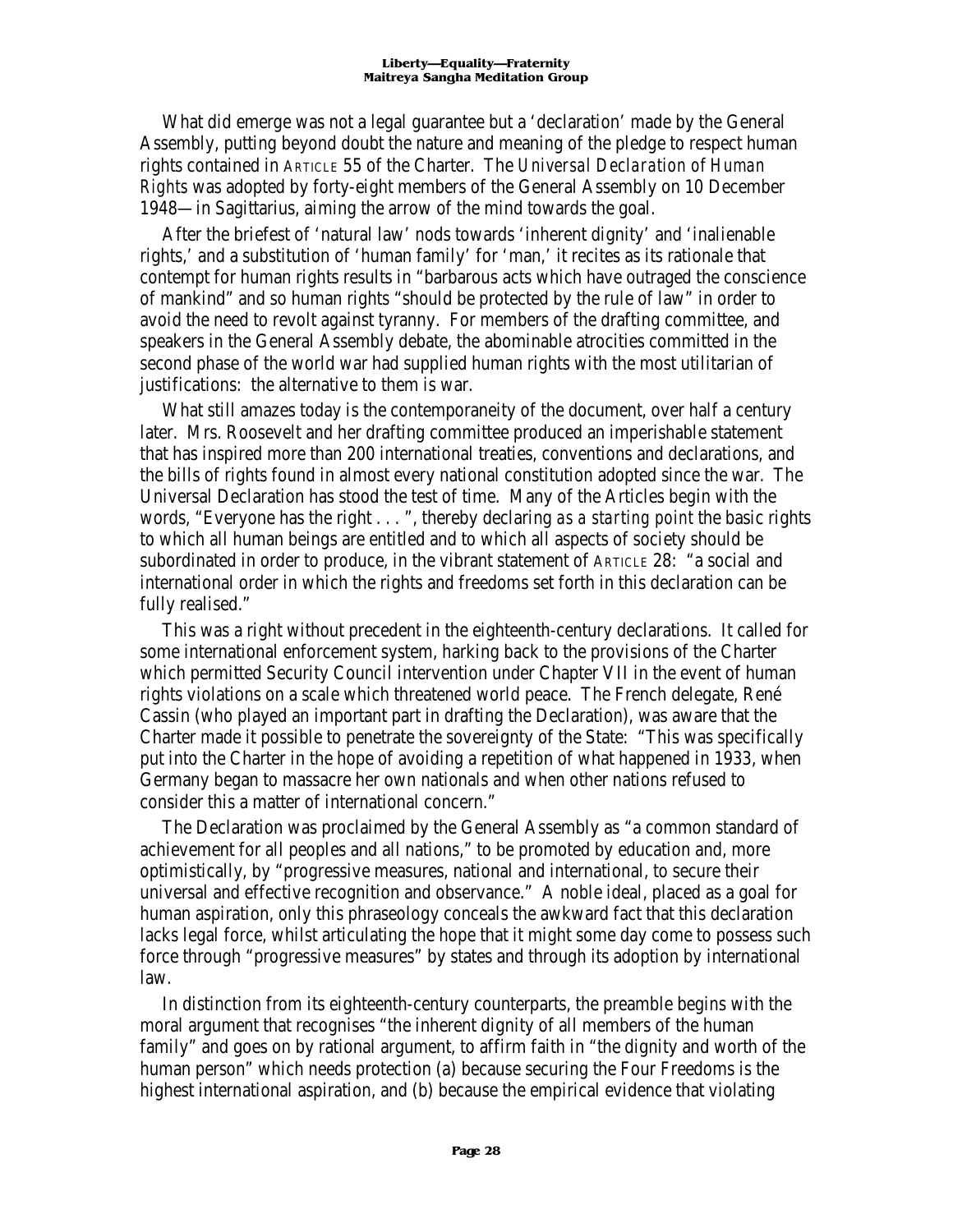human rights conduces to war and barbarism. The preamble advances—through eight powerful propositions—the logical and moral argument that human rights are universal, and then proceeds to state their content: as an exercise in persuasion rather than law. Mrs. Roosevelt prophesied that the Universal Declaration "might well become the international Magna Carta of mankind." But she warned the General Assembly that it would not initially have that status: "It is not a treaty; it is not an international agreement. It is not and does not purport to be a statement of law or legal obligation."

What *was* intended to have precisely the status of international law was the accompanying Convention on the Prevention and Punishment of Genocide, which was presented for signature the following day, entering into force in 1951. This agreement required states to punish, either domestically or "by such international criminal tribunal as may have jurisdiction," acts which were intended to destroy, in whole or in part, a national ethnic or racial group, committed by anyone "whether they are constitutionally responsible rulers, public officials or private individuals."

These two documents—the inspirational Universal Declaration, and the Convention placing an international law obligation on every state to act against genocide—provided the U.N. with one of its finest historical moments. The Geneva Conventions presented in March 1949, requiring civilized treatment for civilians and prisoners and sick and wounded victims of war, completed the post-war human rights triptych.

However, the last quarter of the twentieth century witnessed a struggle between the human rights movement and its enemies (especially the diplomats) over whether the great promises made in the Universal Declaration should be recognised as having the force of international law.

'Law,' in common exoteric parlance, means a rule which (unlike a rule of ethics) is actually capable of enforcement through institutions created for that purpose. But 'law' in the phrase 'international law' does not automatically have this quality: it has no police force or bailiffs, and its courts lack the capacity to punish for contempt or for disobedience to their orders. The international law of human rights is grounded on treaties like the twin Covenants, by which states solemnly undertake to treat their own nationals according to certain civilized standards. If they break the undertaking, very little can be done by other states: this would interfere with *sovereignty*, which is the most essential quality of a 'state' in international law. In sum, international law 'reflects first and foremost the basic state-oriented character of world politics, because it is a system created and controlled by sovereign states, for their convenience. It still talks, illogically, of violation of 'state rights,' when it is *human* rights that are being violated. Some of its classic doctrines—sovereign and diplomatic immunity, non-intervention in internal affairs, non-compulsory submission to the ICJ—continue to damage the human rights cause. At the beginning of the twenty-first century, international law remains subordinate and subservient to state power, which tends to favour economic, political or military interests whenever they conflict with those of justice.

If a rule is contained in a treaty, the strength of the presumption that it is a part of customary international law will vary with the number of states which are party to that treaty. There are 185 states within the UN system, and all subscribe to the Charter, the 'constitution' of world government. The Universal Declaration of Human Rights is not a treaty, but the Civil Covenant has 144 parties signatories—making its rules *prima facie*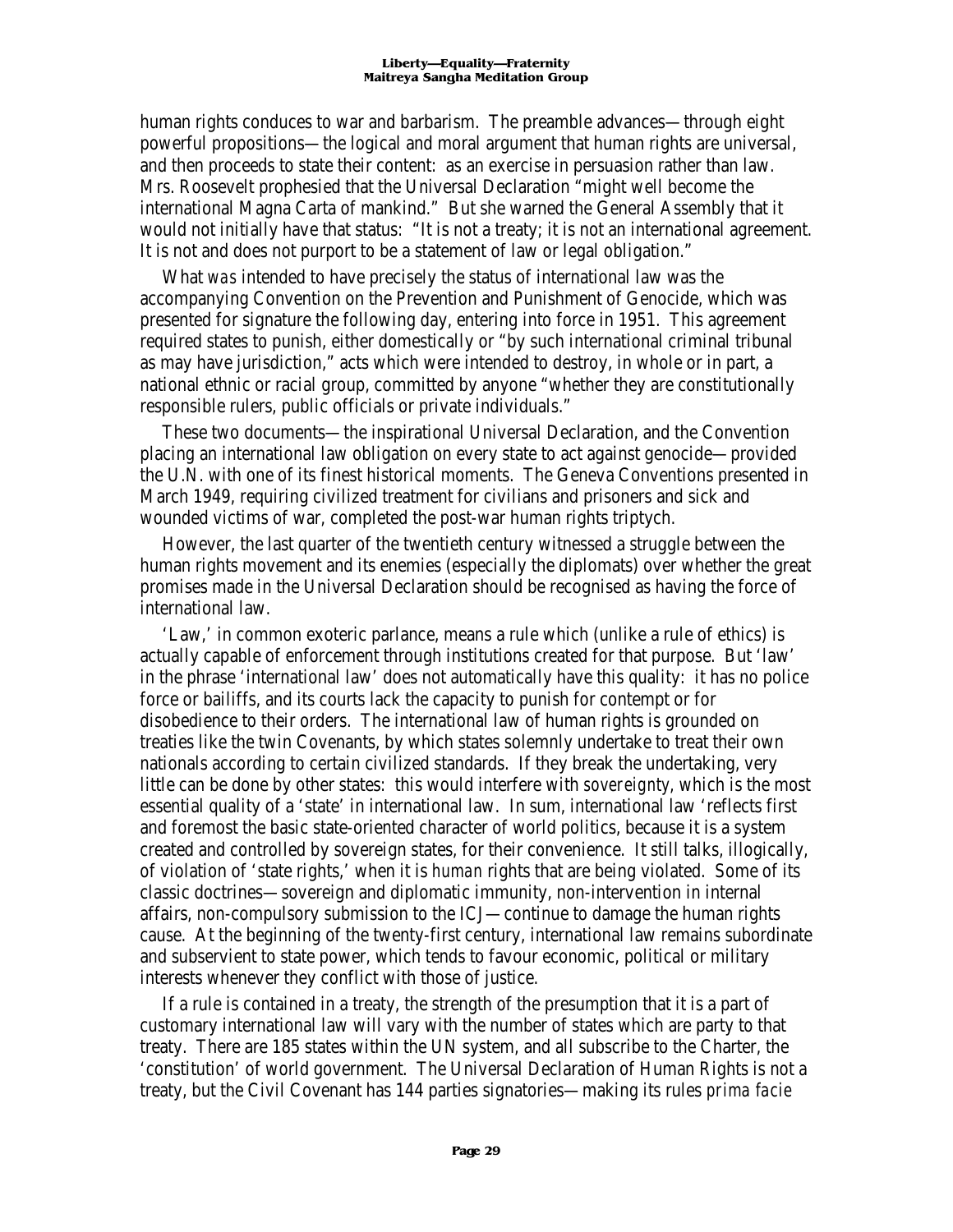candidates for the 'universal' status of international law. Treaties which are accepted by less than half the nations of the world cannot for that very reason be considered as serious candidates for the status. The test, incidentally, is not whether a state has signed a treaty, but whether it has agreed to be bound by it through the process known as ratification.

The existence of an obligation in a human rights convention is not definitive: since many states in practice ignore the duties they pledge themselves to respect, an international law rule must show a high level of compliance—as evidenced by government statements, diplomatic correspondence, support for UN resolutions and, most importantly of all, actual behaviour. Given the stark difference between what governments says and what governments do, this is a particularly slippery balance. As so often in the chimerical world of international law, this problem is overcome with the help of Latin phrases. 'Custom' in customary international law is made up of state practice (what governments have done and intend to keep on doing) on the one hand, and on the other what is termed the *opinio juris*, i.e., what governments feel they are obliged to do (even if, in practice, they do the opposite). This is the way international lawyers solve the paradox of having a rule against something abusive or an infringement of civil liberties in a world where many states actually permit it: these states lie and hide it and pretend that it does not exist *because they know that it is wrong*, so it is contrary to the received wisdom, the *opinio juris*. If their moral or psychological sense of obligation is strong enough to amount to an imperative, then it forms part of the *jus cogens*, i.e., one of the rules defined by ARTICLE 53 of the *Vienna Convention* on the *Law of Treaties* as "accepted and recognised by the international community of States as a whole from which no derogation is permitted." In other words—other Latin words—it gives rise to an *ergo omnes* duty, owed to the whole international community.

An *opinio juris* which becomes accepted as part of the *jus cogens* has a dynamic quality which invalidates any conflicting treaty: it becomes in international law-speak "a peremptory norm from which no derogation is permitted." This is all very well, but the point about most human rights rules is not that governments believe them to be legally binding; it is that governments honestly believe they are not *legally* binding, but that breaches are so prone to outrage world opinion that they should be hidden or, if exposed, defended on legal technicalities.

State practice has been the most potent—and has become the most problematic source of international law. The shibboleth of state consent haunts every single state in international law-creation. The problem is that states rarely consent, genuinely and voluntarily, to external limits on their power over their own people. So the paradox of international law, from a human rights perspective, is that it remains under the thumb of the very entities it seeks to control: state conduct determines its creation, and states effectively monopolize appointments of their representatives to its adjudicative bodies.

Of course, the 'common citizens' do not talk about *jus cogens* and *erga omnes*; they believe in the simple language of the Universal Declaration of Human Rights, and they are not bound by ARTICLE 2(7) of the UN Charter to avert their eyes from repression in foreign countries. The sight affects them, in a literal sense. It makes them sad and angry; it makes them shield the eyes of their children and it makes them feel diminished to be a member of a race that can act so barbarously. These citizens, of global society rather than nation state, cannot understand why human rights rules should not rule because they are simply just and right, irrespective of state practice.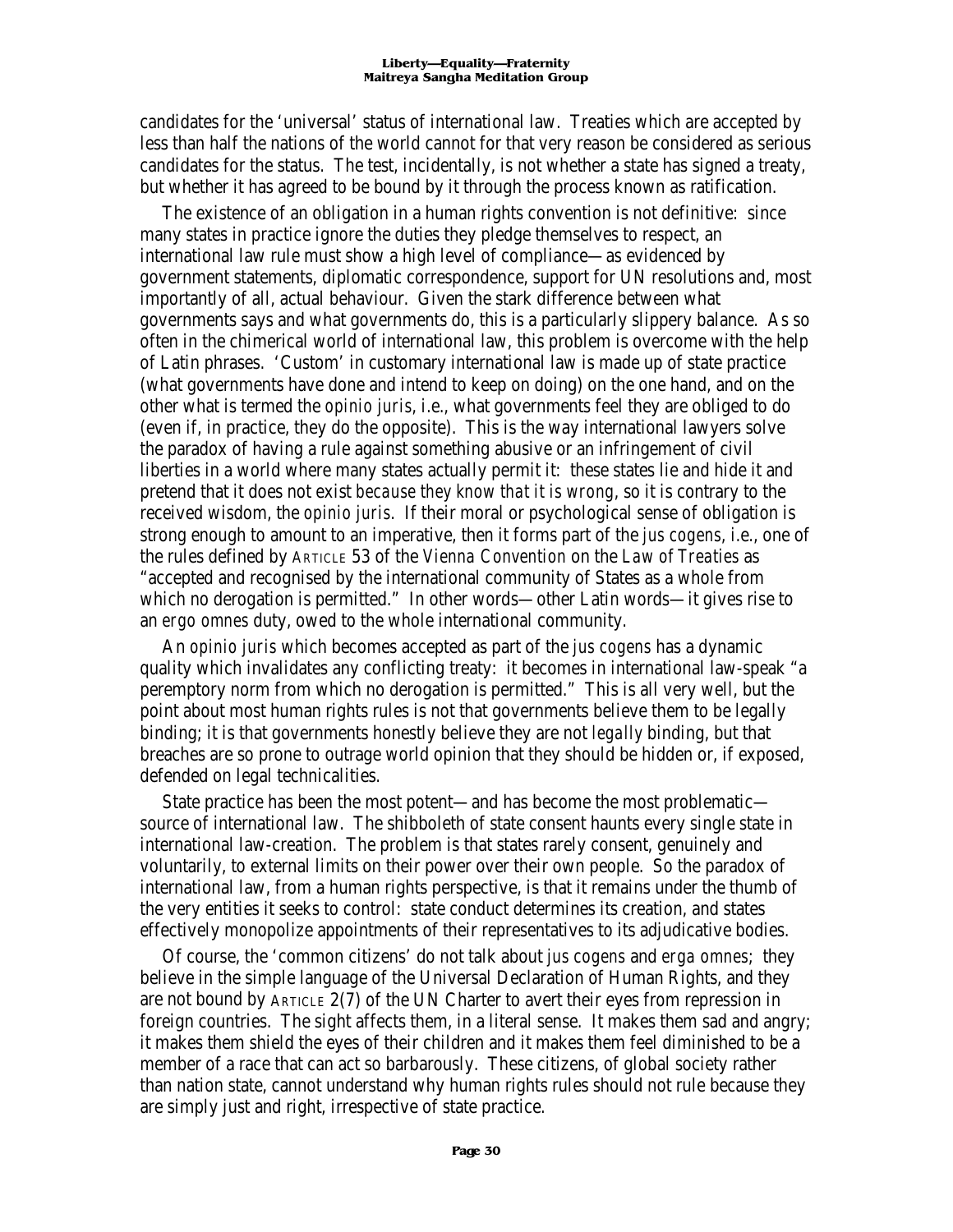The International Court of Justice (IJC), at its gothic building in The Hague, is not yet permitted to become a Supreme Court for Humankind: it can only decide a case between states, and then only when a defendant state agrees to accept its jurisdiction. So-called 'superpowers' have often treated it with contempt. Nevertheless, the incantations of *jus cogens* and *opinio juris* may yet turn out in time to be abracadabras which open, if only a crack, the doors of state sovereignty. For example, although resolutions of the General Assembly (which now strongly favour human rights) are not binding or even acknowledged as sources of customary international law, recent IJC decisions have admitted them as evidence of *opinio juris*. By such devices, progressive claims may be advanced more forcefully. The importance of customary international law is that it filters through into national law: most municipal systems have procedural and interpretative rules which permit notice to be taken in their courts of international law when it is not in direct conflict with local law. Some common law systems, including the British and American, accept customary international law as part of that common law, although treaties must be incorporated by specific legislation before they can have any direct legal effect.

# THE WORLD PERIOD SINCE . . .

It is clear, both in the light of subsequent world experience and in the prophetic alarm being sounded in D.K.'s later letters to be found towards the end of *The Externalisation of the Hierarchy* and *Rays and Initiations*, that the promising developments emerging during the aftermath of the war were quickly becoming short-circuited and getting off to a bad start. There is no doubt that the Hierarchy initially had great optimistic expectations of what could be possible for human progress if the moment was seized by the nations with fixed determination. The *promise* of a New World Order was ushered in by the *Four Freedoms*, the *Atlantic Charter*, and the *Universal Declaration of Human Rights*. The great difficulty has been to implement that promise.

In a Wesak letter of April 1946, the Master D.K. said, "Today, it would appear from all the indications and from the dominant world trends that the still unconquered greed of certain of the more powerful nations is undeniably rampant and that we are, therefore, facing another period of frustration and of major world difficulty." That period of frustration and difficulty is now well known to us all. Basically, forty of those years were lived with the nations living in an armed armistice, in which distrust was rampant and fostered, and in which science was prostituted to the art of destruction. It quickly destroyed any hope in the bold statements of the new declarations and charters, calling for worldwide reductions of armaments. In fact, just the reverse happened.

Since the founding of the U.N. we have been living through a period of frustration pertaining to the idea or concept of developing a unified peaceful world—a world in which the nations promised each other that there would be a cessation of war and that people everywhere could live at peace with each other and in security; a world in which people could work, relatively unopposed, towards right human relations. D.K. said that this "super-world and this unified humanity is a true ideal but is not yet a feasible project." Thus it has been.

We could pile up list upon list of transgressions and hindrances committed by every nation without exception to the greater fulfillment of the "social and international order in which the rights and freedoms set forth in this Declaration can be fully realised." But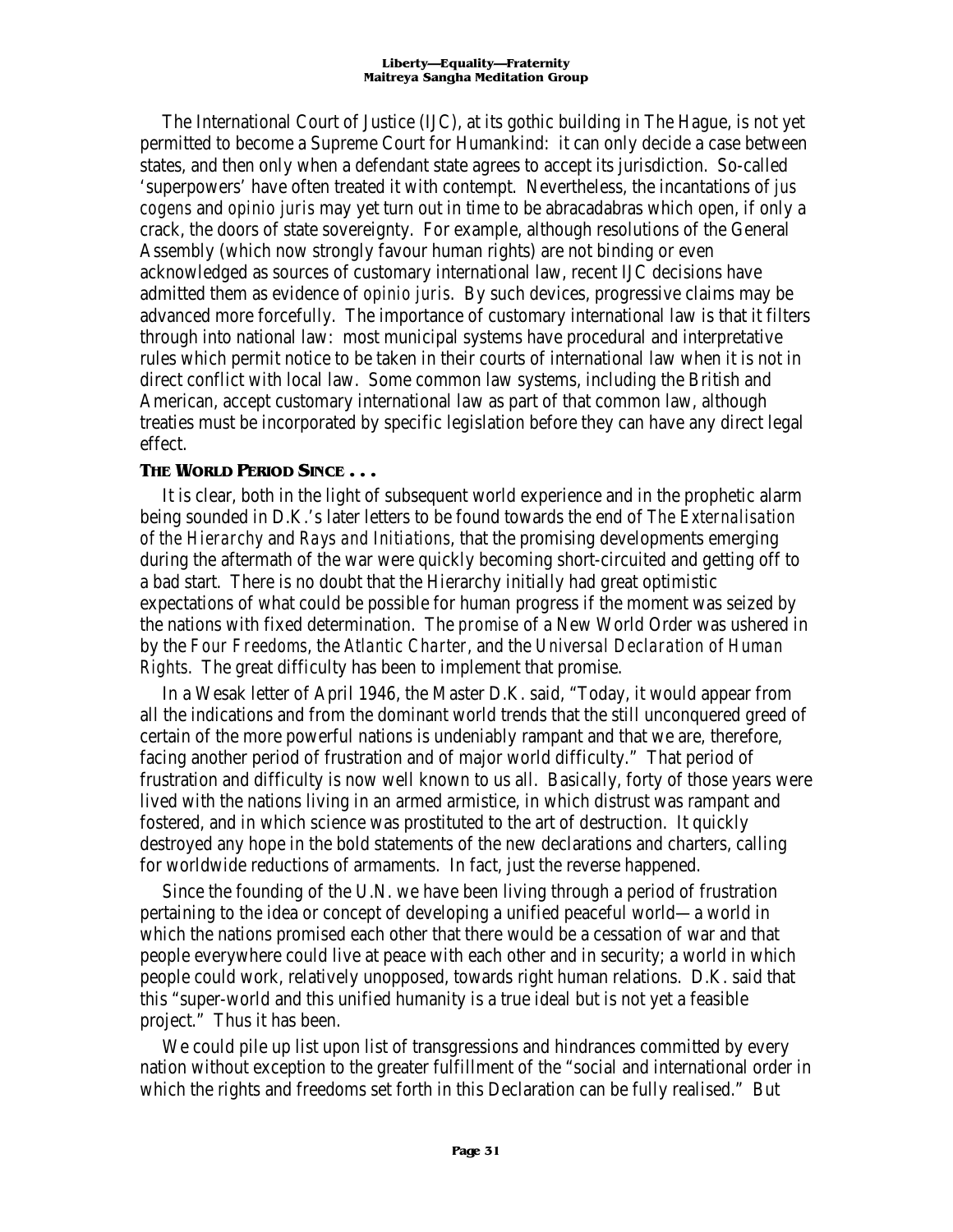essentially it would serve no purpose to the intention of this paper. It is important to have a clear vision of the future world order, in broad and general outline but not in detail. It is also equally important to have an intelligent recognition of the hindrances and impediments that block its appearance. The vision of the new world is a practical vision—long desired, much discussed, and clearly outlined by virtue of the fact of the existent charters and declarations drawn up by humanity itself. The hindrances appear to be many, and could be listed as such; but basically, they can all be summed up in one word: SELFISHNESS—national, racial, political, religious and individual selfishness. The old triplicity of fear, greed and jealousy are the three phases of selfishness that characterise these hindrances.

We are told that the practical aspect of the mode of elimination of the hindrances can also be simply stated: The vision will appear as fact on earth when individuals willingly submerge their personal interests in the good of the group; when the group or groups merge their interests in the national good; when nations give up their selfish purposes and aims for international good; and when this international right relation is based upon the total good of humanity itself. Thus it is that the individual can play his part in the larger whole; his help is needed and the sense of individual futility is negated.

A vision of the freedoms of the New World Order has been presented through the *Four Freedoms*, and the two fundamental charters for extending them: the *Atlantic Charter*, and the *U.N. Declaration of Human Rights*. Have these freedoms of the New Age become soundly envisioned whereby they form part of the life and mind of every disciple and aspirant? If so, then the next step is to study the factors which are hindering its materialisation.

Past national mistakes must be faced; blindness, nationalistic ambitions, adherence to ancient territorial demands and assumed rights, inherited possessiveness, the refusal to relinquish past gains, disturbances in the religious and social areas of consciousness, uncertainty as to the realities of the subjective and spiritual life, and the insincerities that are based on glamour and fear—all these factors are woven into the life pattern of every nation without exception and are exploited by the evil forces and evaded by the wellmeaning but weak people of the world. There must be an appreciation of the factors that have made and conditioned the current 'chaotic democracy.'

The United Nations is a great field of experimentation. It is still the hope of the world and can remain so. There are many who place little faith in it and others who dismiss it. But it is not the U.N. as an expression of an idea that is at fault, but the selfishness of many of the nations who compose it.

It would appear, in the light of subsequent history, that many of the states voting in favour of the Universal Declaration in 1948 did not anticipate for a moment that their vote meant they were assuming any obligation to enforce the rights declared. In 1948, D.K. referred to the problems facing the world especially through the U.N., "I have here given you the possibilities with which the work is challenged and confronted, and again I must refuse to foretell what will happen. It is not permitted. I have felt it necessary to summarise the situation for you because it is in this world that you will have to work for the next twenty years . . . the two decades ahead of all of you are those in which you must bring to fruition the seeds which I have planted."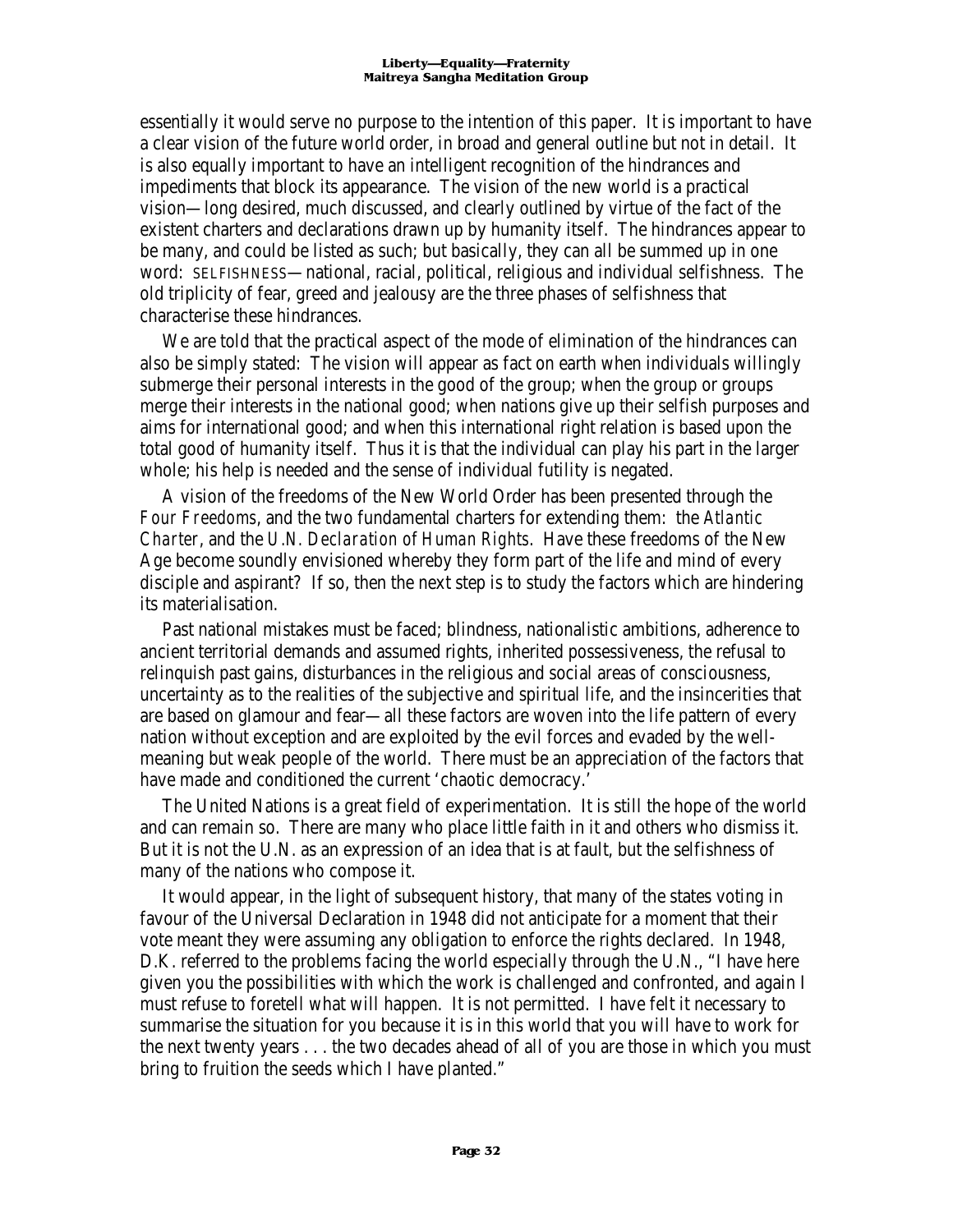Those two decades brought us to 1968. What did happen?: the arms race began in 1949 when the Soviet Union first tested its bomb: the Great Powers vied to develop weapons of mass destruction in complete defiance of all Hague Conventions on this subject. There was the Korean War, the Soviet Gulag, China, Hungary, the McCarthy era in the U.S.A., the Berlin Wall, the Suez Crisis, Israel and Egypt, Guatemala, South Africa, U.S. Civil Rights, Vietnam, the Cuban missile crisis, and the assassination of any good head that stood up for progress.

So what had happened in the meantime to the systems for protecting human rights so confidently put in place by the U.N. Charter, which had created an Economic and Social Council with the duty, under Article 68, to establish a commission "for the promotion of human rights"? This HRC met for a few weeks each year, riven by bloc-voting and by the refusal of member states to allow themselves or other members to be criticized. It resolved at its inception in 1947 that it had "no power to take any action in regard to any complaints concerning human rights"—a resolution which pretty much summed up its impact of the first twenty-years. All that was achieved in this period was paperwork endless reams of paper—the result being to define and extend human rights on paper but never seriously to discomfit a single torturer. The HRC during this time remained tightlipped about breaches of the Universal Declaration or the Genocide and Geneva Conventions, by any government that was a member of the U.N.

In spite of everything, and perhaps *because* of everything, there was much idealism vitalising the world's youth in 1968; the U.N. convened a conference in Tehran specifically to review the first twenty years of the Universal Declaration. The Proclamation of Tehran in May 1968 won unanimous support. Its second principle stated:

"The Universal Declaration of Human Rights states a common understanding of peoples of the world concerning the inalienable and inviolable rights of all members of the human family and constitutes an obligation for the members of the international community."

Then three months after the Tehran Proclamation, Soviet tanks rolled through Czechoslovakia to nip the Prague Spring in the bud. The U.N. Human Rights Commission did and said nothing. The General Assembly was also useless—being an idle forum for diplomats.

In 1970 the U.N. unanimously declared a "Friendly Declaration" which became a tyrant's charter:

"No State or group of States has the right to intervene, directly or indirectly, for any reason whatever, in the internal or external affairs of any other State. Consequently armed interventions and all other forms of interference or attempted threats against the personality of the State or against its political, economic and cultural elements, are in violation of international law."

The behaviour of the superpowers in this era was motivated entirely by national and ideological interests, but some sneaking respect for the idea of international justice required aggression to be dressed up in the language of legality. When the U.S. wanted to serve its strategic or economic interests by invading a country, it took care to solicit "an invitation" first. The 'Brezhnev Doctrine' (hastily formulated in 1968 to excuse the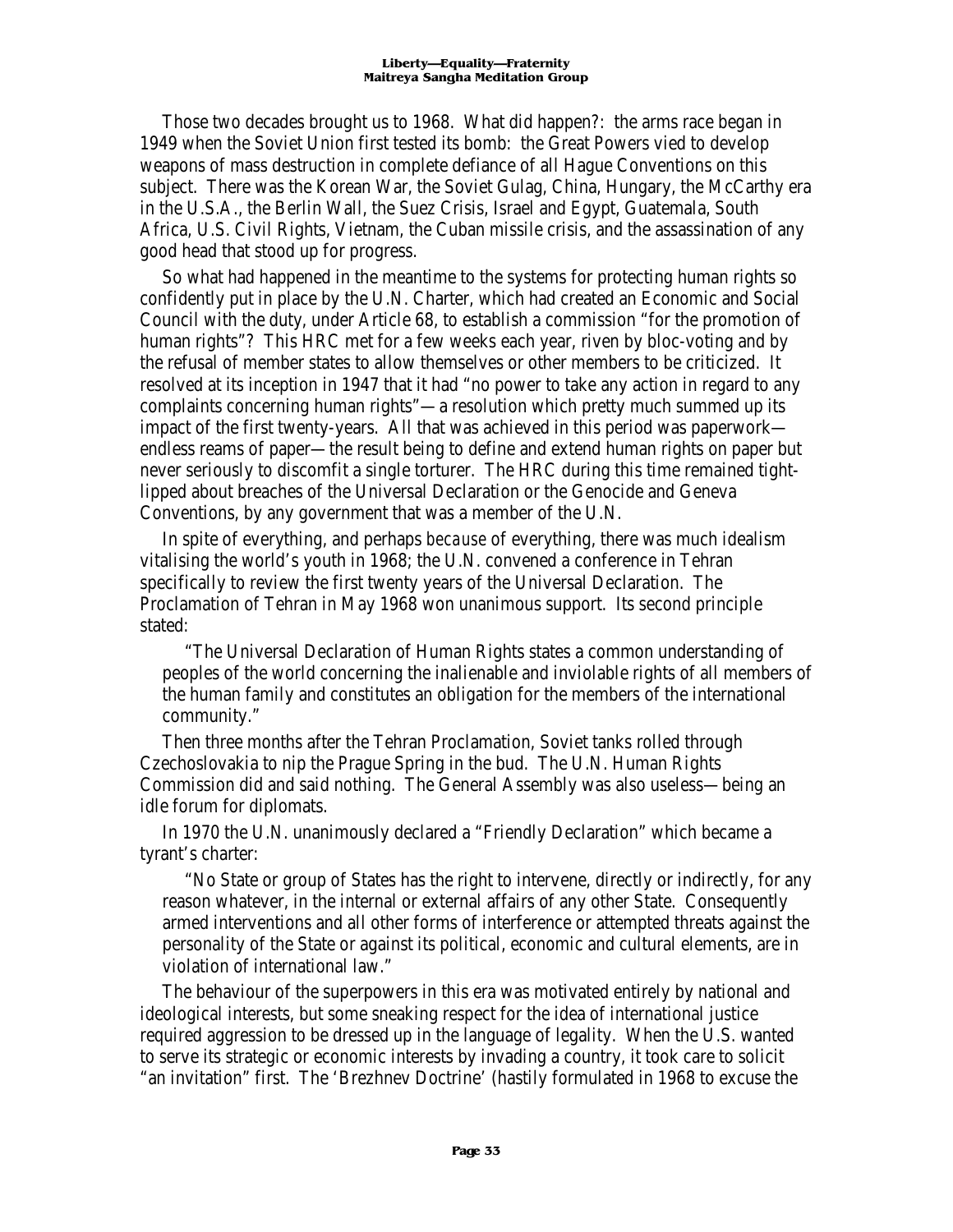invasion of Czechoslovakia) permitted under 'international socialist law': "fraternal military assistance to any country whose socialist system was under threat."

Esoterically, a Shamballa Impact occurred in 1975. In 1975 the modern human rights movement began to gather a more serious strength, and this was more formally recognised through the Helsinki Accords of 1975 and the entry into force—with thirtyfive ratifying states—of the U.N.'s twin Covenants in 1976 and the adoption of human rights as a foreign policy objective by the Carter Administration in 1977. This was an achievement made possible by a development in a parallel universe to that occupied by politicians and diplomats and U.N. bureaucrats, namely *the world*, where people were coming to believe in the principles to which these functionaries had for too long given lip-service. This had been mainly achieved by the *moral force* of the principles themselves, promulgated by the hundreds of NGOs like Amnesty International and Human Rights Watch.

D.K.'s earlier remarks were beginning to bear witness; "the salvation of the world and the production of the needed security will be brought about in the long run by the mass of men everywhere in all lands . . . "

But what can be done for that body about which D.K. says: "speaking symbolically when the *United Nations* has emerged into factual and actual power, the welfare of the world will then be assured. What is that welfare but love in action? What is international cooperation but love on a world scale?"

The instrumentality of the United Nations is crippled by the organisations's instinctive deference to its own members and by its bureaucratic commitment to 'neutrality' in any fact-finding or adjudication. The crucial defect of the HRC is that its members are representatives of *governments* rather than appointed as independent experts. They are diplomats, timer-servers of states (including military juntas and feudal dictatorships) who regard their part-time job—most representatives are fully employed in departments of their national government—as political rather than judicial.

The HRC cannot take on the superpower violators and equally it cannot tackle the small states that ally themselves for protection to regional or political blocs or powerful nations, such as Israel attaching itself to the USA. UN members could have agreed to set up an independent appointments body to nominate members of the Commissions, but this did not suit the self-interests of governments who were determined from the outset that this commission should be kept under diplomatic control. The best way forward would be to bring in NGOs (who do most of the real human rights fact-finding) into the appointments process, thereby providing some guarantee that members are true experts in human rights, rather than experts in defending governments accused of violating them.

The Human Rights Committee and the Committee on the Elimination of Racial Discrimination (CERD) were doomed to impotence from their inception, because they had to work within the United Nations system. They are, self-evidently 'committees' as distinct from courts (which have adversary proceedings ending with judgments in some manner binding on parties). Their operations are circumscribed by diplomatic politesse: they do not receive 'applications' or 'petitions' or 'complaints,' they merely get *written communications*. These are not 'analysed' or 'investigated,' they *receive consideration*. The government concerned has the allegation *brought to its attention* and must, within a leisurely six months, submit a statement which *clarifies* the matter. The committees do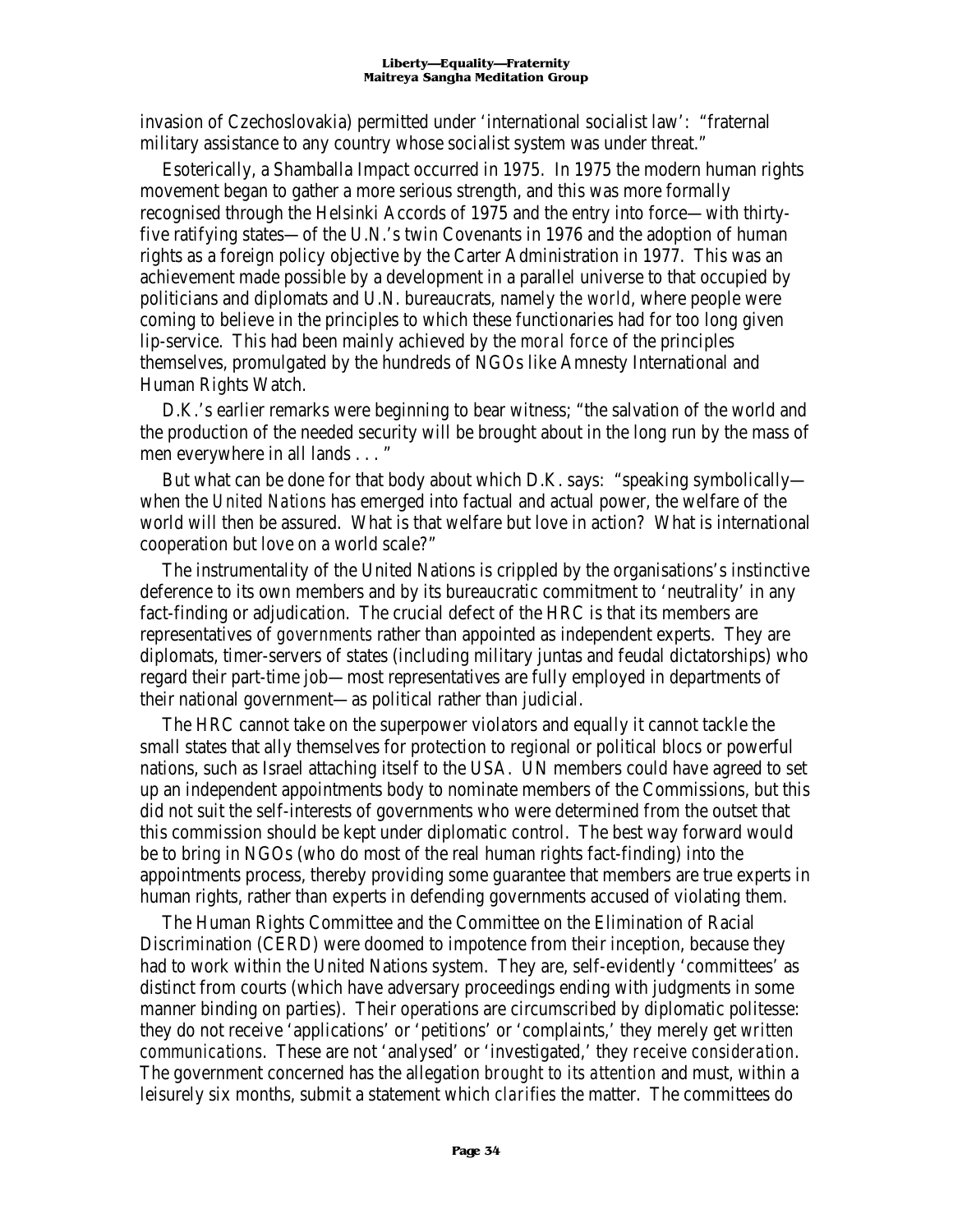not hold any hearings, in public or indeed at all: they *examine communications* in a closed meeting and in due course, instead of delivering a judgment or decision, they *forward their views* to the government and to the communicant. These excruciating euphemisms need not have prevented the HRC from developing into a powerful, quasicurial body, delivering well-reasoned and intellectually respectable decisions. But throughout its history it has become submerged within the UN culture; starved of funds, its 'views' tend to be brief, poorly argued opinions on the facts, excessively deferential to states and quick to take refuge in technicalities as a way to avoid adverse decisions.

The HRC, CERD and several other obscurely acronymed UN organs have another familiar function: to 'monitor progress' by receiving reports at regular intervals—every five years or so—from state parties. This at least provides a public occasion at which state representatives—often minor diplomatic functionaries rather than government ministers—are politely questioned about their reports which claim, usually falsely, that 'great progress' is being made in protecting or extending the covenanted rights. There is no grilling, or any form of cross-examination: questions are very often parried by the delegate's promise to find out the answer in order to reply later in writing.

The HRC strives to avoid any criticism in its reports of the states whose records it has considered: ARTICLE 40 of the Covenant permits it only to make "such general comments as it may consider appropriate," which it generally takes to mean uncritical and unspecific comments couched in weasel words, i.e., the most appalling violations are noted 'with regret' or 'disappointment' or an 'expression of deep concern.'

The deficiencies in the UN committee system are due to the endemic failure of that organisation to allow for criticism of its own members. The question might be asked, therefore, whether or not the UN system can or cannot—by its very nature—offer satisfactory methods of enforcing human rights, because it cannot compel violating states to join its protocols.

On the fiftieth anniversary of the Universal Declaration of Human Rights, twelve million people from all over the world signed a petition presented to the UN's General Secretary, demanding that its promises be made good in the millennium.

**SOME ENFORCEMENT:** The only real progress pertaining to law and human rights violations was regional and confined to Western Europe, where a human rights court at Strasbourg gradually made guarantees of 'fundamental freedoms.' The human rights baton was picked up by the Council of Europe, a body that coordinated the dozen democracies in that region who were determined to resist the spread of totalitarian communism. In 1950 it promulgated the European Convention on Human Rights, which combined the civil liberties articles in the Universal Declaration with fair trial principles drawn from English common law. Its preamble describes the Convention as one of "the first steps for the collective enforcement of certain rights stated in the Universal Declaration,' although it turned, for many years, to be the only step.

It established a commission which could refer cases for final decision to a court, sitting in Strasbourg: state signatories to the Convention had a duty, in the event of any adverse judgment, to change their law to bring it into conformity with the Convention.

This was certainly revolutionary enough: it was the first time in history that states were prepared to give an external court a treaty power to *require* changes in their domestic legislation.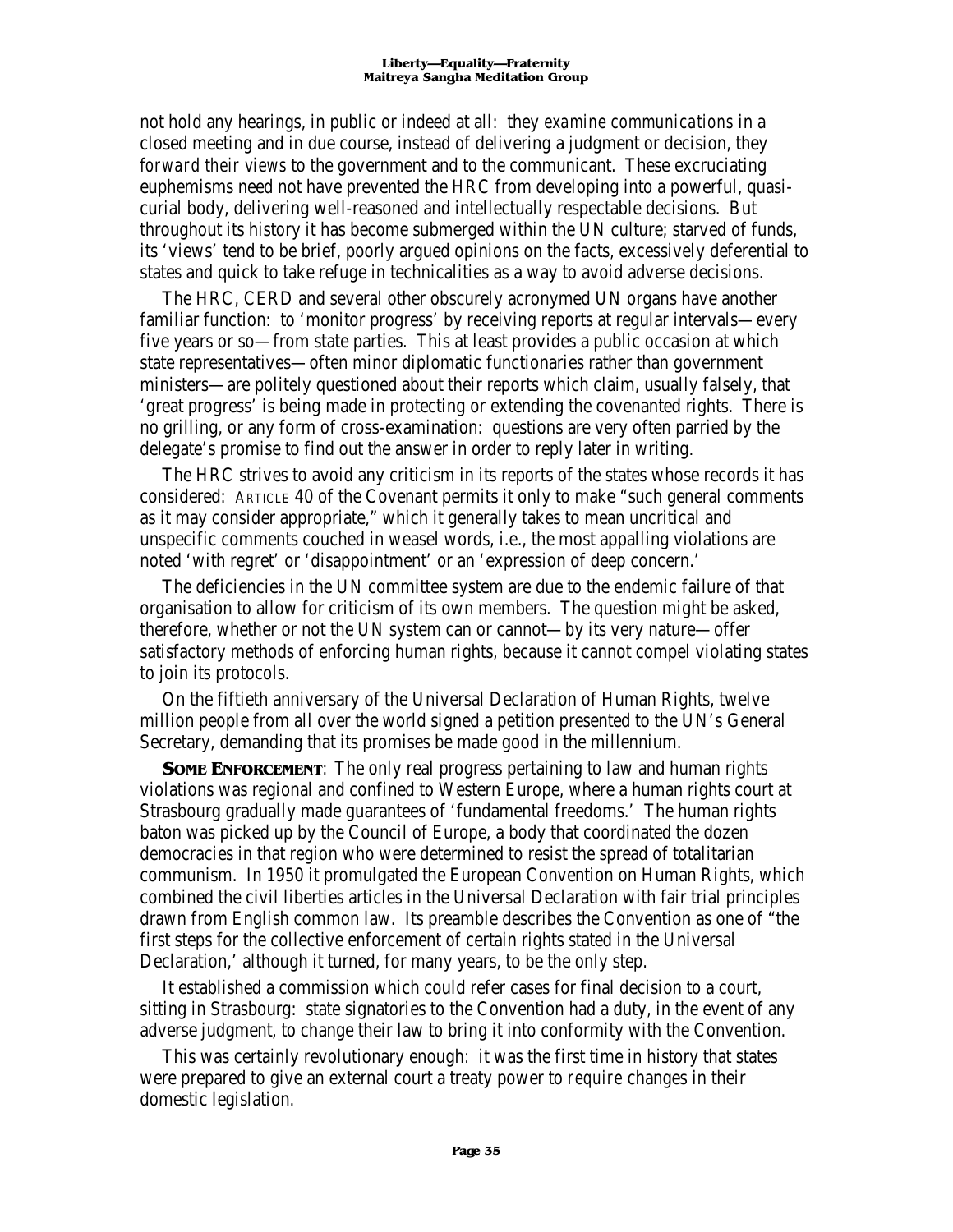But there was a provision even more revolutionary: Under ARTICLE 25 of the European Convention, "any person, non-governmental organisation or group" could petition the Commission alleging a violation of their rights, and if the Commission agreed with them then it could bring their case before the European Court. States which accepted this 'right of individual petition' would in effect be giving their citizens the opportunity to bring *them*—or their own law or court decisions—before the bar of international justice.

The European Convention was something of a marvel at that time, 1953, when it entered as a legal bulwark against the resurgence of civil rights abuses. However, it took several decades before the European Court made its presence felt, largely because governments delayed in accepting Article 25 and refused to complain about each other. After the mid1970s, however, the court at Strasburg grew in business and in reputation, so much so that it was besieged after 1989 by newly liberated eastern European states clamouring to be admitted as members. It now lays down quite sophisticated human rights standards for forty-one nations—from Iceland to Turkey, from Latvia to Malta through well-reasoned decisions which have made governments change domestic laws in all these countries. Governments can formally 'derogate' from the Convention rather than accept an adverse decision; however, compliance is normal and the quality of the human rights law emerging from the Court in Strasburg is relatively high. State parties comply (albeit sometimes not quickly enough) with its rulings, even though they generally require legislation or some restructuring of the domestic legal system. It has now become a constitutional court for the whole continent. That does not, of course, mean that its decisions have always been correct or its approach beyond reproach. But the European Court of Human Rights has become the model human rights court; proof positive that international law can work to enforce fundamental freedoms across a swathe of countries with differences in culture and traditions.

**THE STRUGGLE:** The movement for global justice has been a struggle against sovereignty—the doctrine of non-intervention in the internal affairs of nation states asserted by all governments that have refused to subject the treatment they mete out on their citizens to any independent external scrutiny. That it will remain a struggle well into the millennium is clear from the behaviour of the United States, in voting against the creation of an International Criminal Court, out of an arrogant concern that it may one day take jurisdiction to try an American alleged to be a war criminal.

If there was ever a signal that the US government is out of step with the rest of the world, then it is to be found in this factor. For nearly fifty years, the tensions of the Cold War froze efforts to build on the Nuremberg precedent. A squeegee man on the streets of New York City stood a better chance of being punished than did a genocidal killer or a big-time war criminal.

Yet Washington is profoundly ambivalent about this new justice system, despite the system's great promise. On the one hand, the US government has been the principal supporter of the new methods. On the other, it has done everything it could to prevent country-specific precedents from being built upon to create a legal system that might extend globally and thus impact US military commanders or internal and foreign affairs.

In July 1998, the governments of the world gathered in Rome to adopt a treaty for the establishment of such a court: the International Criminal Court (ICC). The court was endorsed by 120 nations, including virtually all of the world's democracies. But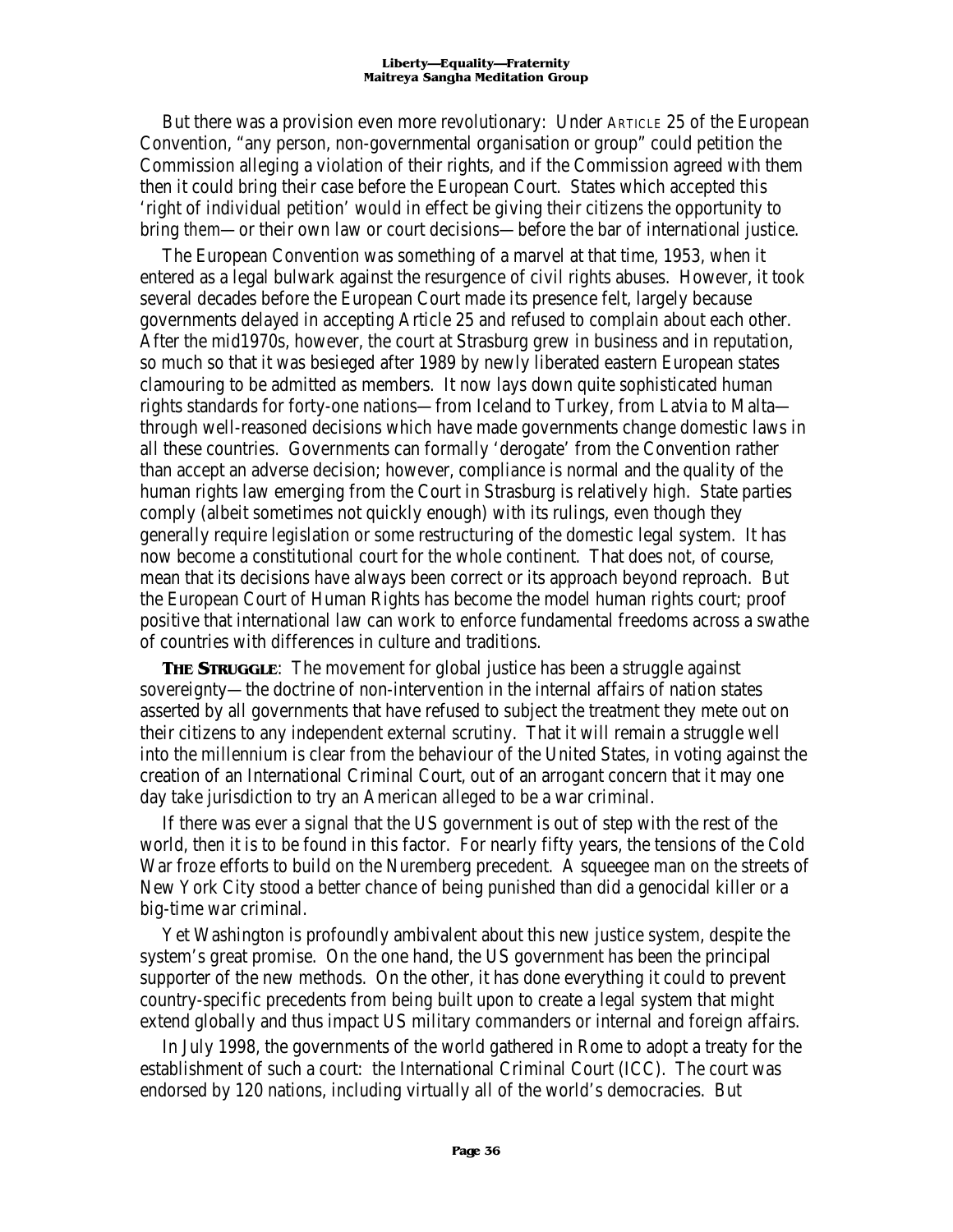Washington was in an uncomfortable minority of seven that opposed the court, along with such committed 'defenders' of human rights as China, Libya and Iraq.

Since the ICC would create a permanent forum to try cases involving charges of genocide, crimes against humanity, war crimes and crimes of aggression, then a reasonable mind would think that if the U.S. has no intention of committing any of these crimes then it would have nothing to be concerned about.

However, Washington claimed that its opposition was due not to disagreement with the goals of the ICC but to fear that the court could be misused to launch unjustified, politically motivated prosecutions of Americans. But the court's statute contains numerous safeguards against unwarranted prosecutions, including several inserted by the US delegation. Most important is the principle of "complementarity," which deprives the court of jurisdiction just so long as a national government conscientiously investigates and, if appropriate, prosecutes any of its citizens accused of these serious crimes.

Once Washington's excuses and justifications are peeled away, what remains is its naked unwillingness to subject its citizens to the emerging international system of justice, regardless of how reprehensible their deeds may be. For some on the right wing of the American political spectrum—the Jesse Helm school and indeed, even the current Administration—arrogant nationalism lies behind this rejection of international justice: they simply refuse to countenance any international or foreign tribunal judging US conduct.

Either way, most other governments naturally do not accept a conception of international 'justice' that applies to them but not to the United States. The nationalistic rejection of international justice is dismissed as the worst of American parochialism and provincialism. Although the ICC would clearly be a stronger institution with US support, it is not an indispensable member of the new court. Sixty governments must ratify the ICC treaty for the court to be established. Already, over ninety governments have signed the treaty, and ratifications are proceeding apace. Among those likely to ratify the treaty are many countries with substantial economic and military resources to give the court the backing it will need, including the entire European Union. But the US government, with its considerable international clout, could still make life difficult for this fledgling institution.

As these ideas gain a global following—and they inevitably will—the United States risks more than diplomatic embarrassment and isolation by failing to embrace them. It risks being on the wrong side of an historic evolution of the defense of our most basic and *universal* rights.

President Clinton eventually signed the ICC treaty in December 2000, but it was never sent to the Senate for ratification. The current United States government will now notify the United Nations that is has "no intention" of ratifying a treaty establishing the International Criminal Court and no longer considers itself to be bound by provisions of the pact. The U.S. is also engaged in renouncing and retracting its signature from the 1968 Vienna Council on the *Law of Treaties* in which nations agreed *not* to undermine Treaties.

Does the spiritual future of humanity still lie in that cherished land of liberty? It is perhaps this sensed destiny on the part of much of the world as they sadly (or madly) cast their eyes to the land guarded by 'Lady Liberty' with a subconscious but felt view, that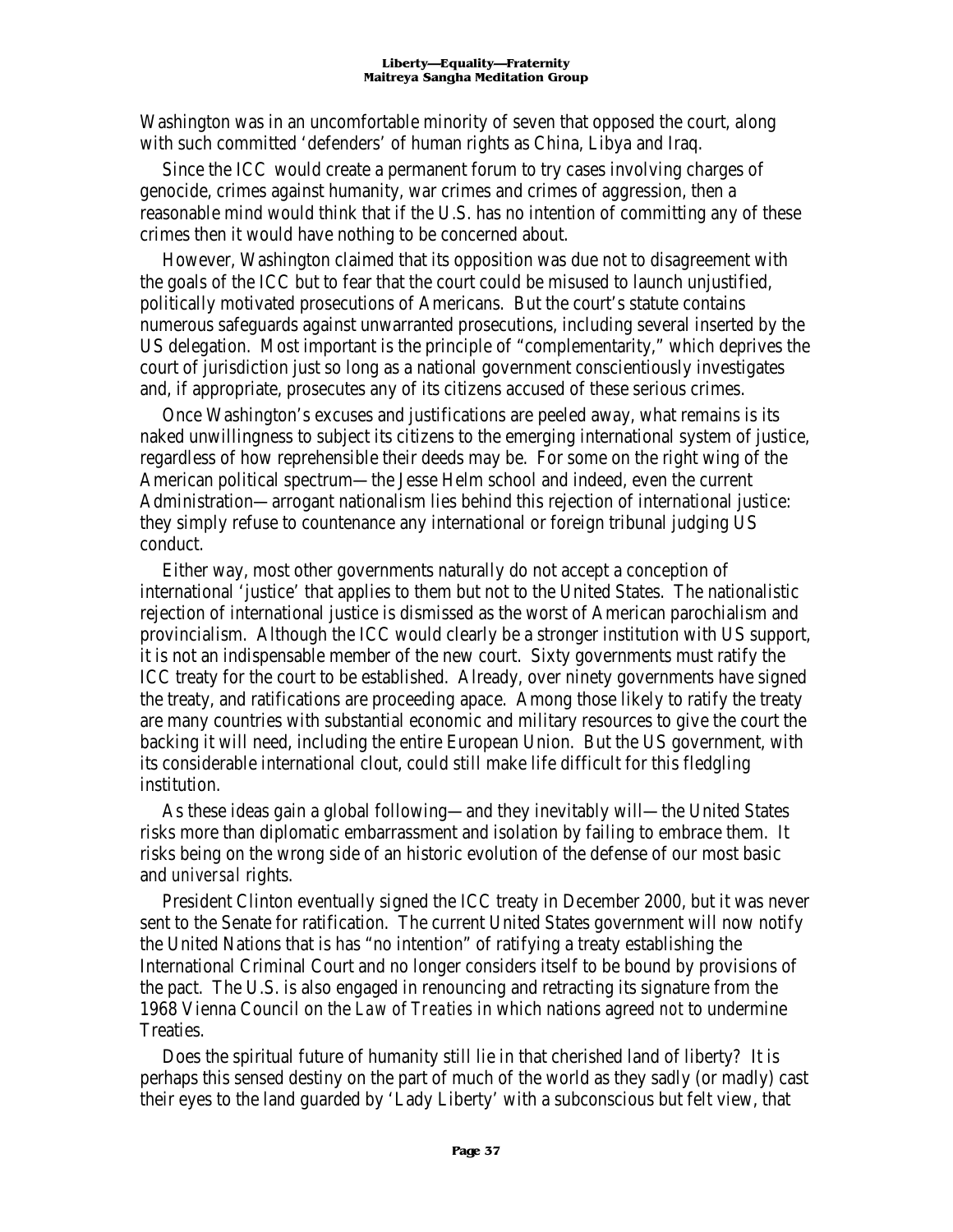the US is failing to meet its destiny, that it does not really have the *courage* to do so, and that perhaps 'the world' still has yet to wait for the US to grow out of its adolescence, internal bickering, and defensive, over-sensitive reactions to world views of itself before it can more truly fulfill its world responsibility. It is isolating itself from the world and will in turn, eventually be ignored and isolated by it.

Liberty is a thing of the human soul and is found throughout the entire human race. Civilisation is a *universal human right* and not the prerogative of one nation. Humanity is now everywhere spiritually minded and the new race and the coming civilisation and the new age culture will be found throughout the world—the *universal inheritance* of the human race.

But everywhere, humanity is the victim of propaganda—a propaganda that can only be seen in its true light when people *think* in terms of human liberty; when they *together*  take the needed steps to ensure human happiness and learn in so doing to face world conditions *as they are*, not hiding their heads in a dream world of their own making.

"The true nature of cosmic evil finds its *major* expression in wrong thinking, false values and the supreme evil of materialistic selfishness and the sense of isolated separativeness. These (to speak again in symbols) are the weights which keep the door of evil open and which precipitated upon the world the horrors of war, with all its attendant disasters." *(Rays and Initiations, p. 755, Appendix)*

Thus we are faced with the primary factors upon which we must "seal the door," and as it is we [humanity] who have opened it wider over the past two thousand years, then it is us who also have to close and seal it. What are these primary factors:

- *a.* wrong thinking,
- *b.* false values,
- *c.* materialistic selfishness,
- *d.* sense of isolated separativeness.

These may be said to be the four arms of the cross upon which the soul of humanity is crucified today, and if we look at the root of many of the problems facing us *right now*  then we will find one or other of these "weights" as its cause. These weights keep the door open to *cosmic* evil, not the innate tendency to selfishness committed by everyone every day, for that lies in the very substance of the material out of which forms are made and provides us with a needed opportunity to handle and control and thus gain mastery. Humanity's cumulative selfish, evil deeds over millions of years created a *pathway* to the "door where evil dwells"; but because we have not sufficiently and collectively chosen to exert ourselves in this redemptive activity, because we have permitted ourselves to be controlled by that which is material, because of the prostitution of religion to material ends and narrow theological and mental tenets, because of the repudiation of the Hierarchy by the bulk of humanity, and because of the relatively recent and greatly increased mental development: then the Hierarchy itself has been forced—much against its will—to withdraw some measure of its protecting power (though, fortunately not all). The way to the "door where evil dwells" was unimpeded (for already a pathway had been constructed over millions of years) and humanity opened wide the door.

Perhaps we can begin to gain an insight into why it is now called the 'battle of the minds' and why it is therefore so important to train ourselves in the laws of thought and to cultivate the reasoning powers of spiritual logic and right thought. The spiritual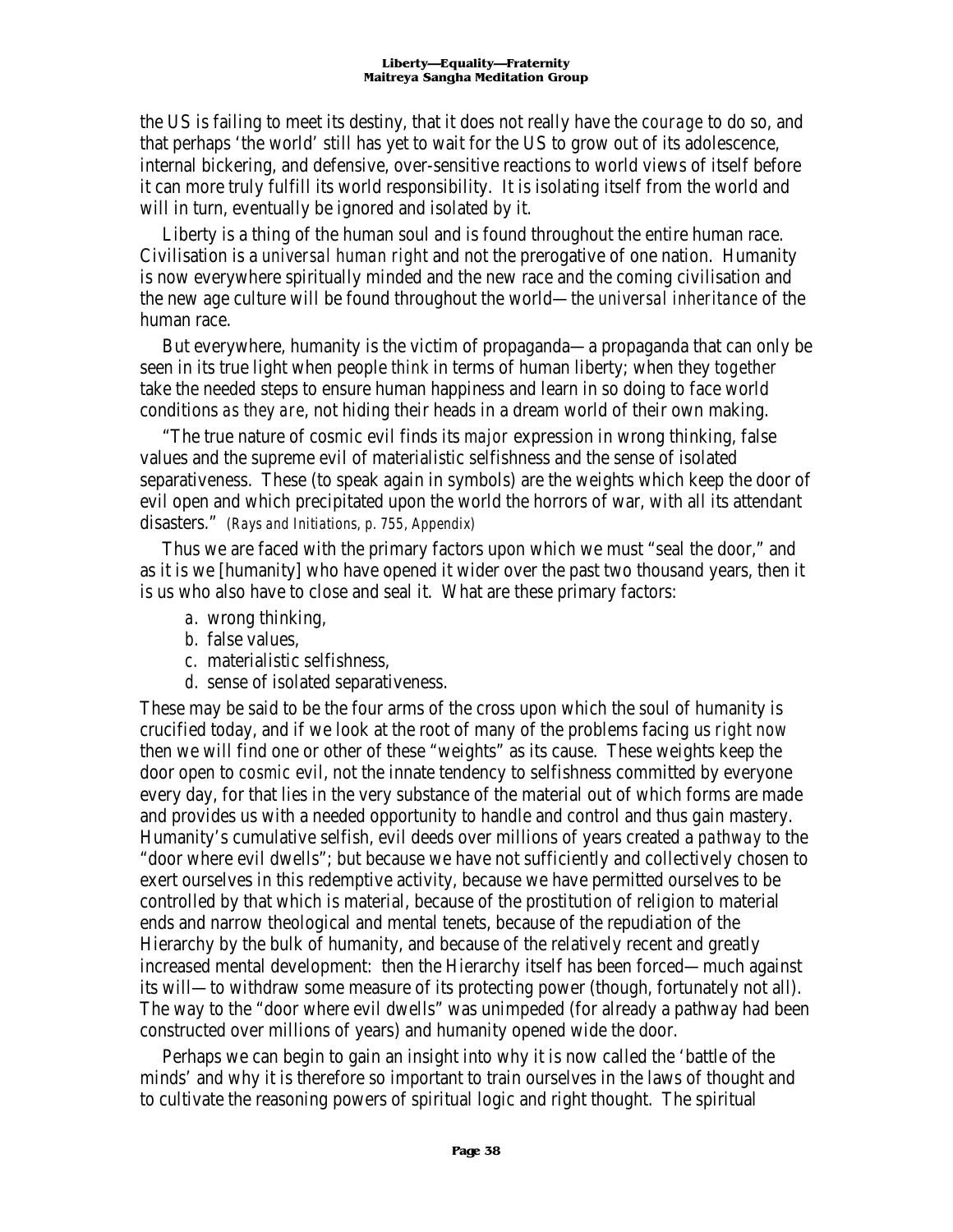Hierarchy have dominion down to the third subplane of the mental plane, the planes of the Egoic Body; the Dark Lodge rule from the lower subplanes of the mental plane down into the three worlds. The 'midway' point [of spiritual tension] is the bridge—not only to be crossed from the lower to the higher—but more importantly along which the higher descends into the lower and establishes a spiritual imposition upon the lunar 'agitators.' It is for us to prepare the form for the descent of the spirit aspect; thus, in this paper there has been an attempt to give us a sense of the long travail of the descending energies pertaining to one of our fundamental purposes—to establish *brotherhood* upon the earth—and the kind of blockages that they encounter along the way: all taking the form of the conceptual limitations of the particular circumstances and time. The spiritual *idea* is brotherhood (now taking mental form at this time and necessarily being established on the plane of mind); the *ideal* is held before us as *right human relations*. The *idol* is an ideology about this ideal that becomes an end in itself, instead of a means to an end—that is *illusion*. Hence, the current "propaganda war." Ideas are dinned into the ear of the public day after day through the media without cessation: theories as to democratic ideals, nationalism, 'patriotism,' religion, methods of rule by this or that group of thinkers—and almost all through propaganda of some kind, so relentlessly so that the public are left with no time for consideration or for clear thinking. The powers on both sides now have for their objective: *your mind*. If you do not use it you will lose it; one or other side will take it—more likely the 'darks.'

By what redemptive force can these four arms be *morally* opposed?:

- *a. freedom* of speech and expression,
- *b. freedom* of every person to worship God in his own way,
- *c. freedom* from want,
- *d. freedom* from fear,

. . . the *Four Freedoms* presented to the world by F.D.R. "The *Atlantic Charter* and the *Four Freedoms* . . . embody all that it is possible for average materially-minded man to grasp of the present *will of Shamballa* as it conditions the plans of the Hierarchy . . . "

There is much talk in the world today of 'evil,' along with all the warring factions pointing self-righteous fingers and denouncing each other as the "evil-one" or the "evildoers." But, consider D.K.'s words in the Appendix of *Rays and Initiations*: " . . . the problem of evil is too difficult a one for the average man to grasp. The problem of the Hierarchy (if I may put it both accurately and yet symbolically) is to liberate the good, free the beautiful, release the true and 'immure in prison under seal' that which is not good, that which breeds ugliness and hate, and that which *distorts the truth* and lies about the future."

These points are of much importance to us now, for consider another instructive warning of D.K.'s in a letter of March 1945, which sounds as if it could have been written today: "For long, these evil forces have used psychology in order to reach the ends they had in view and have used it with amazing success; they are still using it and can be depended upon to employ its methods to the uttermost. They use the press and the radio [and today the television. K.B.] in order to distort human thinking; they present half truths, impute false motives; rake up past grievances, foretell (with foreboding) imminent difficulties; they foster ancient prejudices and hatreds, and emphasis religious and national differences. In spite of much shouting, demanding and proposed organisation,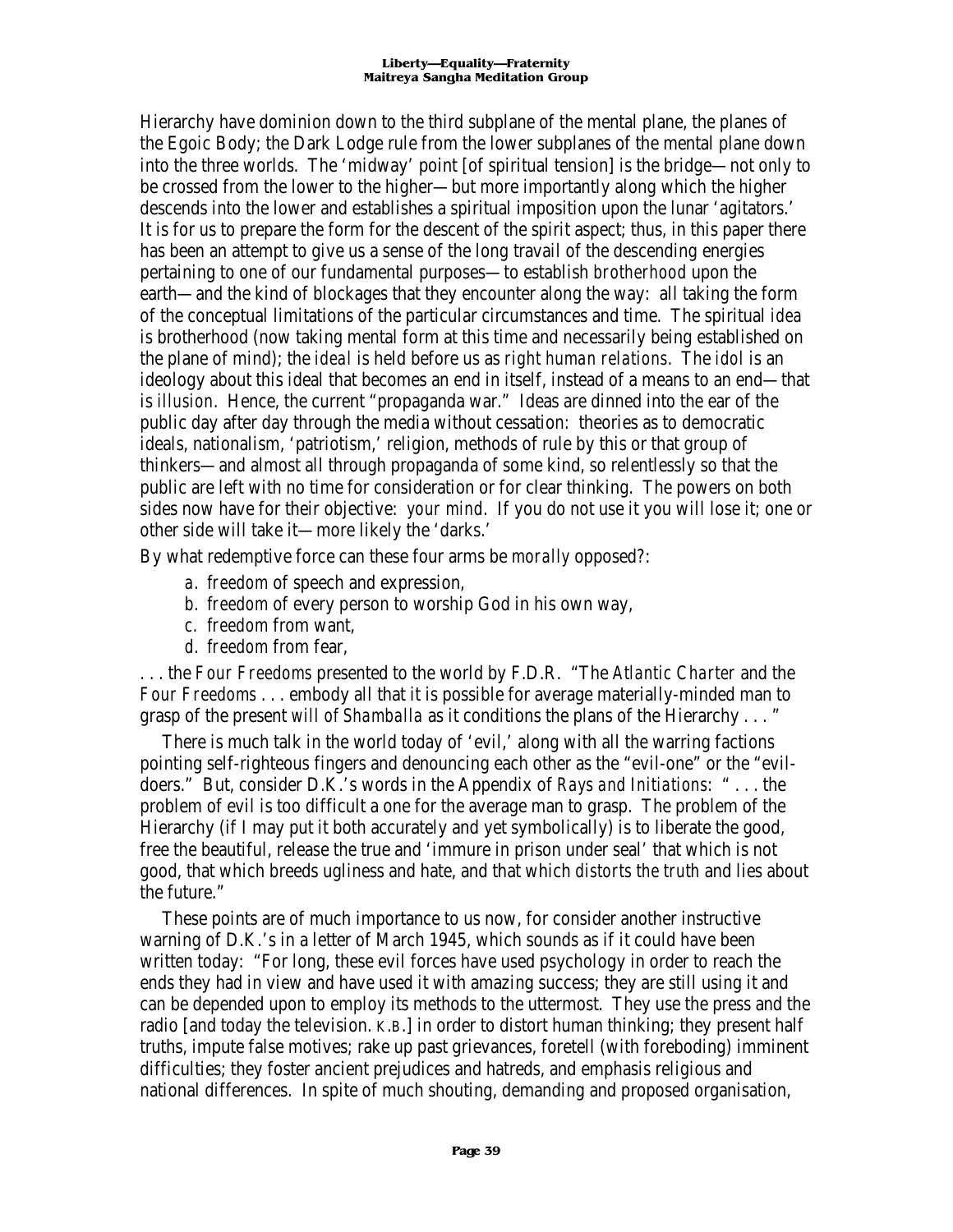there is no truly free press anywhere; particularly is it absent in the United States where parties and publishers dictate newspaper policies. . . . The main reason that there is no really free press is based on two factors: first, the fact that humanity is not yet free from its pre-determined reasonings, its basic ignorances of factual history, or of nations and their psychology; humanity is still controlled by racial and national biases and by prejudices. Secondly, the fact that all this is nurtured and kept alive by the forces of evil, working upon the inner side of human affairs and dealing mainly with the psychological angle because it is so exceedingly potent. . . . they will seek to offset the work of the Hierarchy, to hamper the activities of the New Group of World Servers and to cloud the issues involved to such a degree that the men of goodwill everywhere will be bewildered and will fail to see the clear outlines of the factual situation or distinguish between what is true and what is false. Forget not: the forces of evil are exceedingly clever . . . "

We are not suggesting for one moment that much progress has not been made over this past period since the close of the Second World War, because it most certainly has. But such would appear today that little has really changed as it pertains to these underlying four factors that try to keep humanity nailed to the four arms of the cross of *cosmic* evil. The same 'salad ingredients' exist; they are disguised by the 'blessing of the dressing,' i.e., the 'salad dressing' of propaganda.

That said, *realpolitiking* these days must take human rights into account, even if only because CNN viewers cast votes. In 1980 CNN began satellite transmission across state borders. It is impossible to underestimate the importance of this global communications network. Daily pictures of civil rights atrocities beamed simultaneously into the living rooms of the world rapidly moved people to anger and a feeling of solidarity with the victims. The mass struggle for human rights began to succeed in the 1980s, not because its rules were enforced, but because they existed and were better known. This was a consequence of the communications revolution, which showed to citizens in the West, and increasingly in the East, pictures which moved them to pity, and then to anger about the inability of politicians to stop state-sponsored killings, and thus, people everywhere began to *demand* that these rules protecting human rights *should* be enforced. Since 1981, a new keynote entered into the esoteric thrust to the consciousness of the race, resulting in a mass response and a global movement of people everywhere taking the responsibility upon themselves for the emergence of a universal civilization—as set down in the UN Declaration. Now today, there are dozens of twenty-four hour networks dedicated to nothing but global news, making it possible for many people from all walks of life to take part in the global debate, and although one could find fault with many points and annoying things about these networks, the net result is good indeed.

There are now dozens of overlapping human rights treaties, signed and ratified by most countries. The Universal Declaration can be said to be now more truly 'universal' in the sense that almost every country is a member of its declaratory body: the UN. Its offshoots, the twin Covenants, have been ratified by over 140 countries in the world. Treaties such as the twin Covenants do not become part of the municipal law when the state *signs* them—this is an act which has no real legal significance. What matters is the subsequent act of *ratification*, the formal act by its executive governments by which the state agrees to be *bound*. But the very fact that most constitutions of civilized states now incorporate bills of rights which recognise many of the civil liberties in the Universal Declaration provides a powerful argument that these liberties have 'ripened' into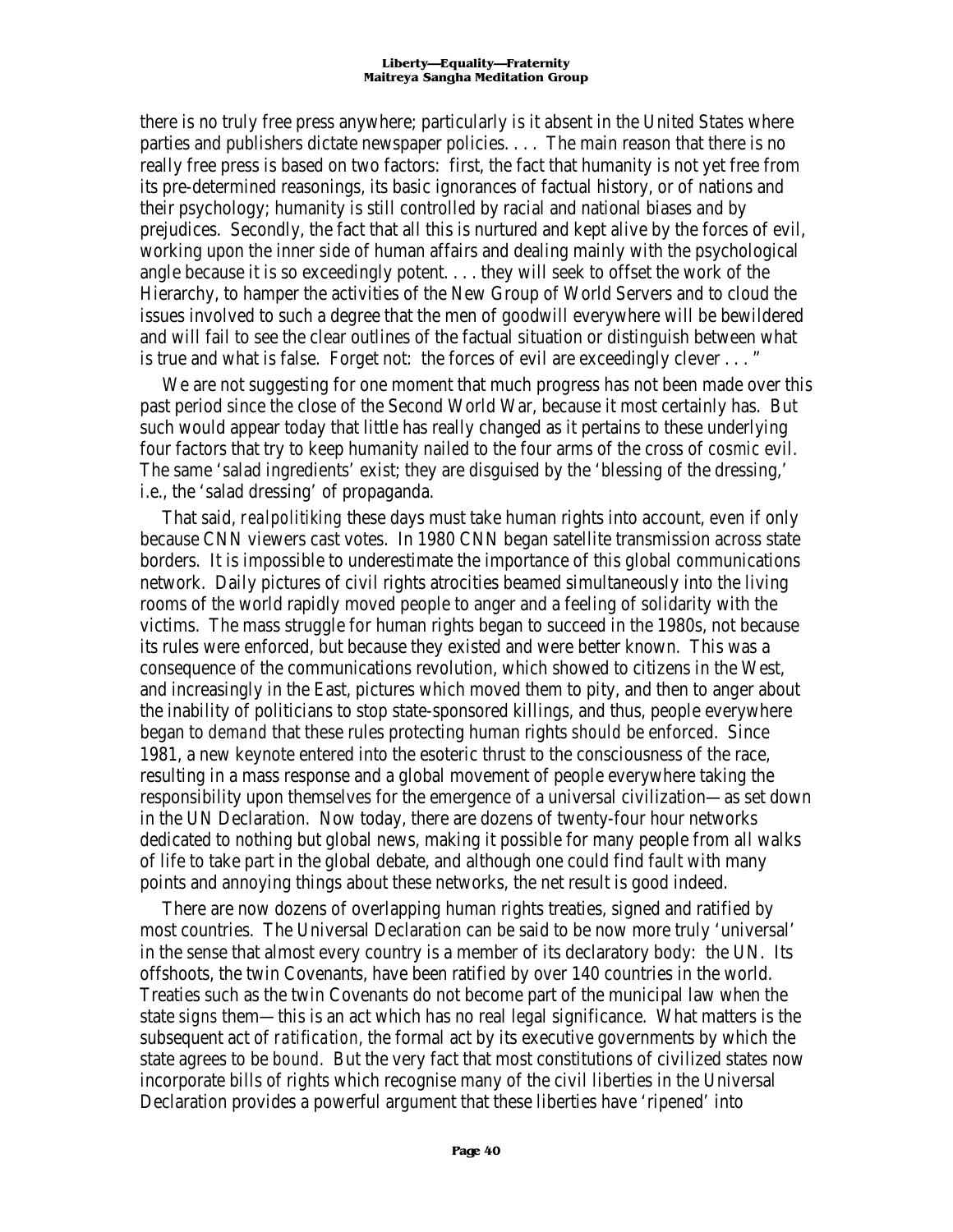international law. But international law, unlike municipal law, cannot be said to 'rule': it lays down a standard which independent states may in practice ignore, and often do, without suffering anything more than diplomatic embarrassment.

I have presented much in the way of the evolving nature of law—as it is understood in common parlance—in this paper because we are told that the foundation for the new world order and civilisation is vested in *education, law* and *government*. Therefore, what has been presented herein is simply 'brain fuel,' i.e., it is designed to help us think and to give some anchor in the physical brain upon which to build. Many of us are aware in plenty of the platitudes of the spiritual teachings pertaining to that which is intended to be materialised; but we often lack the 'brain fuel' of what actually exists—as it pertains to "the way the world turns"—and thus often do not have sufficient power to make the connecting threads of light from cause to effect. Thus, we are often given to reciting platitudes but stand bewildered as to confronting the problems that prevent their materialisation. It is hoped that because just about all who will read this paper embody more or less the 'spirit' of brotherhood that we can also come to understand more definitely the problem of its 'descent' as it contacts the density of the realm of mind: concrete mind.

In the case of each of these three points of establishing the foundation, the main problem is to found in the wise use of ideas. In the department of religion and education the power of the written word, of the printed page, is felt. We are told that the Aquarian type will take the new ideals and the emerging ideas and—in group activity—materialise them. It is with this concept that the education of the future will work. The Aquarian person will bring into manifestation great ideals, because the channel of contact between soul and brain, via the mind, will be steadily established through right understanding, and the mind will be used increasingly in its dual activity: as the *penetrator* into the world of ideas, and as the *illuminator* of life upon the physical plane. This will ultimately produce a synthesis of human endeavour and an expression of the truer *values* and of the spiritual realities such as the world has never yet seen. The *keynote* of the new education is essentially the right interpretation of life—past and present—and its relation to the future of humanity. The goal of education is *enlightenment*.

Law is essentially the circumscribed expression of the extent of the liberty of the life aspect within the form. Esoterically law is the *effect* of a greater Life upon the lesser lives within its circumference. Within this circumference there is a limited free-will, but not an ultimate one. The Adept *is* what He is because He cooperates with the law, i.e., the laws of the solar system and of the various planes of manifestation. The disciple learns to cooperate with the law and imposes rules upon himself in order to train himself to do this. The first law he runs head on into is the *Law of Forms:* the *law of karma.* The 'world' slowly learns to adjust itself to this primary law. It is inescapable. The objective of 'common and international law,' as perhaps we have seen through this paper, is the attempt to circumscribe universally recognised wrong activity that has led mankind again and again through the agony of devastating wreckage and suffering, whereby the life within the form may gradually become ever more liberated and enjoy "the pursuit of happiness," which is presented in the Buddha's Noble Eightfold Path as "right rapture, (or true happiness)."

In the department of politics (which is the lower expression of the first ray method, along with modern diplomacy) it is the power of speech which makes itself felt. The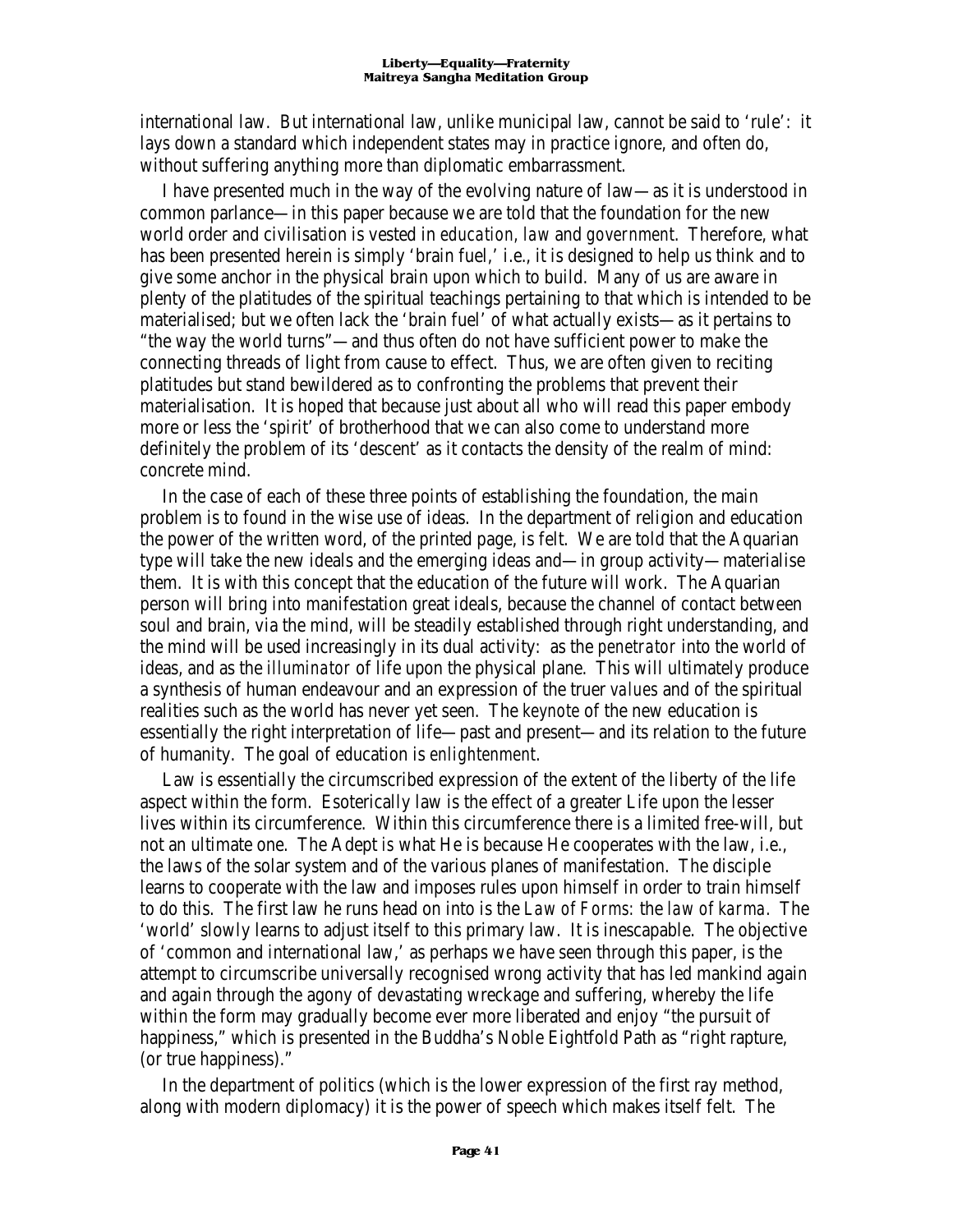masses are swayed by their orators, and never more so than now through the use of the modern forms of media or telecommunications. The higher mode of teaching truth upon the first ray is given as that of "the science of statesmanship, of government." Right here again, then is another point for discussion and definition. What is the difference between "statesmanship and government" and "politics and modern diplomacy"?: the higher and lower aspects of the first ray method for teaching truth. We are told in *DINA II* that "the political regimes of the world need orienting to each other; it has never been the divine plan that all nations and races should conform to some standard political ideology or be reduced to a uniform general form of government. Nations differ; they have different cultures and traditions; they can function adequately under varying and distinctive governments; nevertheless, they can at the same time *attain unity of purpose*, based upon a genuine desire for the true welfare and progress of all men everywhere." The new world order is being founded upon the recognition that all men are equal in origin and goal, but that all are at differing stages of evolutionary development. The *ideal* is that personal integrity, intelligence, vision and experience, plus a marked goodwill, *should* indicate leadership. That has yet to emerge, and at large, humanity has yet to make definite *educated* decisions about whom they vote for. The new world order will *not* impose a uniform type of government, a synthetic religion and a system of standardization upon the nations. These are the fear taboos that have consistently governed US responses to any genuine progress towards *unity of purpose;* they cannot seem to make a true distinction between the *sovereign rights* of each nation—which will and are already recognised by much of the world, as they pertain to the peculiar genius, individual trends and racial qualities that must be permitted full expression—and the interpretation of 'sovereign' as separative and isolated. So it is right here and in this topic, among other factors, that all participants in this meditation work are invited to think and to discuss it with each other. This has been one of the major stumbling blocks to a greater world unity; not only on the part of the US (though they are among the most belligerent) but also by many other nations. What constitutes true *sovereignty* and how should it exist according to the Hierarchical designs for a greater world unity? The Hierarchy will never interfere with the fight or struggle within any nation to win freedom for itself or with matters of its own self-determination. But, now that we have a "Universal Declaration of Human Rights" where is the line to be drawn between a genuine struggle for freedom and independence from tyranny, and human rights abuses and atrocities? What should the world do in the case of the latter? The *keynote* of the new science of politics and of government will be *right human relations.* How are we doing?

The *keynote* of the new religion must and should be right approach to Deity, transcendent in nature and immanent in man.

In one field only should there be the attempt to produce a unity of approach, and that is in the field of education—in its true sense and not as a form of propaganda. In order for the foundation stones of the new world structure to be true and duly laid, *that* of education must prepare the child.

One truly frustrating factor to the preparatory period for the new world order to emerge, was that there was intended to be a steady and regulated disarmament. D.K. earlier said, "This will not be optional." That is a very decisive statement, and was also set forth in both the *Four Freedoms* and the *Atlantic Charter*. It simply has not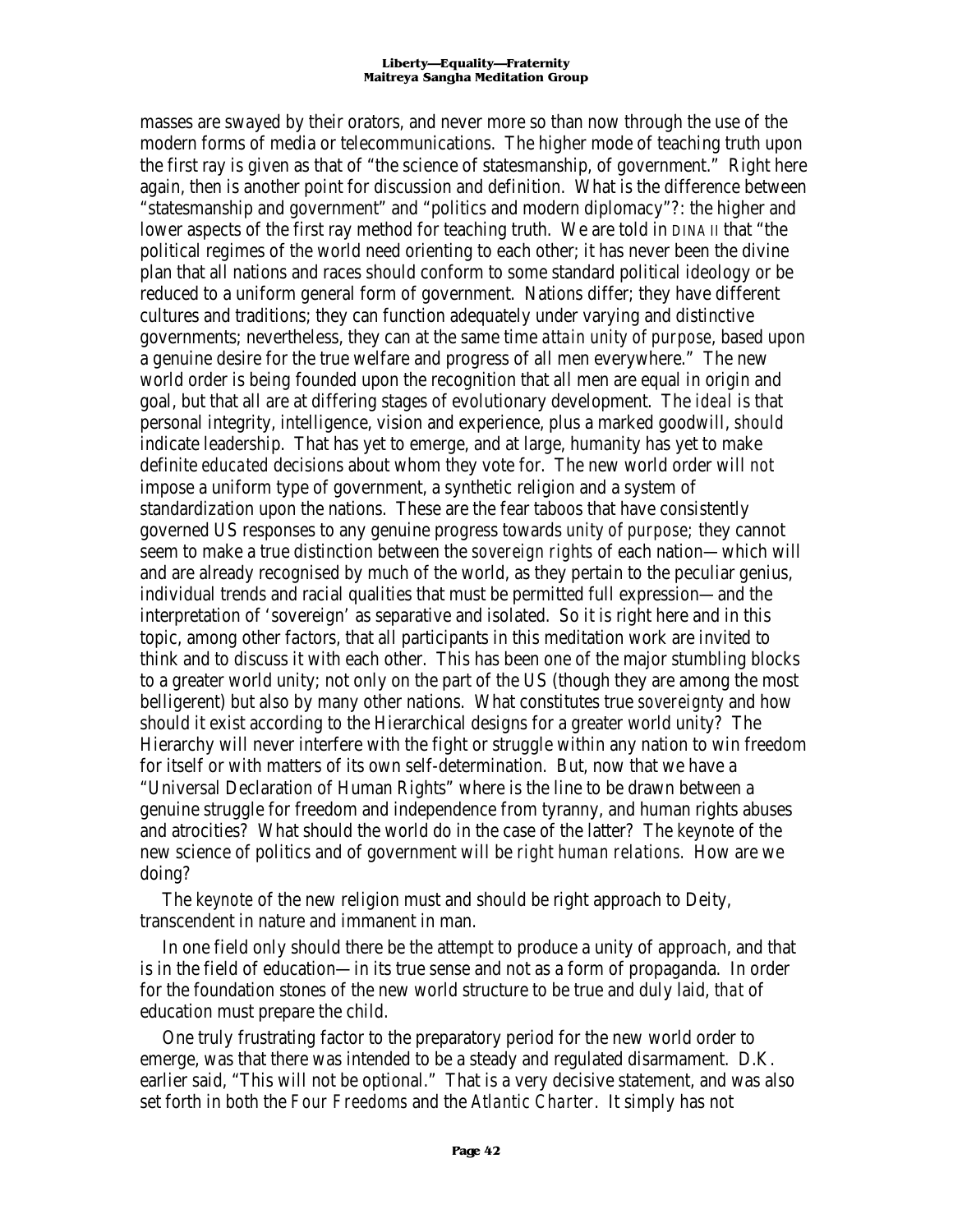happened, and the current trend, particularly in the US, is getting even worse, undoing decades of nervous and excruciating work and fostering upon the world a recapitulation of the earlier tensions. The spending of money on killing machines is a definite evil. It eventually leads to economic collapse. In setting forth the spiritual premises for a new world order after the war, D.K. itemised: "In the preparatory period for the new world order there will be a steady and regulated disarmament. It will not be optional. No nation will be permitted to produce and organise any equipment for destructive purposes or to infringe the security of any other nation. One of the first tasks of any future peace conference will be to regulate this matter and gradually see to the disarming of the nations."

## FORCES BEHIND THE EVOLUTIONARY PROGRESS OF THE RACE: MEDITATION FUEL

And now, a rest for the weary brains that have continued with this paper thus far (and for which I thank your patience), and the attempt to lift the consciousness into a greater light that has definite significance pertaining to our meditation work together. Everything in this paper is subordinated to helping us understand more clearly the theme of our meditation work, "The Principle of Directed Purpose." That theme should engage us together for some time to come. The following quotes from D.K.'s letters are therefore here inserted to help us gain insight into possible questions that we might have, and to indicate lines of thought direction to be applied during the meditation work.

I have attempted an historical review of the past eight hundred years of modern history, only as it pertains to this attempted descending pattern or design of an intended world structure in order to give us a sense of the duration over which this single potency is attempting precipitation. It is probably full of holes (and I am sure that you can fill them in) and it gives the commonly viewed exoteric sequence because it is presumed that you all know what it is that is spiritually trying to *get through* or *emerge.* It thus deals with our [humanity's] reactions to this emerging idea. One could simply say, the objective is brotherhood; the obstacle is selfishness: and that just about sums it up. But it can then all too easily evaporate into another platitude, announced from the armchair perspective. If you are a disciple, you *do* something. This paper is an attempt to help us identify the fact that we are—one and all—in the thick of it and that we all have a responsibility for helping to find solutions to current problems. If one is a disciple, yes it is true, one monitors and continues to work at the inner discipline, preparing for that individual but spiritual 'next step ahead'; but, if truly a 'disciple' then one also is engaged in the Hierarchy's work upon the earth, which, at this time, is in helping to prepare the form [of humanity] for the descent of the spirit aspect. The work of the antahkarana and all the marvels of the teaching that we love constitute the *inner* training, and, for instance, in such a group as AUM that comprises the inner work of the Lodge; but the inner training must find outer expression, otherwise it is useless. Service is essentially of two kinds: there is that spontaneous and loving expression of the soul in daily living; and there is also the work of planned service, in group formation and having definite objectives for the welfare of others. How that takes form must emerge according to inclination, and one associates oneself with those of similar skills, interests and objectives with whom one feels most compatible.

The following notes from D.K. are therefore given to help stoke up the fuel of the mind and soul, so that the fires of sacrifice and selflessness may inspire us to participate in the *resurrection* of humanity from off the cross . . .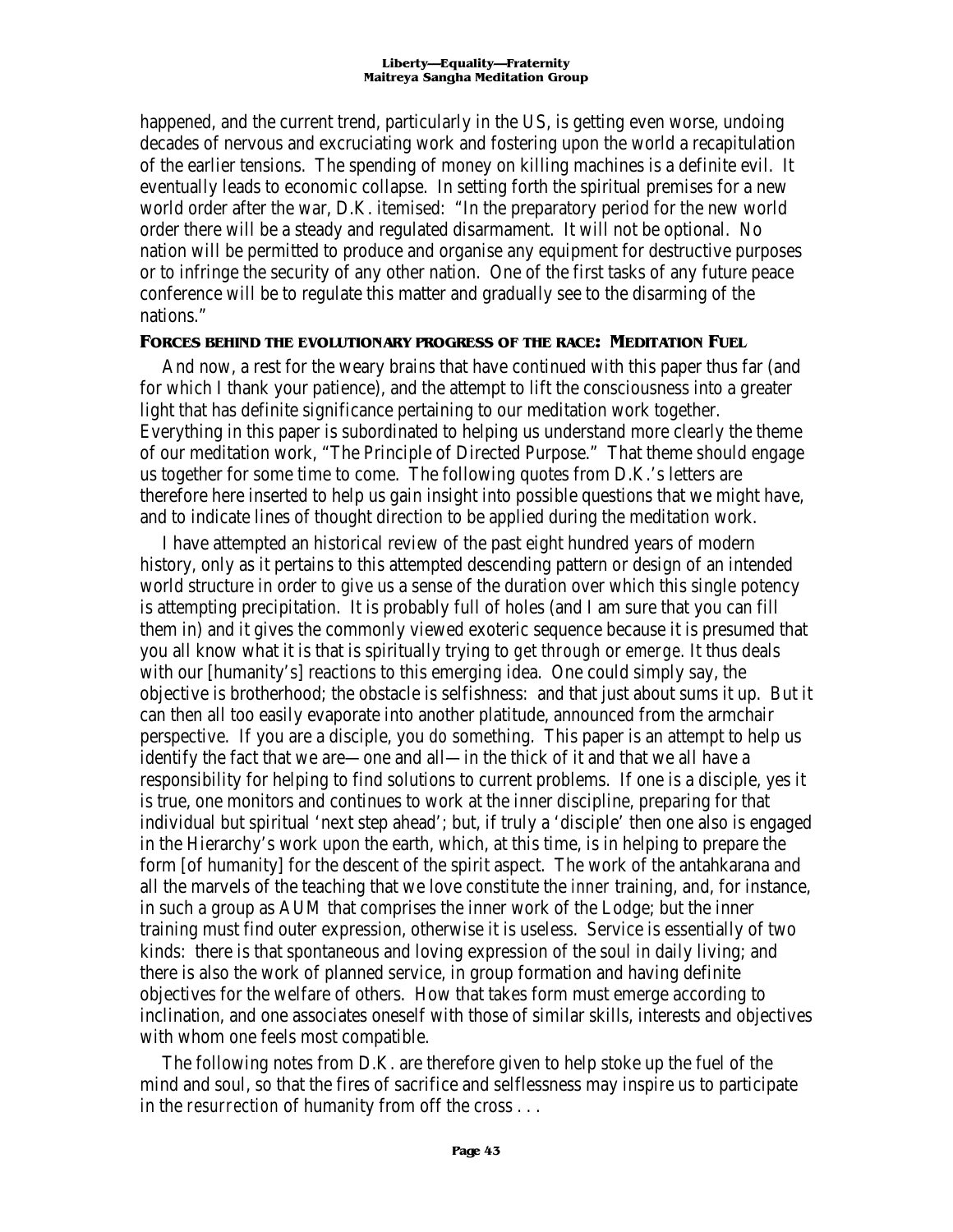From a letter of August 1941:

"The meeting upon the ocean of the two world disciples and leaders marked a crisis in world affairs. The Eight Points [of the Atlantic Charter, see accompanying paper] formulated by them constitute the basis of the coming world order. They were necessarily large in outline and without details as to application. It will be for a liberated humanity [from the war] to work out these details, to make the necessary adjustments, and to so re-arrange human life that the higher spiritual values may prevail, a simpler mode of life may be instituted, and greater freedom be established, and a wider responsibility be shouldered by every man. This will take time . . . "

" . . . One thing you must constantly bear in mind. When the war is over, when this time of acute trial and tribulation has come to an end, a great spiritual awakening (of a quality and a nature quite unpredictable now) will arrive. . . . desire is, as yet, the strongest force in the world; *organised* unified desire has been the basic reason for the appalling Axis successes . . .

"The only factor which can successfully oppose desire is Will, using the word in its spiritual connotation and as an expression of the first great divine aspect. There has been but little of that organised, spiritual will shown by the United Nations (this was a name first given to the Allies by F.D.R. during the war—K.B.); the Allies are animated naturally be desire for victory, desire for the arrival of the end of this all-engulfing world cataclysm, but desire for peace and the return of stability, the desire to end war once and for all and to break its constantly recurring cycle, and a steadily mounting desire to bring to a finish the terrible toll of suffering, of cruelty, of death, of starvation and of fear which is gripping humanity by the throat in the attempt to strangle out its life.

"But all this determination is in most cases simply the expression of a fixed and united desire. It is not the organised use of the will. *The secret of the will lies in the recognition of the divine nature of man.* It has in fact to be evoked by the soul, as it dominates the human mind and controls the personality. The *secret of the will* is also closely tied in with the recognition of the unconquerable nature of goodness and the inevitability of the ultimate triumph of good. This is not determination; it is not whipping up and stimulating desire so that it can be transmuted into will; it is not an implacable, unshakable, immovable focusing of all energies in *the need* to triumph (the enemies of the Forces of Light are adept at that). . . .

"There is, however, a plus, a something else, . . . this will come through the effort to understand and express the quality of spiritual Will; it will be the manifestation of that energy which makes the first divine aspect of Will or Power what it is; it is that which is the distinctive feature of the Shamballa force; it is that peculiar and distinctive quality of divinity which is so different that even Christ Himself was unable to express it with facility and understanding . . .

"This Will force is nevertheless available for right usage, but the power to express it lies in its understanding and in its *group use*. It is a unifying, synthetic force, but can be used as a regimenting, standardizing force. May I repeat those two *key* words to the use of this Shamballa energy: *Group Use* and *Understanding.*

"The Shamballa energy is therefore that which is related to the livingness (through consciousness and form) of humanity; . . . it concerns the establishing of right human relations and is that condition of being which eventually negates the power of death. It is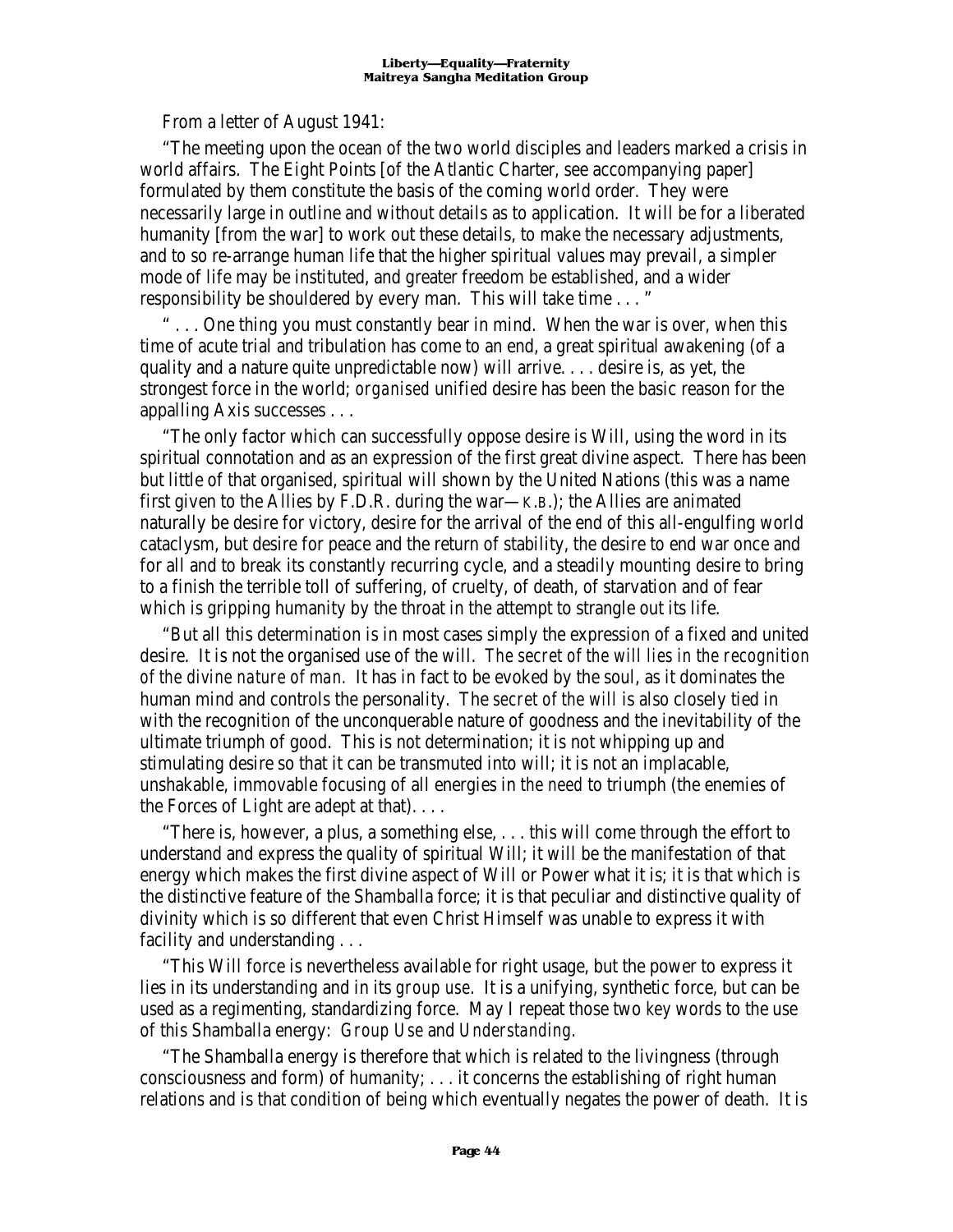therefore incentive and not impulse; it is realised purpose and not the expression of desire. Desire works from and through the material form *upwards;* Will works downwards into form, bending form consciously to divine purpose. The one is invocative and the other evocative. Desire, when massed and focussed can invoke will; will, when evoked, ends desire and becomes an immanent, propulsive, driving force, stabilising, clarifying, and finally destroying . . .

"There are two great handicaps to the free expression of the Will force in its true nature.

- 1. One is the sensitivity of the lower nature to its impact, and its consequent prostitution to selfish ends, . . . and its use for material objectives.
- 2. The second is the blocking, hindering, muddled but massed opposition of the wellmeaning people of the world who talk vaguely and beautifully about love but refuse to consider the techniques of the Will of God *in operation*.

"There is only one way in which this *focussed evil will* which is responsive to the Shamballa force can be overcome, and that is by the opposition of an equally focussed spiritual Will, displayed by responsive men and women of goodwill who can train themselves to be sensitive to this type of new incoming energy and can learn how to invoke and evoke it."

And then, from the Wesak of May 1942, the turning point in the crisis, and still applicable today:

"There is an increasing emphasis being given in the West by esotericists to the Full Moon of May, which is the Festival of the Buddha and is held at the time when He makes His annual contact with humanity. This emphasis, which will continue to increase for years to come, has not been brought about in order to impose recognition of the Buddha upon the Occident. There have been two main reasons why, since 1900, this effort has been made:

- 1. One was the desire on the part of the Hierarchy to bring to the attention of the public the fact of the *two* Avatars, the Buddha and the Christ, both upon the second Ray of Love-Wisdom, Who were the first of our humanity to come forth as humandivine Avatars and to embody in Themselves certain cosmic Principles and give them form. The Buddha embodied the Principle of Light, and because of this illumination, humanity was enabled to recognise Christ, Who embodied the still greater Principle of Love. The point to be borne in mind is that light is substance, and the Buddha demonstrated the consummation of the substance-matter as the medium of Light, hence His title of the "Illumined One." Christ embodied the underlying energy of Consciousness. The one demonstrated the height of the attainment of the third divine aspect; the other that of the second aspect, and these two together present one perfect Whole.
- 2. The second reason was *to initiate*, as I have earlier said, *the theme of the new world religion.* This theme will eventually underlie all religious observances, colour all approaches to the divine center of spiritual life, give the clue to all healing processes, and—using light scientifically—govern all techniques for bringing about conscious unity and relationship between a man and his soul, and between humanity and the Hierarchy.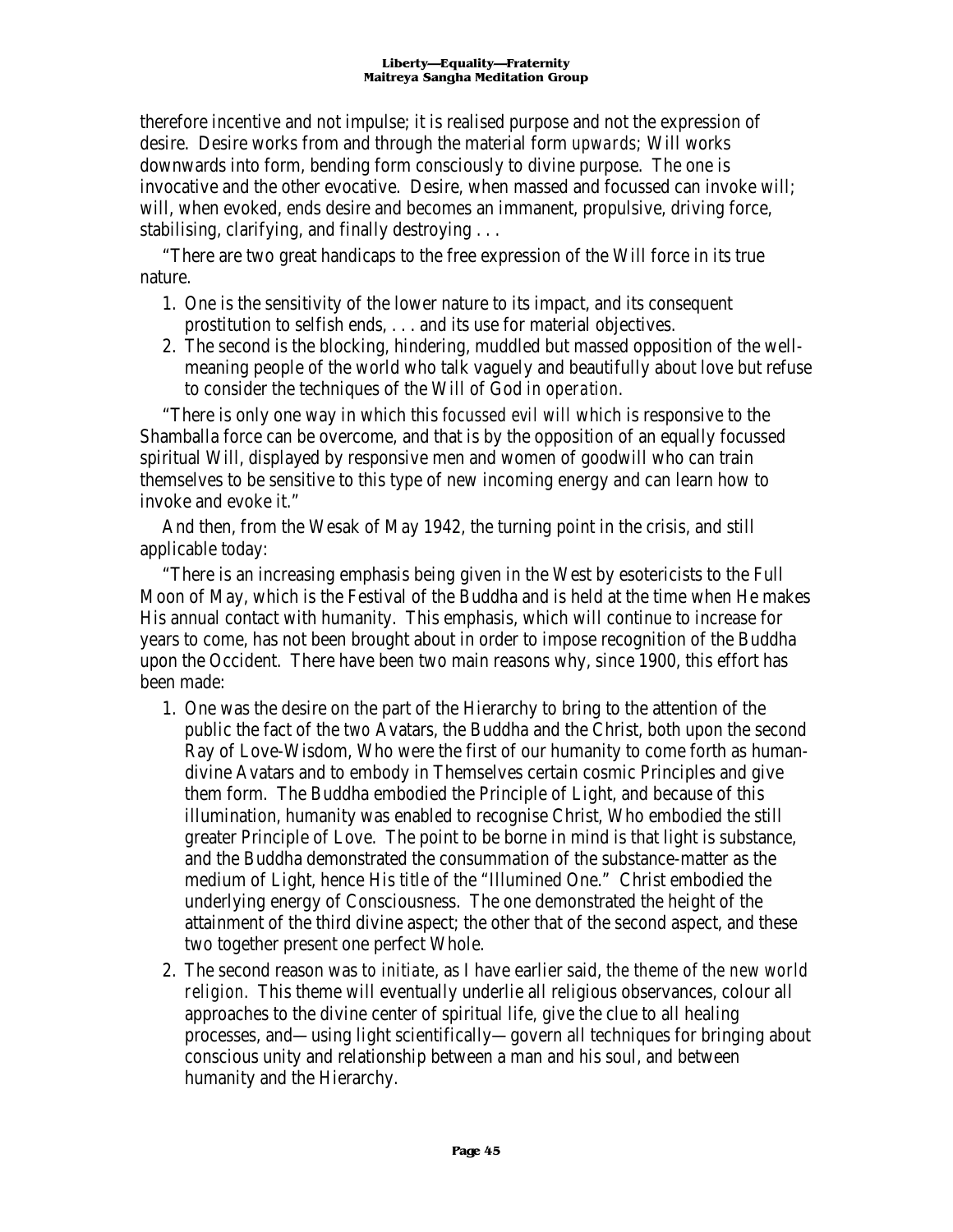The first objective has been definitely reached. . . . This recognition will grow until the time in the not too distant future when His [Buddha's] term of service will be over and He will return no more, because the coming Avatar will take His place in the minds and thoughts of the peoples of the world. His task of reminding aspirants continuously of the possibility of illumination, and His work of keeping a channel open for the light to irradiate men's minds by piercing annually through light substance to the Earth is nearly completed; the time has nearly come when "in that light we shall see light."

"I would ask you to ponder on these two functions which the Buddha has performed. There is a *third*, which, in collaboration with the Christ, He has made possible; this is the establishment of a more easily achieved relation between the Hierarchy and Shamballa, thus facilitating the impress of the Will of God upon the minds of men, through the medium of the Hierarchy. This impress we interpret as yet in terms of the divine Plan. This is expressing itself at present in the keen recognition by men everywhere of the need to establish right human relations, culminating in the objectives for which the United Nations are fighting. These have been voiced for humanity by two great world disciples in terms of *The Four Freedoms* and *The Atlantic Pact.*

"These *Four Freedoms* relate basically to the *four* aspects of the lower self, the quaternary. Enough light has been permitted to penetrate by the efforts of the Buddha, to lead to a world-wide recognition of the desirability of these formulas; and there is enough love already in the world, released by the Christ to make possible the working out of the formulas.

"Rest back on that assurance and—in full practice upon the physical plane demonstrate its truth. I said "to make possible," for the working out lies in the hands of the New Group of World Servers and the men and women of goodwill. Will they prove adequate for the task? Will they brace themselves for the needed strenuous effort?

"What now is the task which the Buddha has set Himself . . . ? As far as your comprehension is concerned, it is to evoke in humanity *the spirit of demand*, whilst holding open for them the channel whereby that demand can reach straight through to Shamballa . . . to focus their "massed intent."

Then we received notification in His April 1946 Wesak Letter of a major keynote change in the Wesak: "The war may be over in the physical sense, but great issues are still involved and undetermined and can lead either to peace or to a renewal of those conditions in which wars are generated, and which—once generated—cannot be avoided. . . . It is with these factors in mind that we approach the next two great Festivals: the Wesak Festival and Christ's Unique Occasion. . . . 1946 marks the beginning of a cycle in which humanity is more closely involved in the Festivals than ever before . . . the Wesak Festival has long been kept in many countries and—as time goes on and the instruction of the masses proceeds—the meeting held at the time of the May Full Moon will assume great importance, but *its keynote will be changed*. What the new keynote will be has not yet been announced and will not be for thirty-five years."

That brought us to 1981. In the eighties, thanks to the telecommunications revolution following after the Shamballa Impact of 1975, the *mass* of humanity began to assert itself and *demand* that governments abide by the treaties and declarations to which they had pledged.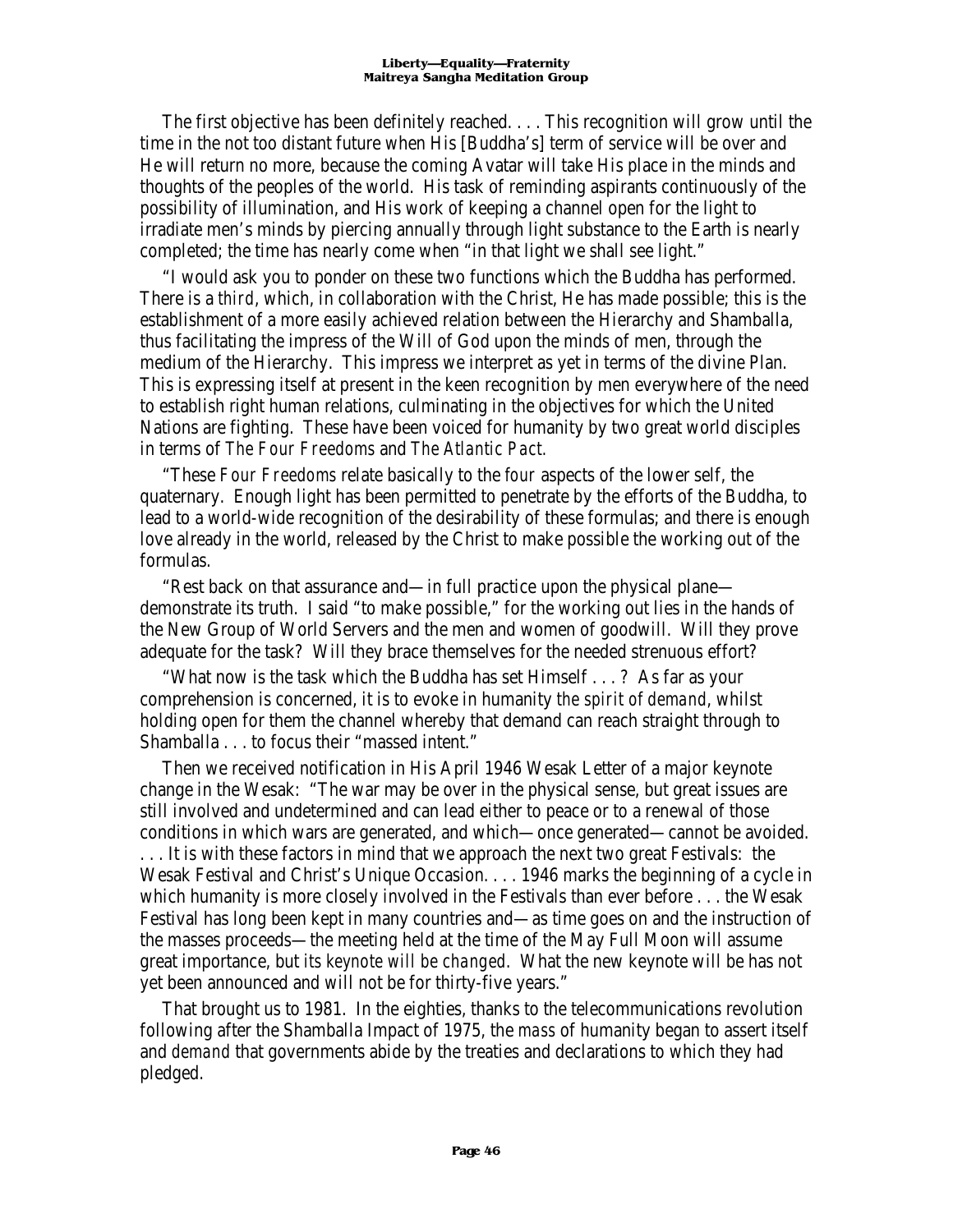Continuing back in 1946: "Such great progress has taken place in the spiritual development of humanity that the Buddha need no longer continue with His task unless He so desires, and then only for a period of years, known to Him and the Lord of the World. He could cease His annual contact with the Hierarchy at this time if He so chose, owing to the direct contact now established between the Hierarchy and Shamballa. This, however, He does not immediately choose to do. For a few decades longer He will cooperate with the Christ in widening the channel of contact between Shamballa, the Hierarchy and Humanity. After that, He will "proceed to His Own place" in the solar Hierarchy and will no longer visit the Himalayas annually, as has been His custom for so many centuries. The Eastern Festival of Wesak (Vaisaka) (this is different to the Full Moon in the solar month of Taurus that we have been trained to observe—K.B.) and the Christian day of remembrance, Good Friday, will fade out of the consciousness of humanity in due time; they are both festivals related to aspects of the first Ray of Power or Will, but neither of them serves any useful service today."

So here we have a distinction to make: the keynote of the esoteric Wesak (Full Moon in Taurus) has now changed because it relates humanity more directly to Shamballa, requiring not the divine Intermediary (in the same sense as previously at least). The key words in approaching the Wesak-Shamballa approach are to be found in its *Group Use* and *Understanding*; and the invocative *"spirit of demand"* perhaps characterises the technique to be employed. A new emphasis will begin to emerge in connection with the Festival of the Lord Maitreya, the *Coming One*, at the Full Moon in Gemini, and hence that is why we convened our *Maitreya Sangha Conferences* at that time.

The effort to utilise the power of sound and of thought is being undertaken through the use of powerful mantrams such as the Great Invocation. The art of invocation as a science should still receive attention: it employs the *dynamic will* and the *focussed mind*, and is intended to evoke response from the Forces which will condition the new world. A *focussed will* or *intention*, a *convinced mind*, a *dedicated desire* and a *planned activity* are essential to success.

And now, on to even deeper things . . . : "There is a definite distinction between Purpose and Will; it is subtle indeed, but quite definite to the advanced initiate, and therefore the dualistic nature of our planetary manifestation and our solar Expression appear even in this. The Members of the Council at *Shamballa* recognise this distinction and therefore divide Themselves into two groups which are called in the ancient parlance: *Registrants of Purpose* and *Custodians of the Will*. Will is active. Purpose is passive, waiting for the results of the activity of the will. These two groups are reflected in hierarchical circles by the *Nirmanakayas* or the Planetary Contemplatives, and the *Custodians of the Plan*.

"The function of the Registrants of the Purpose is to keep the channel open between our Earth, the planet Venus and the Central Spiritual Sun.

"The function of the Custodians of the Will is to relate the Council, the Hierarchy and Humanity, thus creating a basic triangle of force between the three major centers of the planetary Life. This is the higher expression (symbolic, if you like) of the six-pointed star, formed of two interlaced triangles.

"A replica of this fundamental triangle and of this symbol of energy, with its inflow and distribution, is to be found in the relation of the three higher centers in the human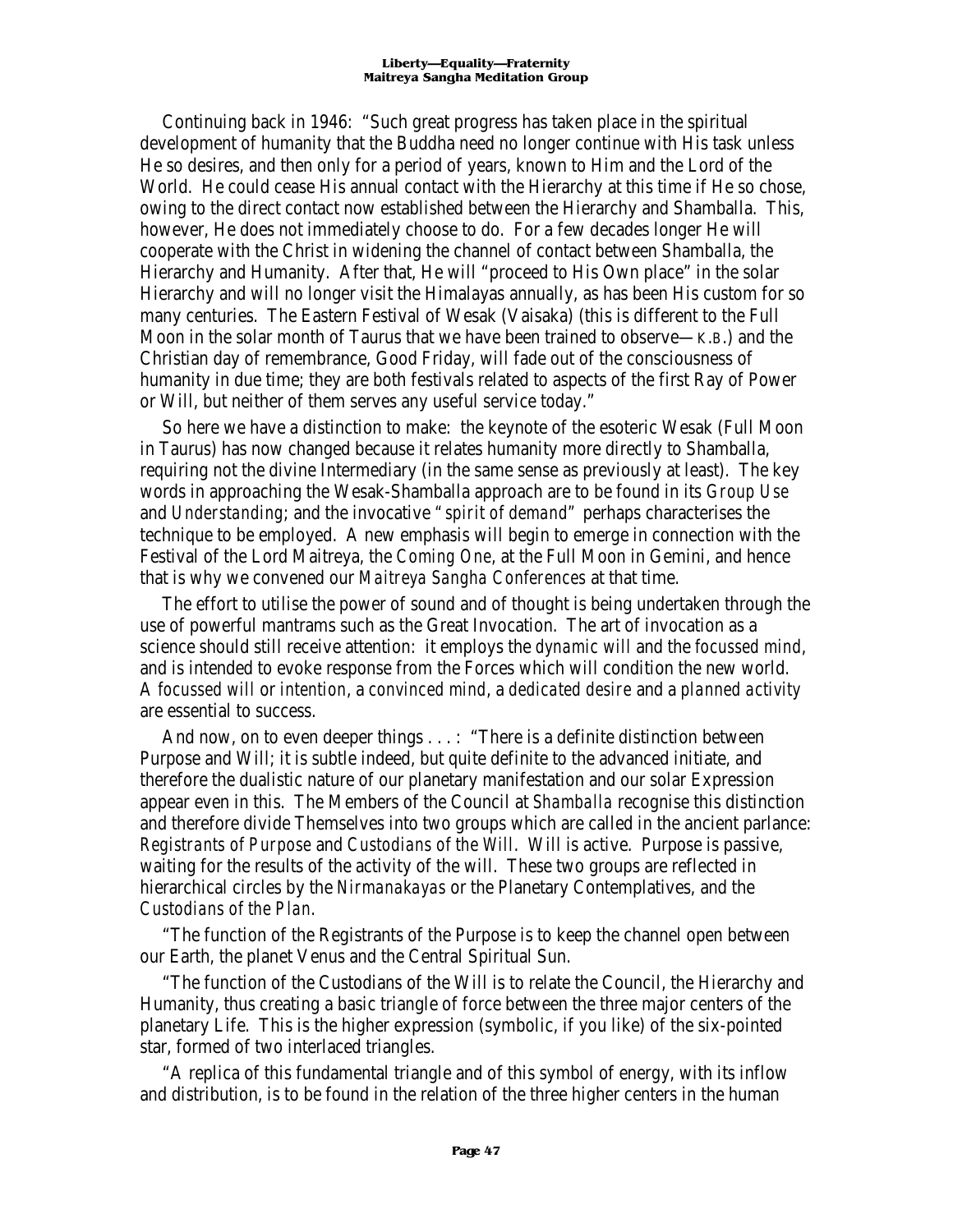being—head, heart and throat—to the three lower centers—solar plexus, sacral center and the center at the base of the spine.

"The Science of Invocation and Evocation is also seen to be symbolically proceeding along evolutionary lines. Worship, the attitude of the mystic, must give place to Invocation in the man who knows he is divine. This symbolic revelation is to be seen in the lifting up of the three lower energies and their evocative response to the three higher, thus producing an eventually unity at the point of tension. . . . these will be grasped and mastered by each one as he proceeds along the Path of Discipleship and submits to the needed training for initiation. They will also be mastered, later in this century and in the next, by the rapidly developing humanity, thus demonstrating that the *initiation of the moment* becomes the past achievement of the masses eventually.

"This enhanced liberation will later appear as a definite result of the war. The *Atlantic Charter* and the *Four Freedoms*, formulated in the tension produced by the world agony and strain, are the reflections of this, and embody all that it is possible for average materially-minded man to grasp of the present *will of Shamballa* as it conditions the plans of the Hierarchy and is impulsed by the Registrants of the Purpose. . . .

" . . . The Science of Invocation and Evocation is primarily a great and scientific activity of which modern humanity knows practically nothing, but which is related to thought power and to thoughtform building . . . the true significance of this emerging science is that, in the early or first stages, *it embodies the seed concept of the new world religion*."

I am done!

\_\_\_\_\_\_\_\_\_\_\_\_\_\_\_\_\_\_\_\_\_\_\_\_\_\_\_\_\_\_\_

It is not possible for us to undertake the reformation of the UN or the resurrection of the entire planet! There is, however, much that we can do along the line of interpretation of ideals, of unifying and strengthening each other, and other individuals and groups. And we can generate the power of the meditation work.

Make a close study of this paper and use it to generate discussion between you in your groups.

Make a close individual and group study of the *Four Freedoms*, the *Eight Points of the Atlantic Charter*, (and the eight points of the Buddha's Noble Middle Path), and the *Universal Declaration of Human Rights*. These three are supplied in an additional paper. The objective is that the members of this group can soundly envision the freedoms of the New Age, and can therefore think clearly, teach these ideals correctly, and aid in this main world objective. It is not necessary to know all the details I have outlined in this paper. The main objective, as mentioned before, is simply to cause us all to think. The main principles are embodied in these three important documents. One could also consider them from the point of view of the *Four Freedoms* pertaining to the mind or will aspect of the personality of humanity; the *Atlantic Charter* relating to the desire element of humanity (signed on the seas the "Atlantis Sea" at that); and the *Universal Declaration* pertaining to the *working out* of the injunction by the will, working through the desire